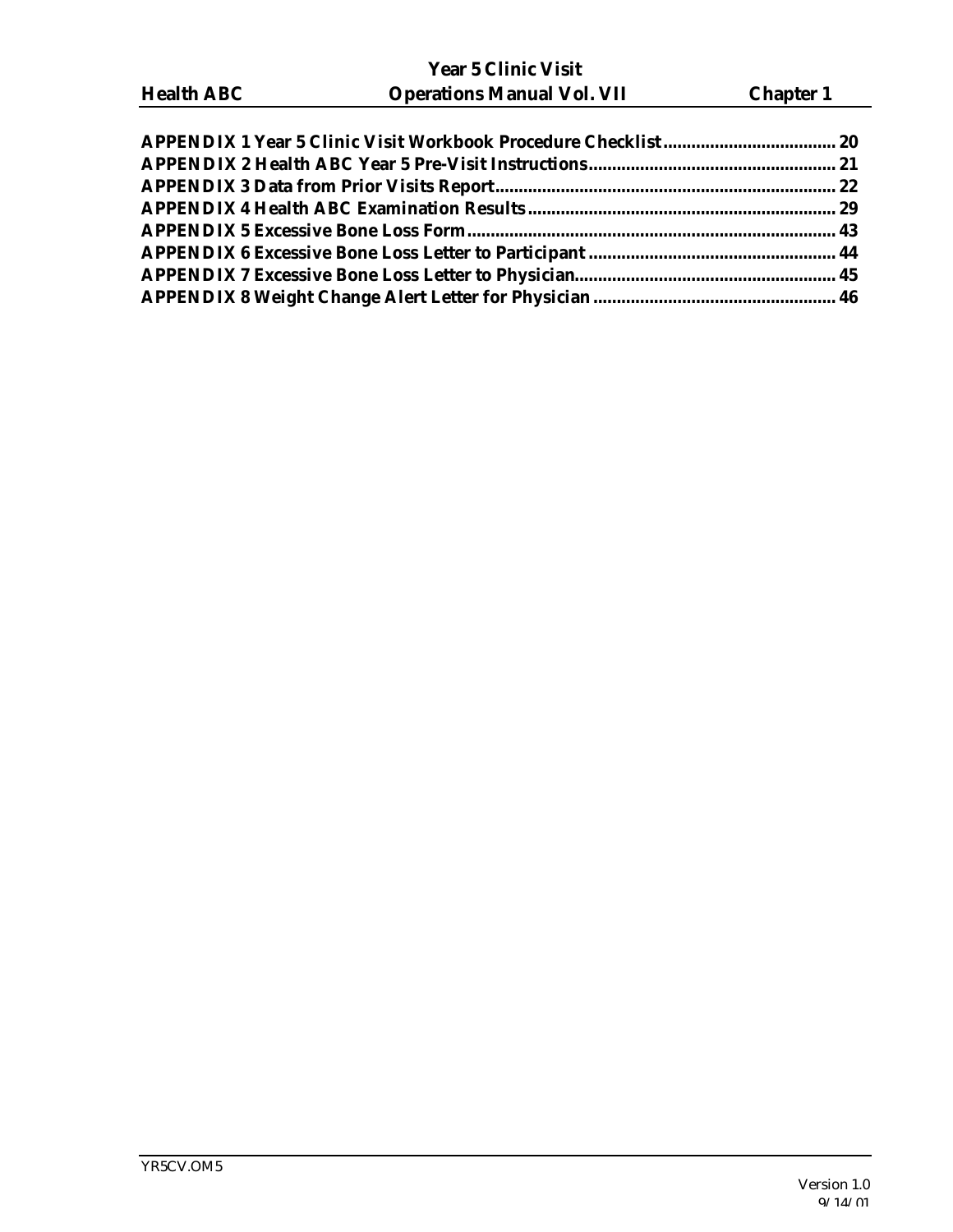## **YEAR 5 CLINIC VISIT**

#### **1. Overview of measurements**

All Health ABC participants who attend the Year 5 clinic visit will have the following measurements unless specifically excluded according to criteria described in each chapter:

- In-clinic interview
- Medication inventory update
- Weight
- Blood pressure
- Bone density (hip and whole body)
- Heel ultrasound
- Assessment of arthritis; knee and hip pain
- Knee crepitus
- 20-meter walk
- Isokinetic ankle strength
- Pulmonary function test
- Teng mini-mental state
- Digit symbol substitution
- Executive Control Function (CLOX 1)
- Hearing

Subgroups of participants may have the following measurements: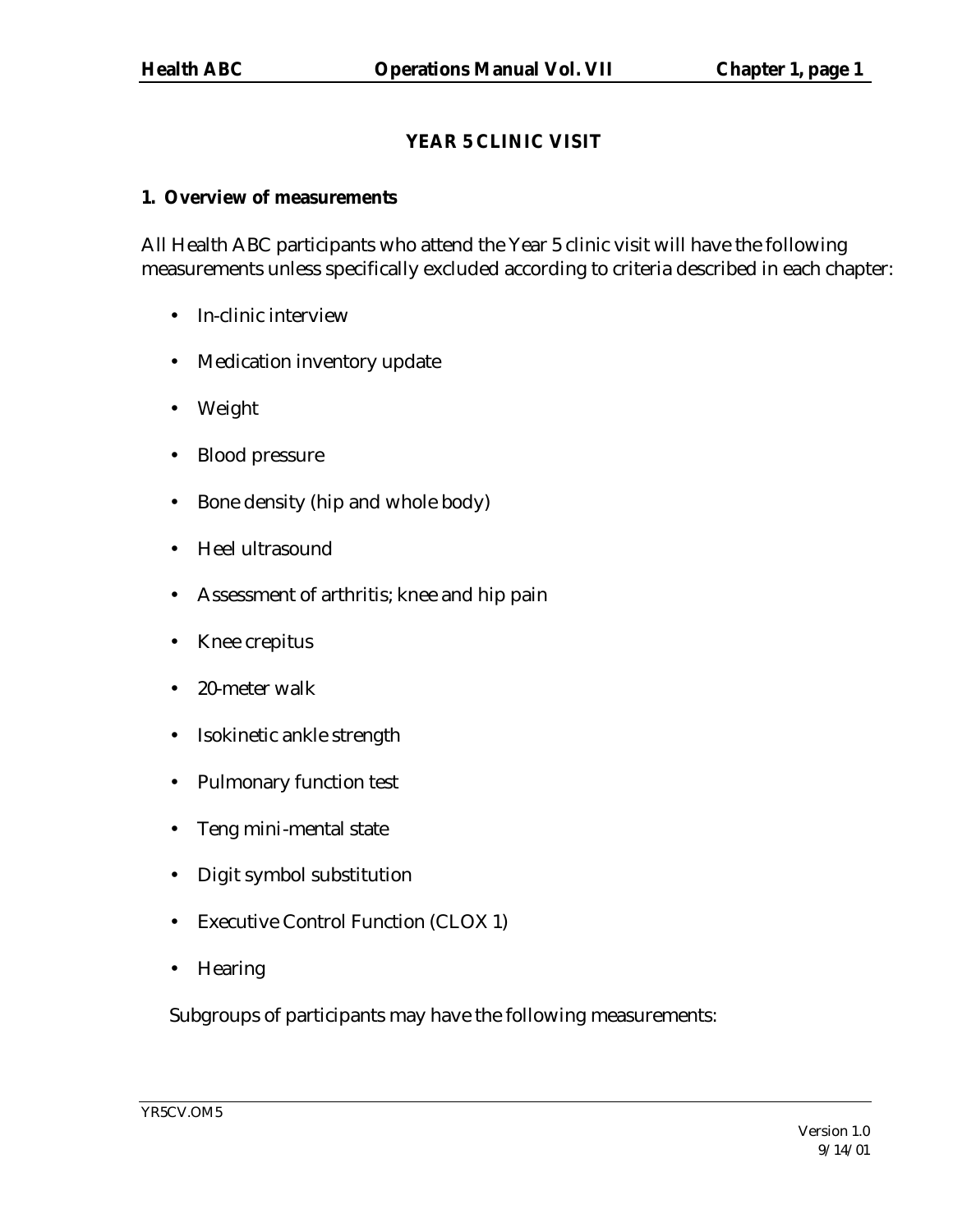- Cognitive vitality substudy measurements (administered to participants who were recruited for the cognitive vitality substudy during Year 3 of Health ABC). The cognitive vitality substudy includes of the Buschke selective reminding test, and various assessments of speed and reaction time.
- Flu substudy measurements (interview, grip strength, chair stands, standing balance, 4-meter walk, isometric strength, phlebotomy)
- Year 4 weight change substudy follow up measurements (interview and phlebotomy)
- Knee x-ray (participants with new knee pain or follow-up subgroup)
- Knee MRI (follow-up subgroup)

After the completion of each component of the Health ABC Year 5 clinic visit, the Procedure Checklist should be completed (see Appendix 1). Consent for release of results to physicians should also be indicated on the cover sheet of the Health ABC Year 5 Clinic Visit Workbook (Memphis only).

#### **Scripts in protocols and worksheets**

It is very important that examiners read the Health ABC operations manual. Scripts are included in the operations manual in order to standardize the administration of the many tests given to participants in the study. These scripts clearly identify key points that are important to convey to the participant. A number of worksheets also include script. Examiners are encouraged to learn the standardized script that appears in the protocols and/or worksheets, but they are free to modify the script in order for the presentation to sound natural, as long the same information is conveyed to the participants and is presented in the same order as the standardized script. There are exceptions to this rule, however. If a protocol indicates that you should use an exact script do not deviate from the required wording.

#### **2. Working with older participants**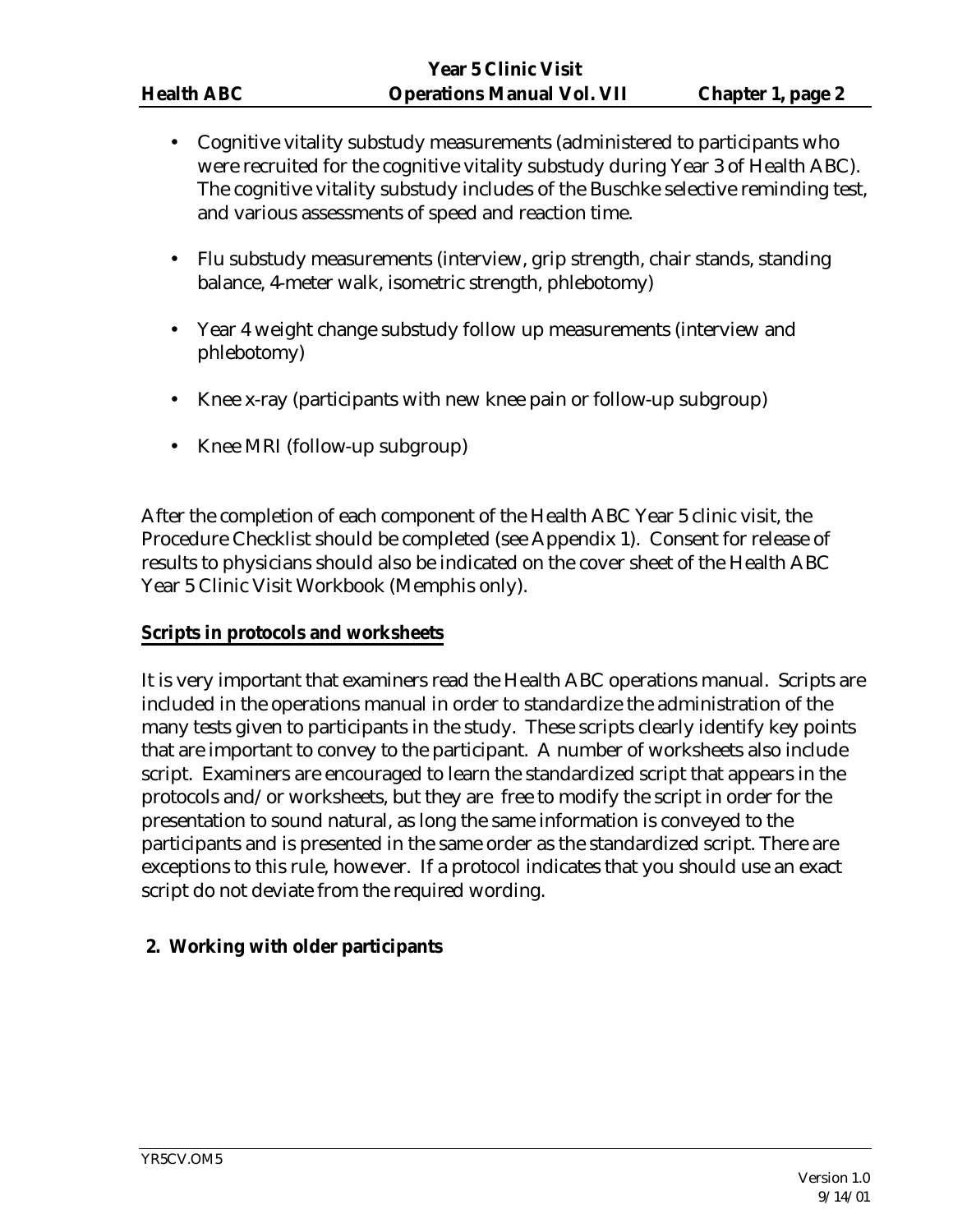Participants in our research studies are NOT patients; they are very valued volunteers who deserve to interact with study staff who are always at their best. The participants are people who are willing, for very little in return, to contribute their time, energy, and honesty about their situations in the hope of making a difference. We need to do everything we can to make their time with us an enjoyable experience. In order for Health ABC to be successful, we need participants to agree to return for several more years after their Year 5 visit. If they do not feel that they were treated with respect, we may lose them for follow-up. Time spent in making their visit as pleasant as possible is time well spent.

Research participants are free to refuse to have any test completed and/or to answer any questions that we ask. Because people who volunteer for studies tend to be generous people, refusals rarely happen. When they do occur, it is often because they do not understand what is being asked of them or why it is being requested. Take the time to explain. However, if they still refuse, respect this decision as their absolute right and move to another activity or question.

It is imperative that research participants are always treated with respect. This involves, but is not limited to, providing the necessary information to prepare them for their visit, greeting them warmly as they arrive in clinic, thanking them for their participation before the exams are started, answering any questions that they may have, explaining available test results at the end of the visit, thanking them again for their time and interest at the end of the visit, and not wasting their time by making them wait for long periods unnecessarily.

Dealing successfully with older research participants requires that we be sensitive to their potential needs and concerns. These needs may be related to ambulation difficulties, hearing and sight difficulties, discomforts associated with completing the clinic visit (e.g., fatigue due to their health status combined with a long visit, etc.), competing personal difficulties (e.g., depression, an ill spouse, etc.), and the experience of being a research participant.

The information we collect as research data may identify a new medical problem that may need to be brought to the attention of a participant's primary care physician for follow-up. We, as study staff, do not provide diagnosis or treatment. However, when participant consent has been obtained, we may need to notify appropriate parties (i.e., physicians, participants themselves, proxies, etc.) of a new abnormal finding. This should be accomplished by the clinic coordinator(s) after discussing the finding with the medical director/investigator.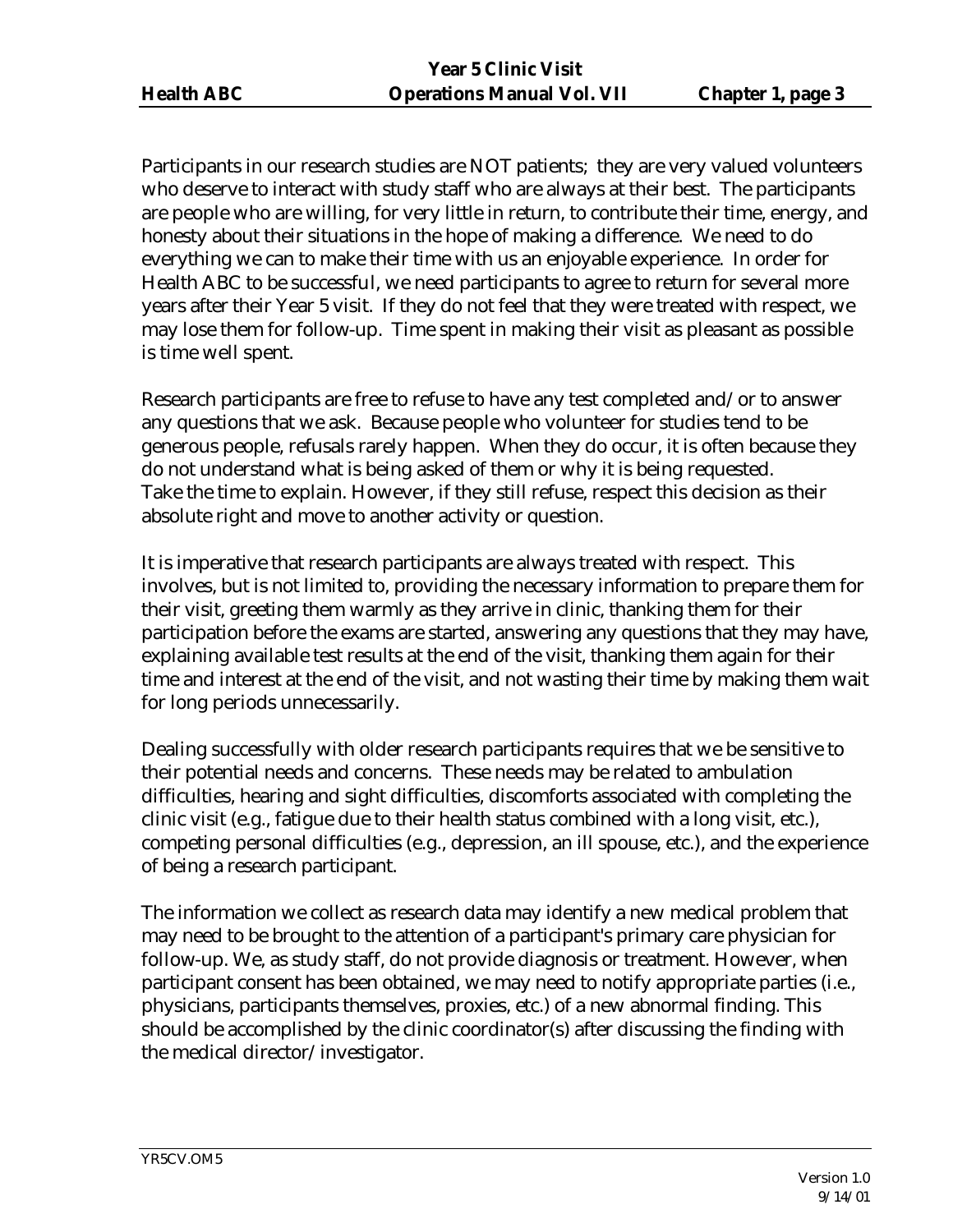Occasionally participants are wary of finding out that there is something "wrong" with them that they would rather not know. Tread lightly! Participants have a right to have this information remain unreported to them or to their physicians, family members, etc. Again, often their refusal is due to a lack of understanding and/or information. Take the time to discuss their fears. Contact the clinic coordinator to assist in the discussion as needed. However, participants do have the right to refuse to have information made known to themselves and/or others.

Keep in mind that, for the most part, participants who report feeling "fine" are "fine." Relax and enjoy your time with our Health ABC participants!

## **For Clinic Coordinators and Investigators:**

We have an obligation to communicate with our participants and/or their physicians when appropriate. Participants deserve to receive their test results in a timely fashion. These results should be reviewed by the clinic coordinator / investigators prior to being sent to the participant and/or their physician. There should be no surprises when a participant receives their results in the mail. When possible, the clinic coordinator should discuss any abnormal findings with participants BEFORE the results are sent in the mail. Coordinators need to be sure that test results are complete and accurate; and these results must be sent out as quickly as possible. The Participant Results Report serves as an important thank-you for time spent participating in each Health ABC examination.

## **3. Preparation for the Year 5 clinic visit**

## **3.1 Participant preparation**

Each participant who comes to the Health ABC clinic visit will have been told about the contents of the visit during the phone conversation to schedule the clinic visit. Reminder letters should be mailed approximately 7 to 10 days prior to the visit to emphasize the following:

- date and time of the Year 5 clinic visit
- that participants can take their usual medications and eat prior to coming in to the clinic (i.e., fasting is not required this year).
- that participants should wear comfortable clothing and footwear and not wear jewelry.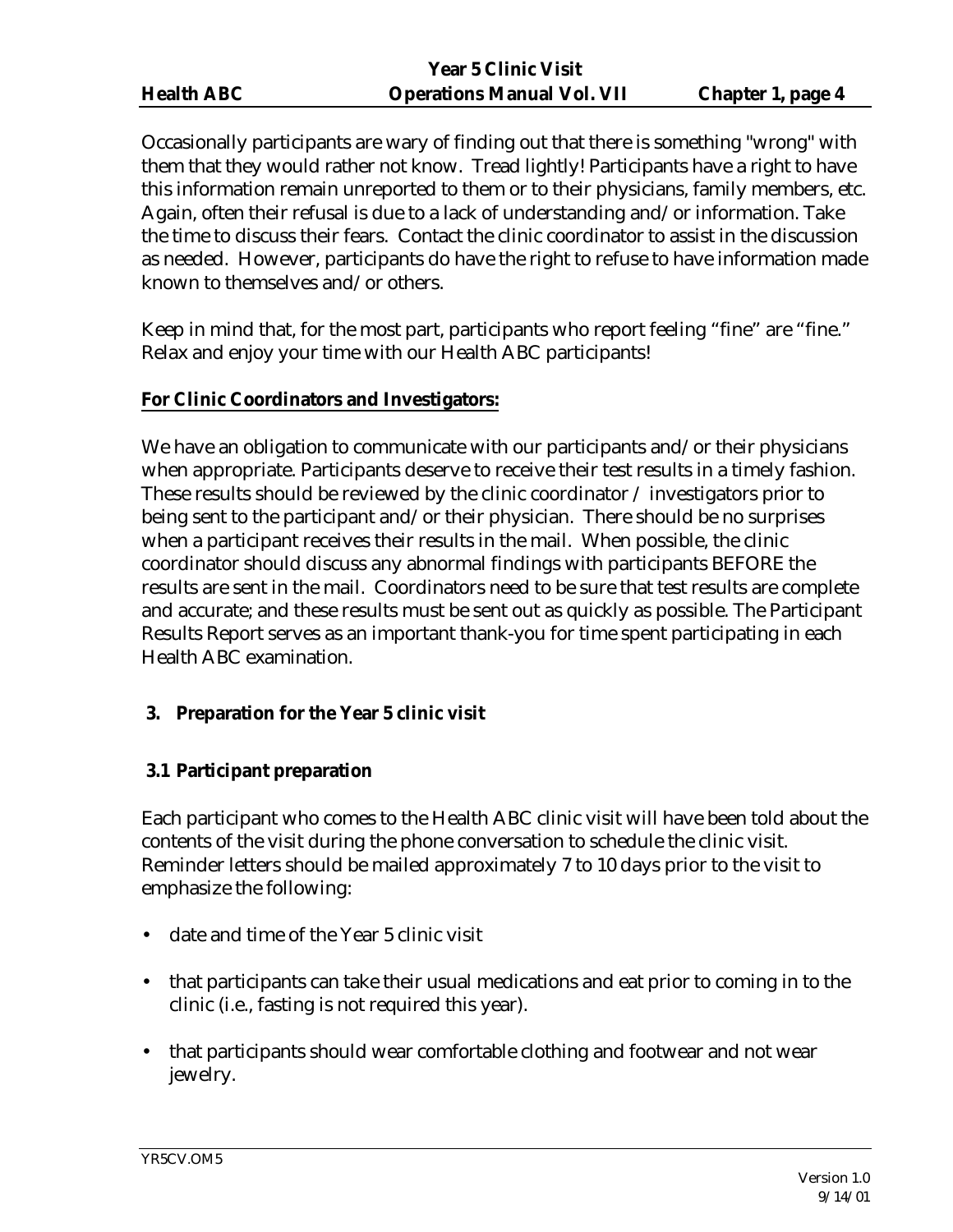- if participants use glasses, that they bring both their reading glasses and any glasses that are used for longer distances.
- that participants who wear hearing aids should bring or wear them to the clinic.
- that participants bring in medications (prescription AND non-prescription and inhalers, if used) that were taken in the last two weeks only.

Ideally, reminder phone calls should be made the day before the clinic visit. Please see an example of a reminder letter in Appendix 2.

## **3.2 Year 5 clinic visit preparation**

At the time of the Year 5 clinic visit, the following should be available for each participant:

- A Data from Prior Visits Report should be generated with information that will be needed for the Year 5 clinic visit (see Appendix 3)
- Your HABC Participant Contact Information report from the Access system with the participant's contact information (address, phone number, proxy, next of kin, power of attorney, etc.).
- A Year 5 Questionnaire labeled with the participant's name, acrostic, and Health ABC enrollment ID number
- A Year 5 Clinic Visit Workbook labeled with the participant's name, acrostic, and Health ABC enrollment ID number
- A Year 5 Participant Results Report to give the participant at the end of their clinic visit
- The participant's chart. Field centers should also keep "progress notes" in the participant's chart. Progress notes may be used to record examiner comments and questions, and to document protocol problems and their resolution. Each entry should be dated and signed by the examiner recording the note.

The following should be available for sub-sets of Health ABC participants:

- Year 5 Cognitive Vitality Substudy Workbook
- Flu Substudy Eligibility Assessment form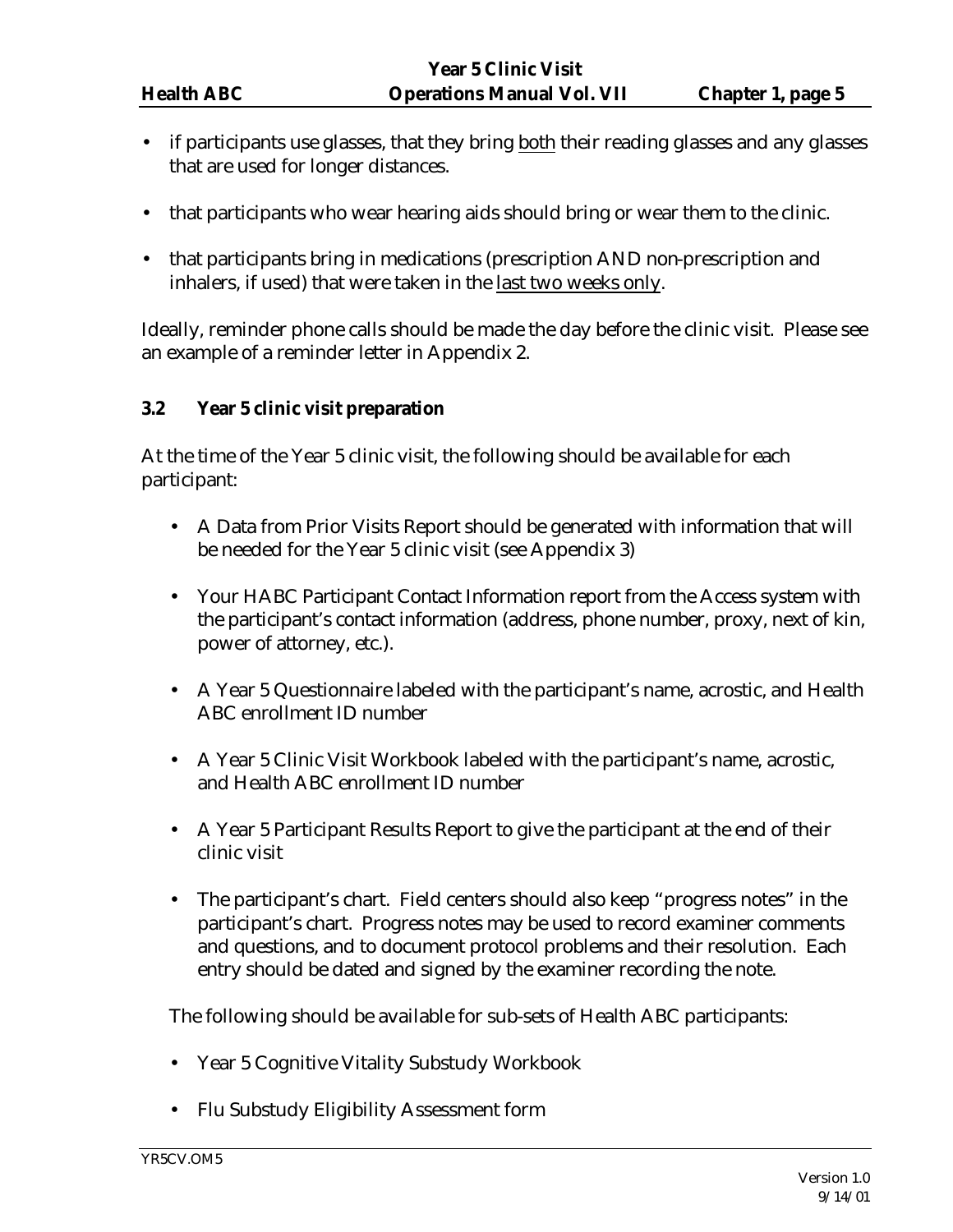- Flu Substudy Workbook
- Year 4 Weight Change Substudy Follow-up Workbook
- Knee X-ray Tracking form for participants who are eligible for knee x-rays because they are included in the knee x-ray follow-up subgroup (see Data from Prior Visits Report) or they have new knee pain and have not yet had a knee x-ray.
- Knee MRI Tracking form for participants who are eligible for knee MRIs because they are included in the knee MRI follow-up subgroup. These participants are identified on the Data from Prior Visits Report.

Table 1 [below] lists all the forms that are completed during the Year 5 Clinic Visit. Note that the Flu Substudy Workbooks, Cognitive Vitality Substudy Workbooks, and Year 4 Weight Change Substudy Follow-up Workbooks are completed only for subsamples of participants; the Knee X-ray Tracking form is completed only for participants who are eligible for a knee x-ray, and the Knee MRI Tracking form is completed only for participants who are eligible for knee MRI.

| <b>Table 1</b>                                                                       |                                                                                       |  |  |  |  |
|--------------------------------------------------------------------------------------|---------------------------------------------------------------------------------------|--|--|--|--|
|                                                                                      | <b>Health ABC Year 5 Clinic Visit Forms</b>                                           |  |  |  |  |
| Year 5 Questionnaire<br>Year 5 Clinic Visit Workbook:                                | Year 5 Clinic Visit Workbook (cont.)<br>CLOX <sub>1</sub>                             |  |  |  |  |
| Year 5 Clinic Visit Procedure Checklist<br>Medication inventory update               | <b>Hearing</b><br>Isokinetic ankle strength                                           |  |  |  |  |
| Weight<br><b>Blood Pressure</b>                                                      | <b>Pulmonary function test</b><br>Teng mini-mental state<br>Digit symbol substitution |  |  |  |  |
| Bone density (DXA) scan<br>Ultrasound<br>Assessment of arthritis (knee and hip pain) | Year 5 Cognitive Vitality Substudy Workbook                                           |  |  |  |  |
| Knee crepitus<br>20-meter walk                                                       | Knee X-ray Tracking Form<br>Knee MRI Tracking Form                                    |  |  |  |  |
|                                                                                      | Flu Substudy Eligibility Assessment<br>Flu Substudy Workbook                          |  |  |  |  |
|                                                                                      | Year 4 Weight Change Substudy Follow-up Workbook                                      |  |  |  |  |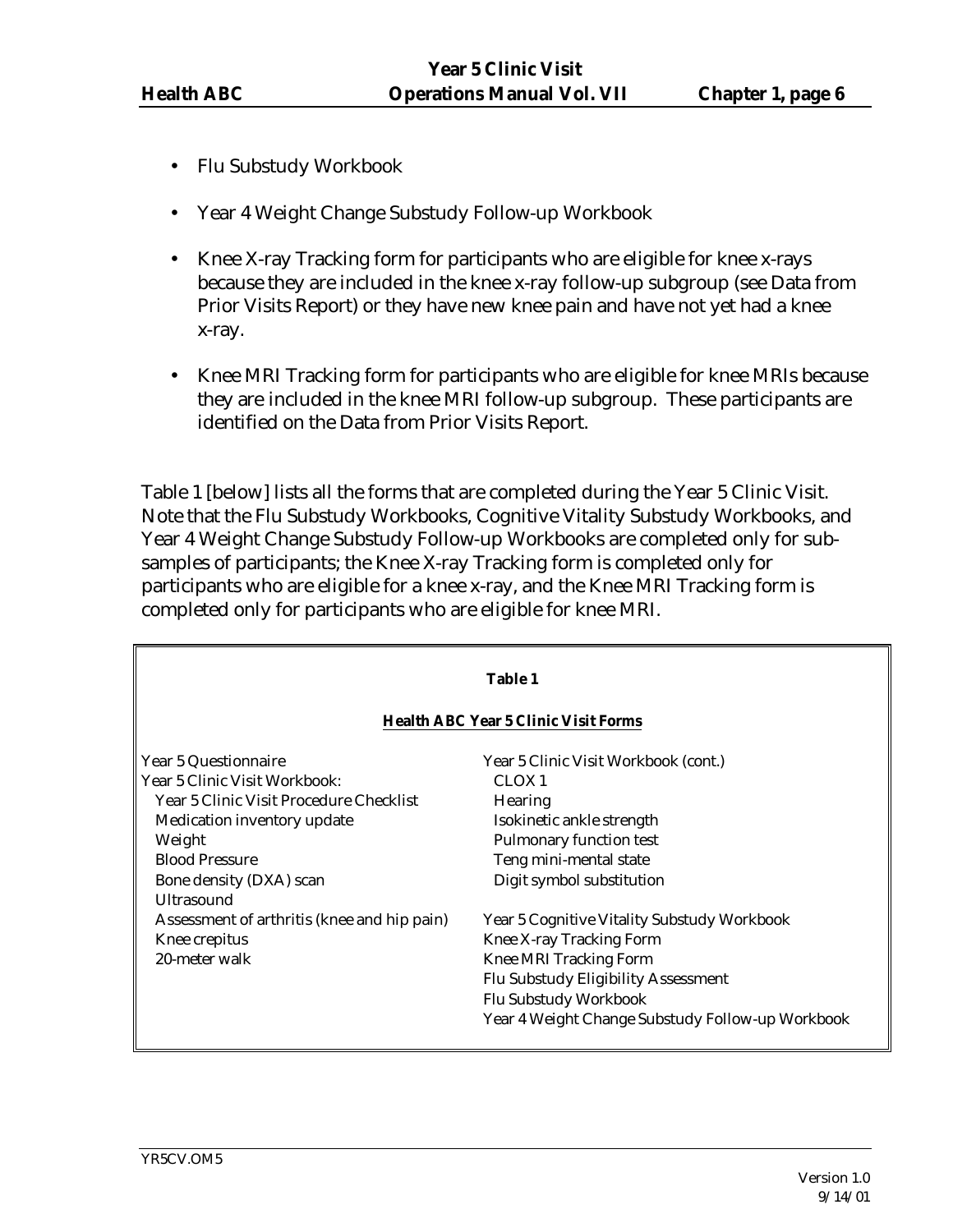## **4. Clinic flow and measurements**

## **4.1 Overview of clinic flow**

Every effort should be made to keep the visit as short as possible. One way to save time is to have the participant put on their gown after their blood pressure exams so that they don't have to put on the gown and then take it off. Another time-saving idea is to do tests consecutively that require that participants not be wearing shoes (DXA, weight, ultrasound). Also, if the Consent Form is sent out ahead of time, many participants will be ready to sign it right away when they arrive at the field center, instead of taking the time to read it during their clinic visit. The following guidelines for the order of specific measurements are divided into mandatory, which must be followed, and preferable, which are highly recommended but may be modified without jeopardizing the standardization of the measurements:

Mandatory

Blood pressure before Isokinetic Ankle Strength (Kin-Com)

and Pulmonary Function Test

Medication inventory (pages 2 through 6 in the Year 5 Clinic Visit Workbook) before Pulmonary Function Test

Year 5 Clinic Visit Workbook Assessment of Knee Pain

(Questions 2, 3, 4, and 5 on pages 15, 16, and 17)

before Knee X-ray Eligibility (page 19 in Year 5 Clinic Visit Workbook) Year 5 Questionnaire (Question #6, page 2) before Flu Substudy Eligibility Assessment

Flu Substudy Eligibility Assessment before Flu Substudy Workbook for first flu substudy visit.

Preferable:

Group together weight, bone density scan, and ultrasound Cognitive Vitality Substudy at end of clinic visit

## **4.1.1 Year 5 in-clinic follow-up interview**

The Year 5 Questionnaire will be administered during the Year 5 clinic visit. The questionnaire does not have to be completed all at once, and can be administered in sections during the course of the clinic visit, with special care that each section be completed. Also, there is a section of the questionnaire that must be administered before the flu substudy eligibility assessment and workbook can be administered.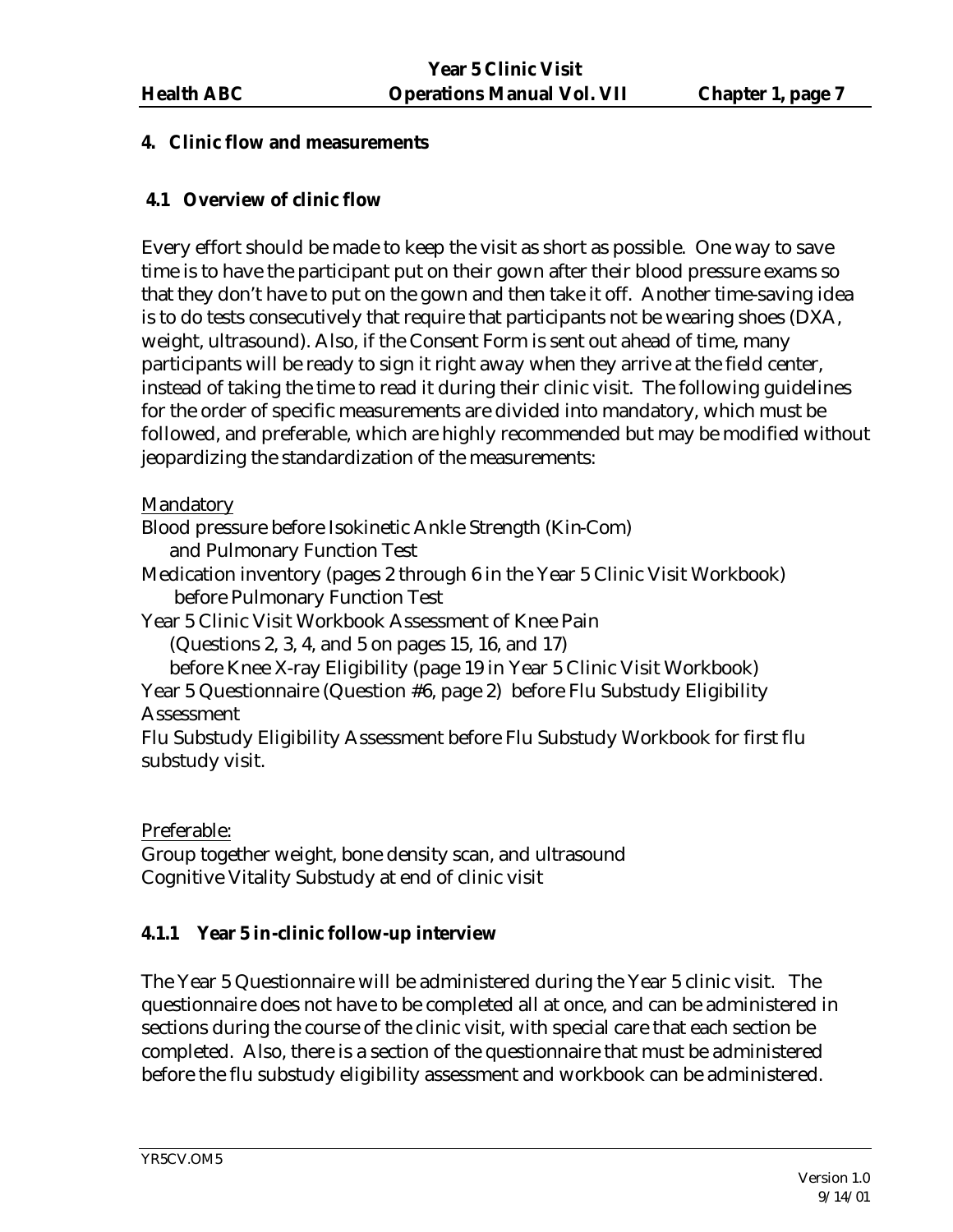## **4.1.2 Medication inventory**

Prescription and non-prescription medications used by participants in the two weeks prior to their Year 5 clinic visit will be recorded on the Medication Inventory Form (MIF) in the Year 5 Clinic Visit Workbook. Review the listing on the Data from Prior Visits Report for start dates and dosages of medications that the participant was taking at their Year 3 clinic visit. Determine if the participant is still taking the medications listed on the Data from Prior Visits Report. If these medications were taken in the past two weeks, they have to be re-written on the Year 5 Medication Inventory form, but time will be saved if you review the medications that are listed on this form. Also, add any new medications that the participant has used in the past two weeks.

See Chapter 2C for detailed procedures.

## **4.1.3 Weight**

One of the most important measurements that is done for Health ABC is the weight measurement. The measurement of weight comes early in the exam and offers a good opportunity to answer questions and promote goodwill towards the study.

See Chapter 2B for detailed procedures.

## **4.1.4 Blood pressure**

Sitting blood pressure measurements will be obtained. The blood pressure will be used for the isokinetic ankle strength (Kin-Com) and pulmonary function test; individuals with extremely high blood pressure will be excluded from isokinetic strength and pulmonary function testing and referred for medical care according to the protocol for referrals.

See Chapter 2D for detailed procedures.

## **4.1.5 Bone density (DXA)**

Bone mineral density of the hip and whole body will be performed using the Hologic QDR 4500 instrument. Body composition measurements are obtained during the whole body scan. BMD of the hip should be performed on the same side that was scanned at baseline, unless the participant has had a hip replacement on that side.

See Chapter 2E for detailed procedures.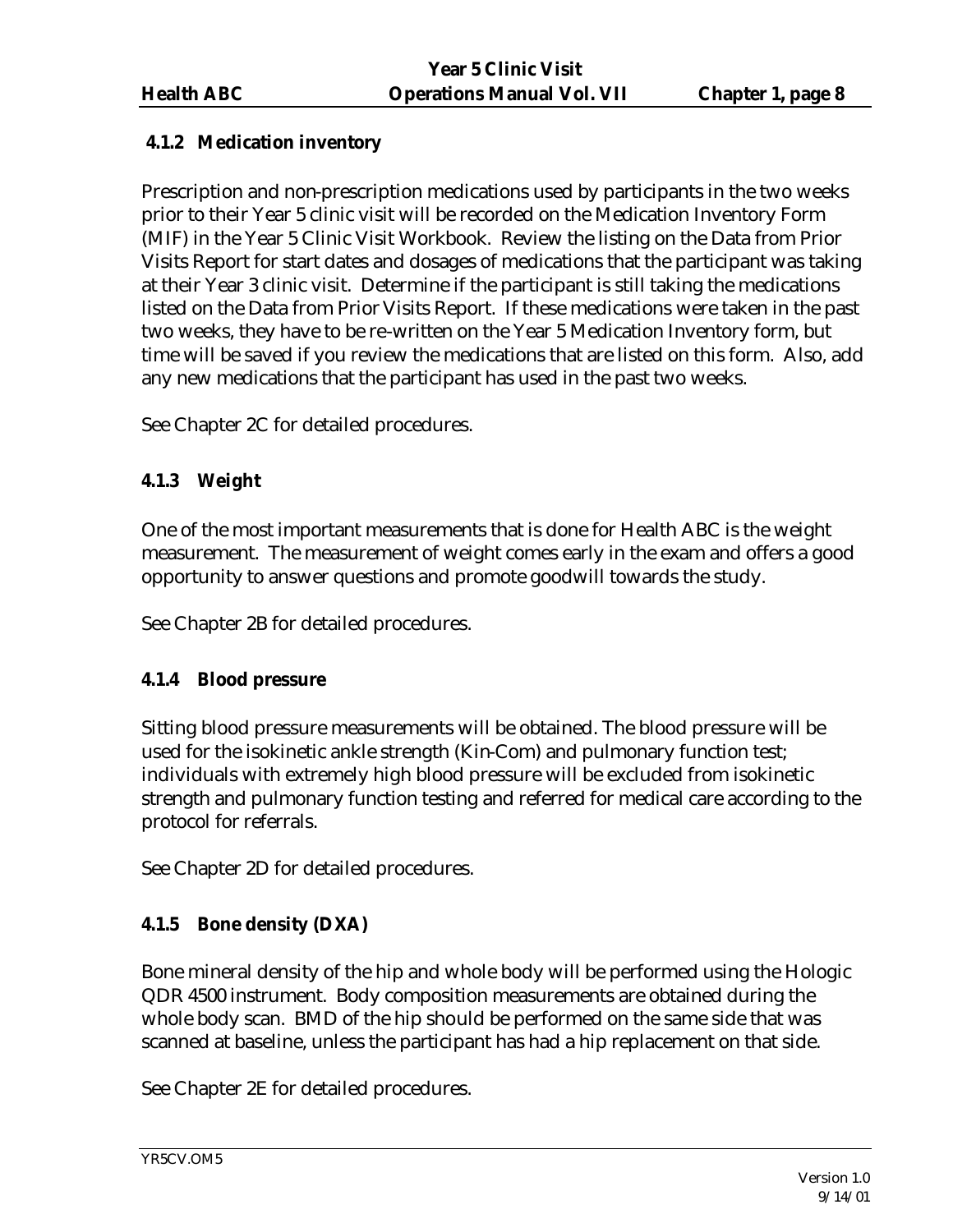#### **4.1.6 Ultrasound**

Quantitative ultrasound (QUS) may be a useful measure of both the quality and quantity of bone. In Health ABC we will be measuring QUS with the Hologic Sahara.

See Chapter 2F for detailed procedures.

## **4.1.7 Assessment of arthritis, knee and hip pain, and knee crepitus**

During the Year 5 clinic visit participants will be asked questions regarding knee and hip pain (see pages 15 through 18 in the Year 5 Clinic Visit Workbook). Also, there will be a knee crepitus evaluation.

See Chapter 2G for detailed procedures.

## **4.1.8 20-meter walk**

This is a modification of the short walk test used in many epidemiological and clinical studies. The test is divided into two parts.

- the time to walk 20 meters at the participant's usual pace along with the number of steps, and
- the time to walk 20 meters as fast as the participant can, along with the number of steps

See Chapter 2H for detailed procedures.

## **4.1.9 Isokinetic Ankle Strength (Kin-Com)**

A Kin-Com isokinetic dynamometer will be used to evaluate the concentric strength of ankle dorsi and plantar flexors.

See Chapter 2I for detailed procedures.

## **4.1.10 Pulmonary function test**

Pulmonary function tests on each participant will include:

- •Maximum inspiratory pressure (MIP)
- •Forced expiratory spirometry
- •Slow vital capacity (only if a participant cannot perform the forced maneuver)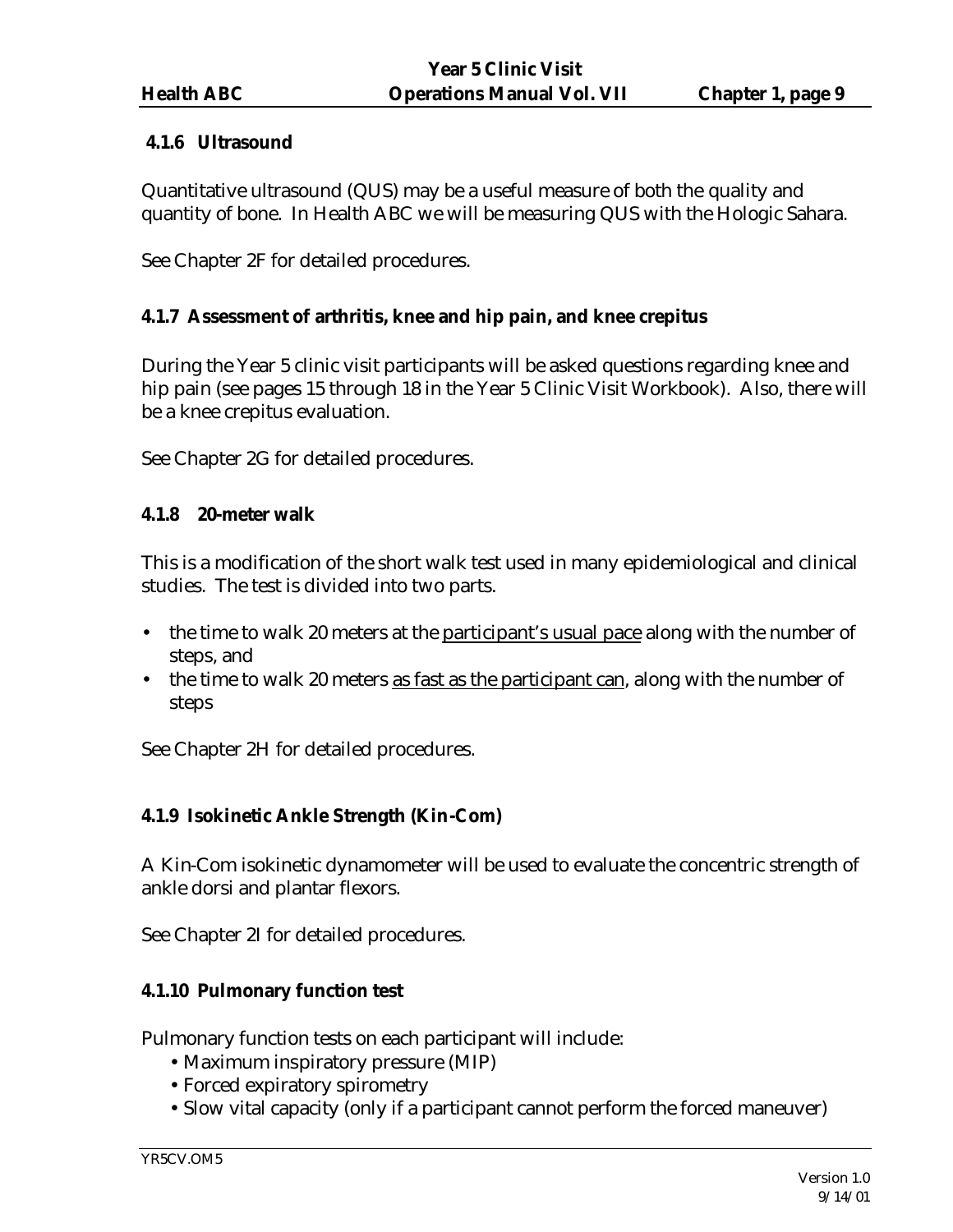| <b>Health ABC</b> |  |
|-------------------|--|
|                   |  |

You will need the participant's height to do the PFT measurement. The participant's Year 4 height should be on the Data from Prior Visits Report. If the participant's Year 4 height was not measured, measure the participant's height during their Year 5 clinic visit. Do not use the height from baseline.

See Chapter 2K for detailed procedures.

## **4.1.11 Teng Mini-Mental State**

The MMSE (Mini-Mental State Examination) is a widely used test of cognitive function among the elderly. It includes tests of orientation, registration, attention, calculation, recall, and visual-spatial skills. The Teng Mini-Mental is an expanded 100 point version of the original Folstein MMSE designed to increase the standardization, sensitivity, and specificity of the test as a screen for dementia. This form of the test was designed to sample a broader variety of cognitive functions, cover a wider range of difficulty levels, and enhance the reliability and validity of the scores.

See Chapter 2N for detailed procedures.

## **4.1.12 Digit symbol substitution**

The Digit Symbol Substitution Test (DSST) may be a more sensitive measure of dementia than the MMSE. The DSST requires response speed, sustained attention, visual spatial skills and set shifting. It is part of the Wechsler Adult Intelligence Scale, one of the most widely used measures of intelligence.

The DSST requires that the participant fill in a series of symbols correctly coded within 90 seconds. In this test the higher the score the better the person's performance.

See Chapter 2M for detailed procedures.

## **4.1.13 Executive Control Function - CLOX 1**

Executive control function will be measured using the CLOX 1, a clock-drawing test. Impairment in executive control function is thought to contribute to loss of independence through interference with the ability to initiate, direct, plan, and execute complex goal-directed activities, such as preparing meals, following a medication regimen, etc.

See Chapter 2L for detailed procedures.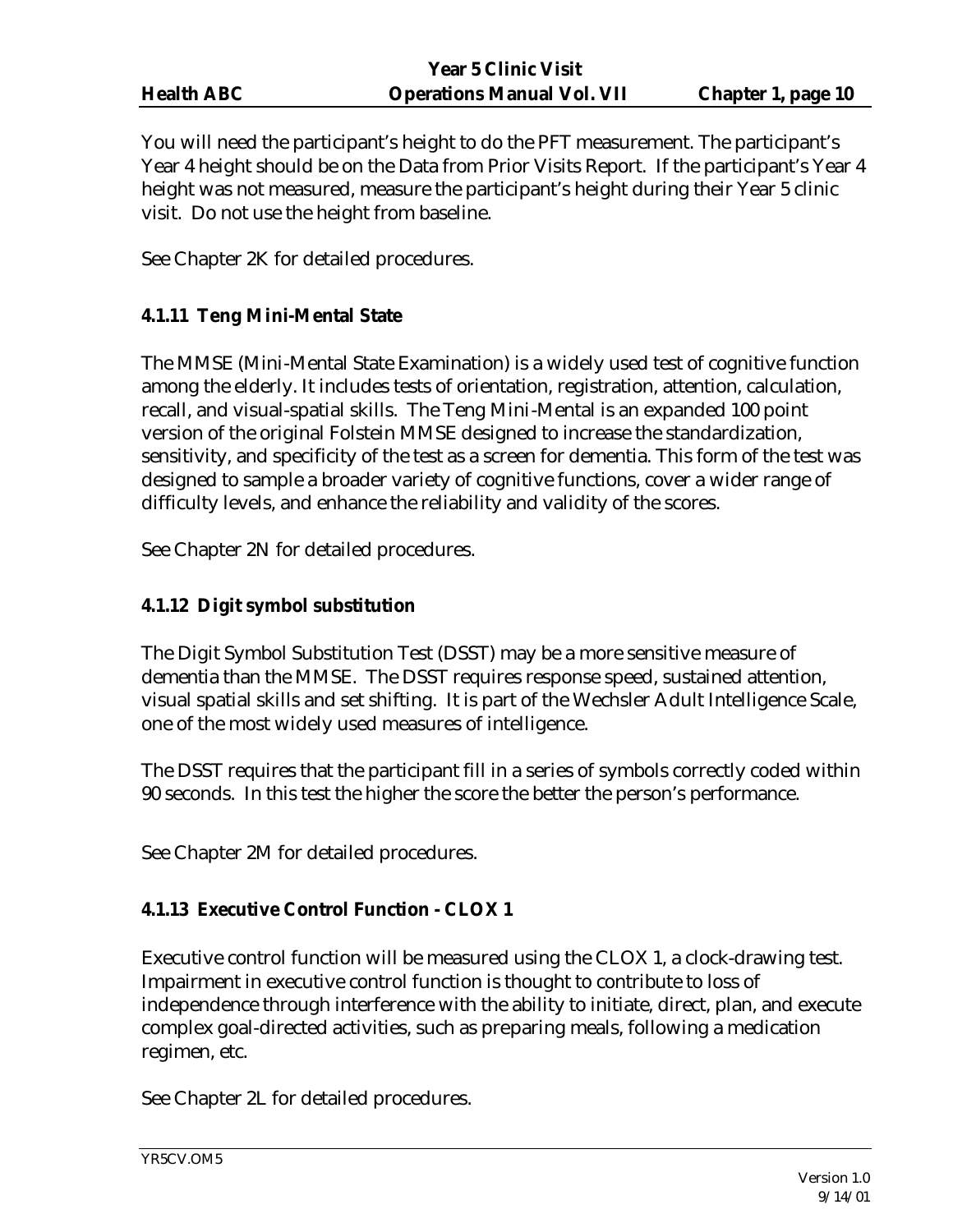## **4.1.14 Hearing**

Hearing impairment increases dramatically in prevalence and severity in old age, especially past age 80. It is the third most prevalent common condition in community dwelling older adults, and is associated with other common comorbidities, especially dementia and depression. The lowest level (hearing threshold level) that participants can hear tones of different frequencies (pitch) will be measured and plotted on a graph (audiogram).

See Chapter 2J for detailed procedures.

## **4.2 Substudies**

## **4.2.1 Knee Osteoarthritis (OA) Assessment – Knee x-rays and MRIs**

To determine knee x-ray and/or MRI eligibility, follow the instructions on the Knee Xray Eligibility Assessment form (page 19 in the Year 5 Clinic Visit Workbook). For those participants who will be having a knee x-ray and/or knee MRI, the information in the header of the Knee X-ray Tracking form and the Knee MRI Tracking form should be completed before the participant goes to the X-ray or MRI facility. The form should accompany the participant to the facility. The accuracy of participant identifiers on forms and images is extremely important.

## **Repeat knee x-rays**

The Year 5 Repeat Knee X-ray Parameter form (attached to the Data from Prior Visits Report) that lists the participant's Health ABC enrollment ID number, name, and acrostic and that includes information regarding previous knee x-ray beam angles and mAs settings should accompany the Knee X-ray Tracking form of those participants who will be having a follow-up knee x-ray.

See Chapter 2Q for detailed procedures.

## **Repeat knee MRIs:**

In addition to filling out the header on the Knee MRI Tracking form, the examiner should refer to the Data from Prior Visits Report to see which knee(s) should be scanned, and check the appropriate box(es) on Question #13 (page 3) of the Knee MRI Tracking Form: "Scan Right knee," and/or "Scan Left knee." The technician should refer to Question #13 to determine which knee(s) to image.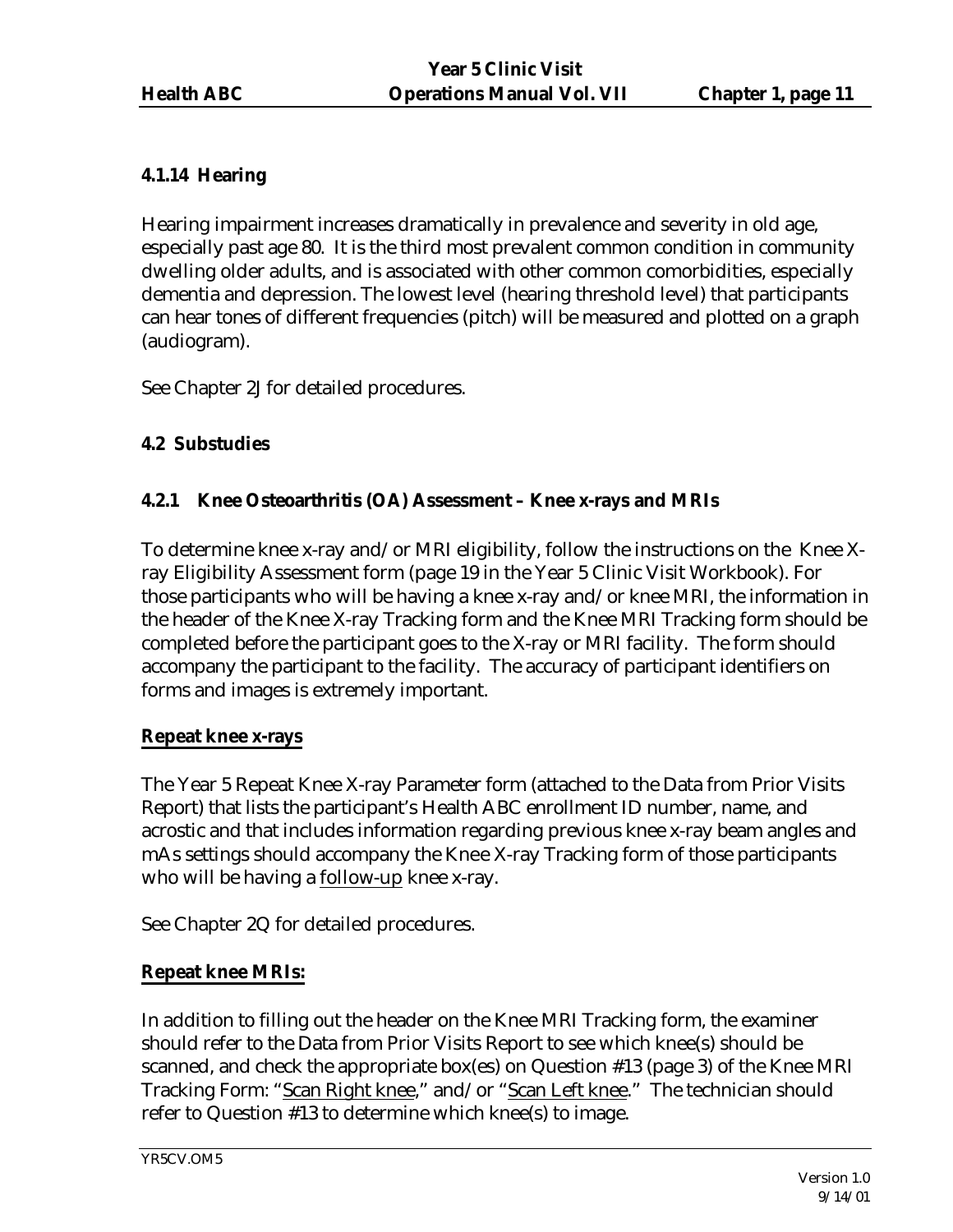See Chapter 2R for detailed procedures.

## **4.2.2 Flu Substudy**

In order to determine whether or not a participant will be eligible for the flu substudy, Question #6 on page 2 of the Year 5 Questionnaire must be asked: "Since we last spoke to you about 6 months ago, have you had a cold or flu that was bad enough to keep you in bed for all or most of the day?" If the participant answers "Yes" and had a temperature of 100 degrees or higher, they may be eligible to be part of the flu substudy, and the Flu Substudy Eligibility Assessment form should be completed.

A participant who was enrolled in the flu substudy previously may be re-enrolled in the flu substudy if they were first enrolled 12 or more months before the date of reenrollment. Check the Data from Prior Visits Report to see if the participant was part of the flu substudy and, if so, what their enrollment date was. If their enrollment date was less than 12 months ago, the participant is not currently eligible for the flu substudy, but if it was more than 12 months ago, they are eligible to be part of the flu substudy again.

Please note that participants are recruited for the substudy not just during their Year 5 clinic visit, but during their Semi-annual Telephone Contact visit as well. Therefore, some participants may be coming in to the clinic for a special flu substudy visit, and will be coming back to the clinic for their yearly clinic visit at a later date. The flu substudy also includes a follow-up visit that may occur during the Year 5 clinic visit or as a separate visit.

See Chapter 2P for detailed procedures.

## **4.2.3 Cognitive Vitality Substudy**

For Year 5, the study population will consist of the subset of Health ABC participants who participated in the Cognitive Vitality Substudy in Year 3. Participation constitutes completion of any of the cognitive tests (e.g., SRT, boxes, digit copying, pattern comparison, letter comparison, or reaction time tests) administered in Year 3. Look on the Data from Prior Visits Report to determine whether or not the participant should be administered the cognitive vitality substudy tests.

See Chapter 2O for detailed procedures.

## **4.3 Procedure checklist and exit interview**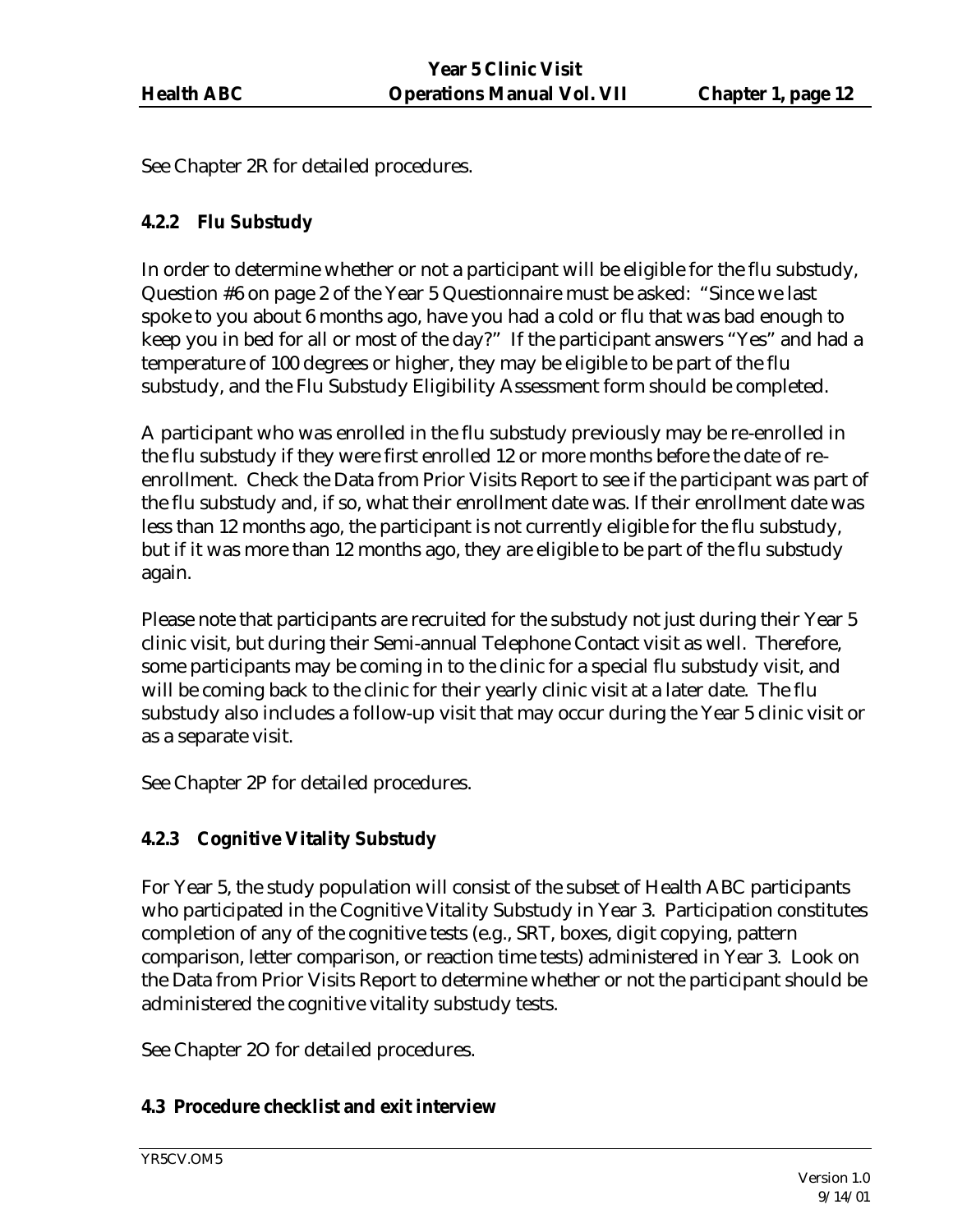At the end of the Year 5 Clinic Visit, an exit interview should be performed to:

- Thank the participant. Be sure the participant knows how much we appreciate their participation.
- Answer questions. Some participants may have questions about various examinations.
- Make sure the Year 5 Clinic Visit Workbook Procedure Checklist is completed; ie., the header information including the Health ABC Enrollment ID #; time of arrival; time of departure; whether the visit included scheduling a knee x-ray or knee MRI; whether the Cognitive Vitality Substudy or Flu Substudy Workbook was completed; and permission to send test results to the physician (see Appendix 1). Confirm that all exams and measurements were completed. Review the Year 5 Clinic Visit Workbook and complete the Procedure Checklist appropriately. Record on the checklist whether or not a test was completed, was partially completed, whether or not the participant refused a test, or whether the test was not done for some other reason.
- Provide selected results (Appendix 4). Participants will be given the following results:
	- $\Rightarrow$  Blood pressure. Each participant will be given current guidelines for followup and evaluation based on the blood pressure recorded.
	- $\Rightarrow$  Weight. Weight in pounds should be provided.
	- $\Rightarrow$  Hearing. Each participant will see their results mapped on a graph that shows their hearing thresholds compared to average hearing thresholds of other people in a similar age range.
	- $\Rightarrow$  Pulmonary Function Test. Spirometry results will be given to each participant. These results include the percent predicted FVC, the percent predicted FEV1 and the ratio between the FEV1 and FVC. A brief explanation of what these values mean and what ranges are considered to be normal will also be included in the report.
	- $\Rightarrow$  BMD and body composition. DXA results from the total hip should be provided as this site is the most reproducible and is used clinically. The participants BMD will be plotted by the DXA technician on a sex and racespecific normative curve. The participant will receive a body composition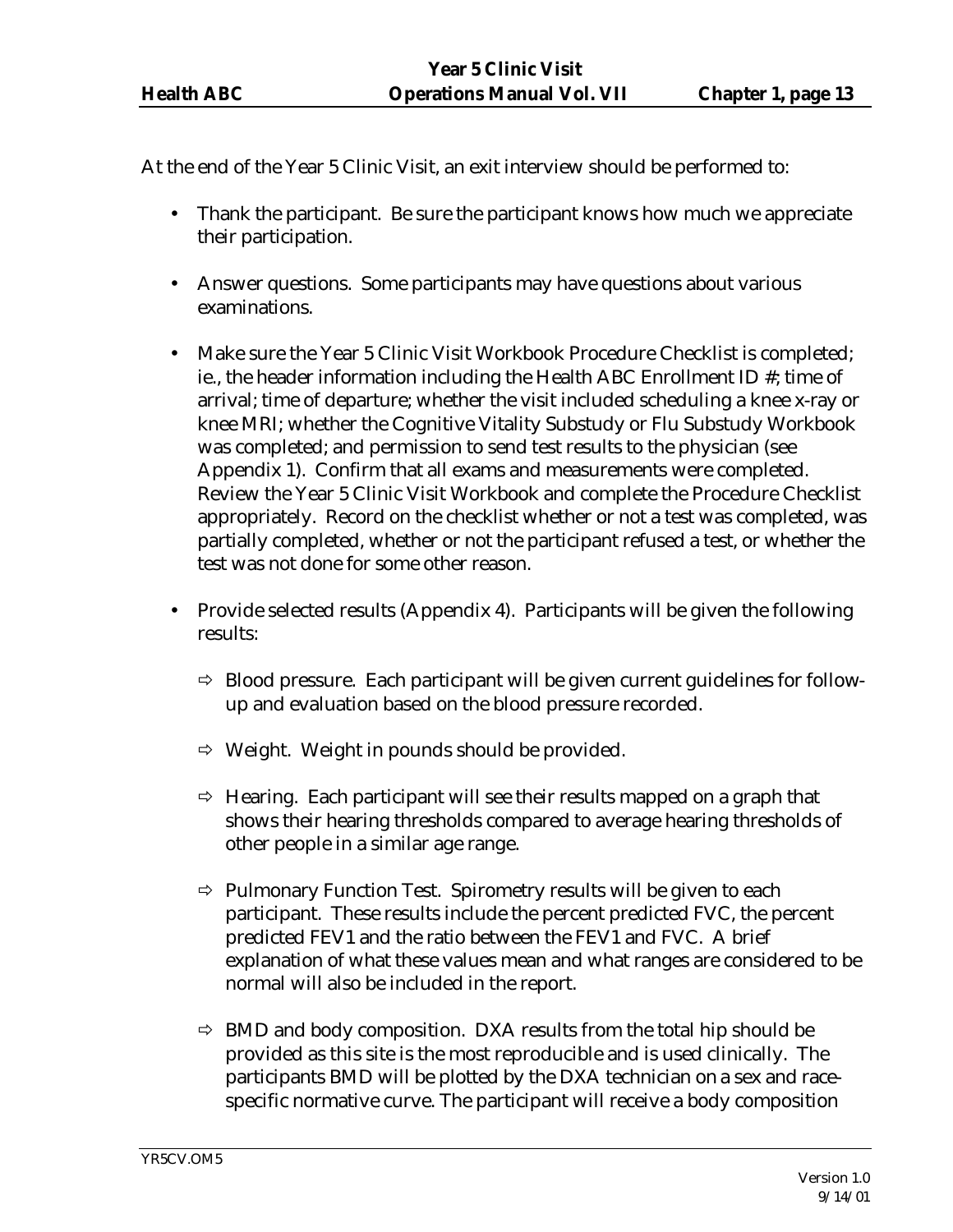results report that includes their percent body fat and where their results fit in the range of Health ABC participant results.

- Summarize future contact with the study both for scheduled visits and endpoints. Participants should be reminded to immediately contact the clinic for any of the following events:
	- $\Rightarrow$  Hospitalization. Any overnight stay in an acute care facility.
	- $\Rightarrow$  Surgery. Any surgery requiring regional (e.g., spinal) or generalized anesthesia. This includes same-day surgery that does not result in an overnight hospitalization.
	- $\Rightarrow$  Fracture. Any broken bone, including minor fractures of the toes, fingers, etc.

Suggested script: "It is very important to the study for us to know as soon as possible about changes in your health. Between study visits, we ask that you call the clinic at this number (xxx) xxx-xxxx, if you are hospitalized overnight, have surgery, or break any bones."

## **4.4 Incomplete Visits**

Occasionally, a participant may not complete their entire clinic visit. They may agree to come in at a later date to have the exams that they missed during their first visit. It is important to minimize the amount of time between the first and the second visit. It is not necessary to reweigh the participants who come in for a second clinic visit. Use the weight that is recorded on page 2 of the Year 5 Clinic Visit Workbook for the DXA exam.

Very rarely, a measurement is not taken. Whenever a measurement is not taken, write the reason in the Comments section of the Year 5 Clinic Visit Procedure Checklist, and include a note in the progress notes in the participant's chart explaining why the measurement was not taken.

#### **5. Alerts and Notifications**

At the clinic visit, participants will receive a report that includes weight, blood pressure, PFT, hearing, and DXA results (see Appendix 4). Table 2 lists measures that have alert values; Appendices 7 and 8 contain examples of alert letters to physicians.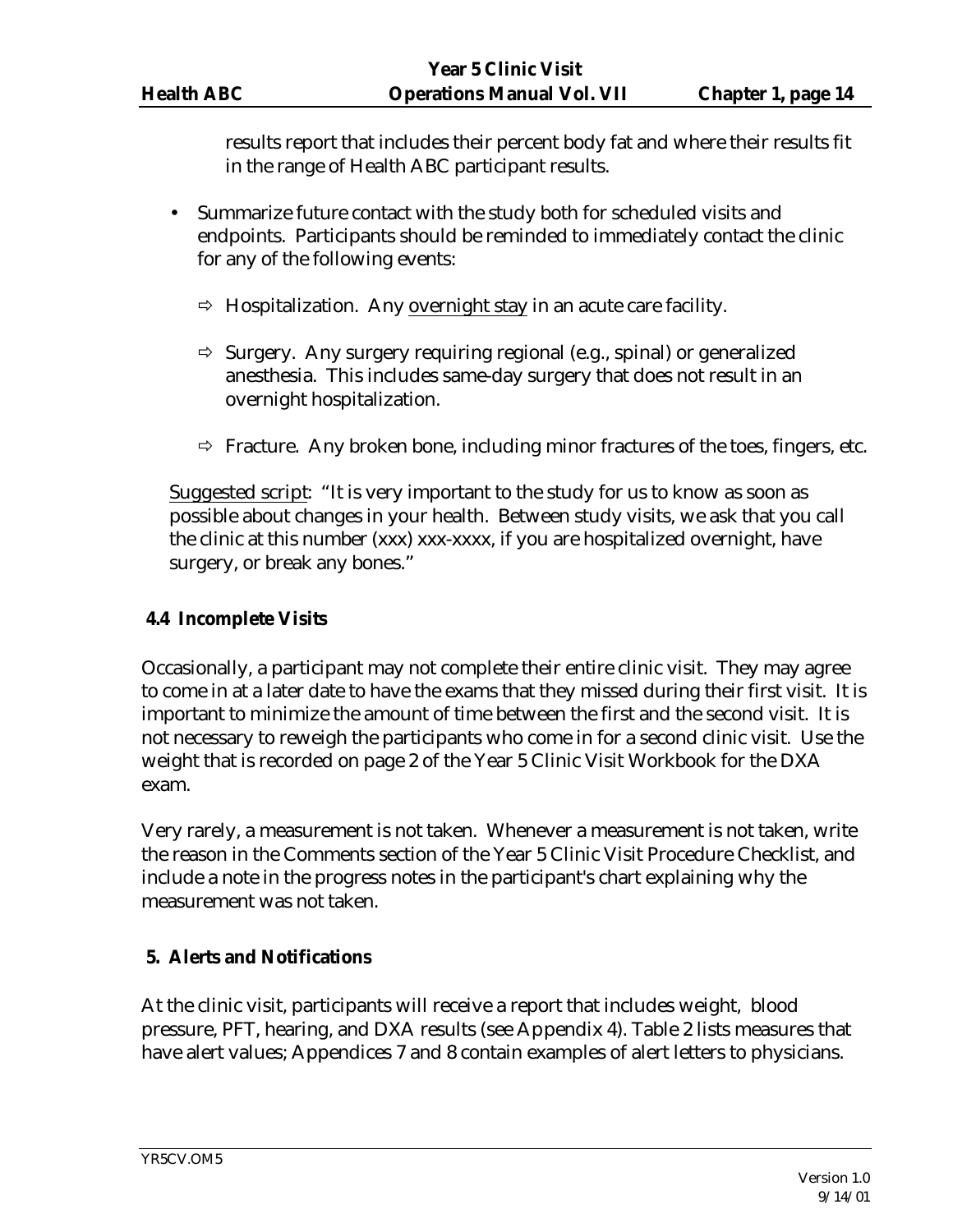## **Table 2**

## **Health ABC Tests: Alert Values**

## **DefinedValues Examiner Discretion**

Blood Pressure Weight  $loss \geq 10\%$ Pulmonary Function (spirometry)

Bone Density Teng Mini-mental State

## **5.1.1 Blood Pressure**

Immediate alert: >210 SBP or >120 DBP, refer to source of care immediately after discussion with the clinic physician.

Below are ranges of blood pressure measurements that require various schedules for referral to sources of care and ranges that are considered to be normal.

> 180-209 SBP or 110-119 DBP, refer to source of care within 1 week 160-179 SBP or 100-109 DBP, refer to source of care within 1 month 140-159 SBP or 90-99 DBP, confirm within two months 130-139 SBP or 85-89 DBP, high normal, no referral required <130 SBP or < 85 DBP, normal, no referral required

Blood pressure measurements will be given to the participant at the time of the clinic visit. A printed form with the above referral information and levels, with blanks for recording the participant's values will be provided (see Appendix 4).

## **5.1.2 Bone density (DXA)**

The alert for DXA is loss of bone at a greater rate than 3% a year since baseline. (See Appendix 6 for alert letter to participant and Appendix 7 for the alert letter to physician to be sent after confirmation of excess bone loss from the DXA Reading Center [see Appendix 5 - Excessive Bone Loss Form].)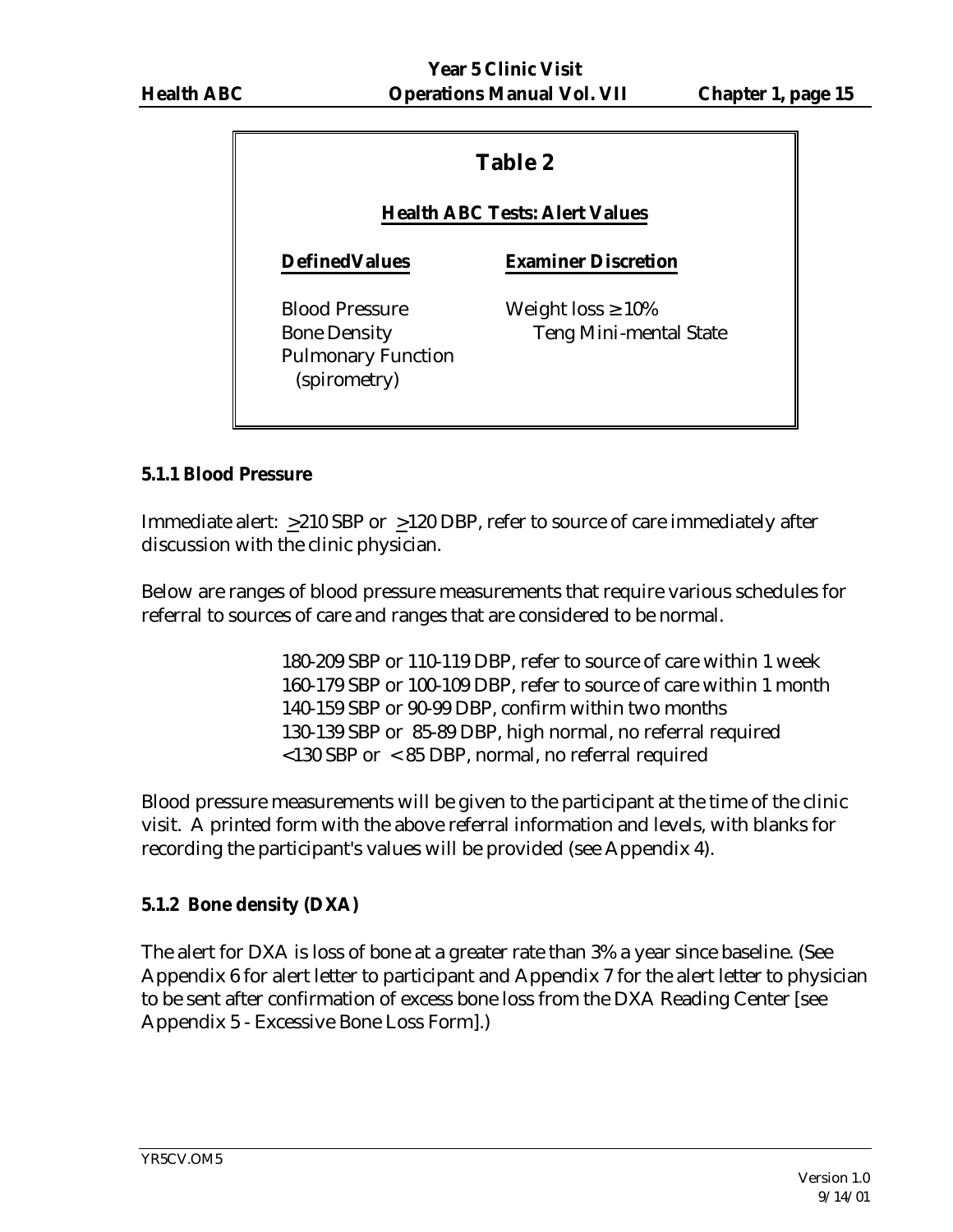#### **5.1.3 Pulmonary function test (spirometry)**

The alert value is an  $FEV1 < 1.0$  liter or  $< 40\%$  of predicted (whichever is the smaller number (See Appendix 4).

## **5.1.4 Weight change**

Participants with weight loss of >10% that appears to be unexplained will have the weight change brought to the attention of their physician with the participant's permission (see Appendix 8).

## **5.1.5 Teng mini-mental state**

Although there are no alert values for this test, we know that a score of 80 or less is roughly comparable to a score of 24 on the 0-30 scale and is used as a screening cut point for cognitive impairment. This is a screening test that varies with age and education. Additional clinical evaluation is needed for diagnosis. The field center physician or designee should look at the MMSE score compared to baseline and in the context of what else is known about the person, discuss the results with the participant on an individual basis. This would include sending the results to their doctor with permission.

#### **6. Clinic Safety**

#### **6.1 Background and Rationale**

All life threatening emergencies that occur at the Health ABC clinic, such as acute myocardial infarction, should be referred for immediate evaluation at an acute care facility, with emergency measures taken in the clinic before departure. Minor emergencies, such as hypotension or fainting, receive treatment in the clinic. Although most emergencies are of even less severe nature, Health ABC Field Center Clinics are prepared for both types.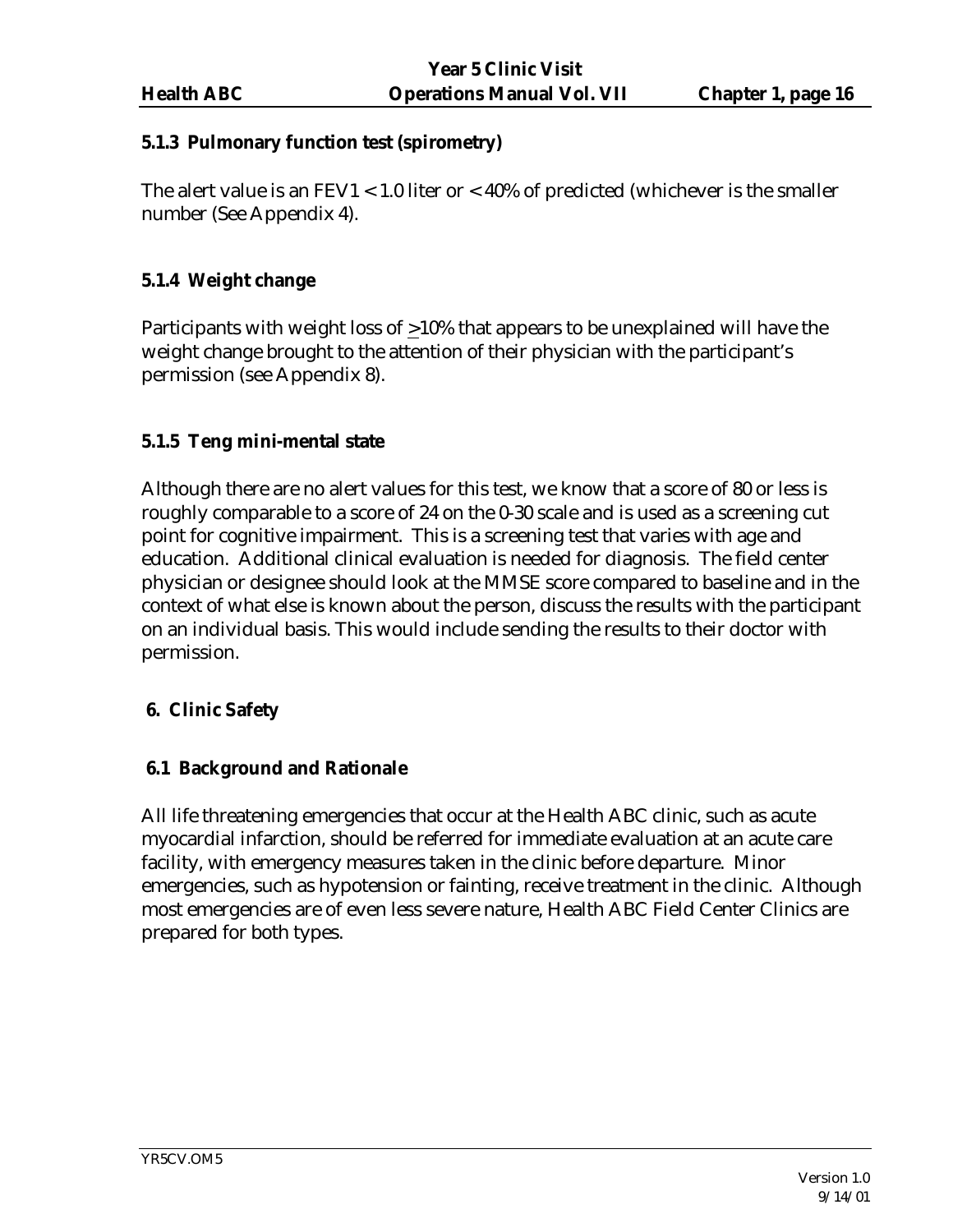## **6.2 Major Emergencies**

When a serious life-threatening event occurs in the clinic setting, the primary concern of the clinic staff is to implement pre-established procedures to get the participant to the nearest medical facility. It is imperative that local emergency measures be activated; in most cases, this requires calling 911. Do not take the participant to the emergency room. Let the paramedics do that. At every clinic session a physician, physician assistant, or registered nurse with certification in basic life support is on duty and physically present. Needed life support procedures should be continued until emergency care arrives or the participant is transported to a hospital.

Each Health ABC clinic has specific emergency procedures which define:

- 1. Who is in charge during the emergency
- 2. Who administers treatments
- 3. Who is notified
- 4. What action clinic staff takes
- 5. Which reports are filed

Each clinic has, in addition to trained personnel and emergency equipment, posted in a conspicuous place, such as the reception area, the following:

- phone number of police station
- phone number of fire stations
- phone number of ambulance services



In each participant's folder, the name and phone number of their physician or usual source of health care is available on a standard Health ABC form. The home and work telephone number of the next-of-kin are also listed.

All medical emergency situations should be coordinated by a physician when present in the clinic. In the physical absence of the latter, this role should be assumed by the charge nurse or senior physician assistant. When not physically present in clinic, they are within immediate reach by phone or paging system and within a short distance to the clinic. The physician duty roster is posted with the clinic secretaries and in the office of the head nurse and/or senior physician assistant so that the name of the responsible physician is readily accessible. However, in no case should emergency referral and/or care be deferred while staff is attempting to locate a clinic doctor. All personnel should be trained to carry out their specific responsibility during an emergency. Retraining is conducted at least yearly, inclusive of any emergency drill.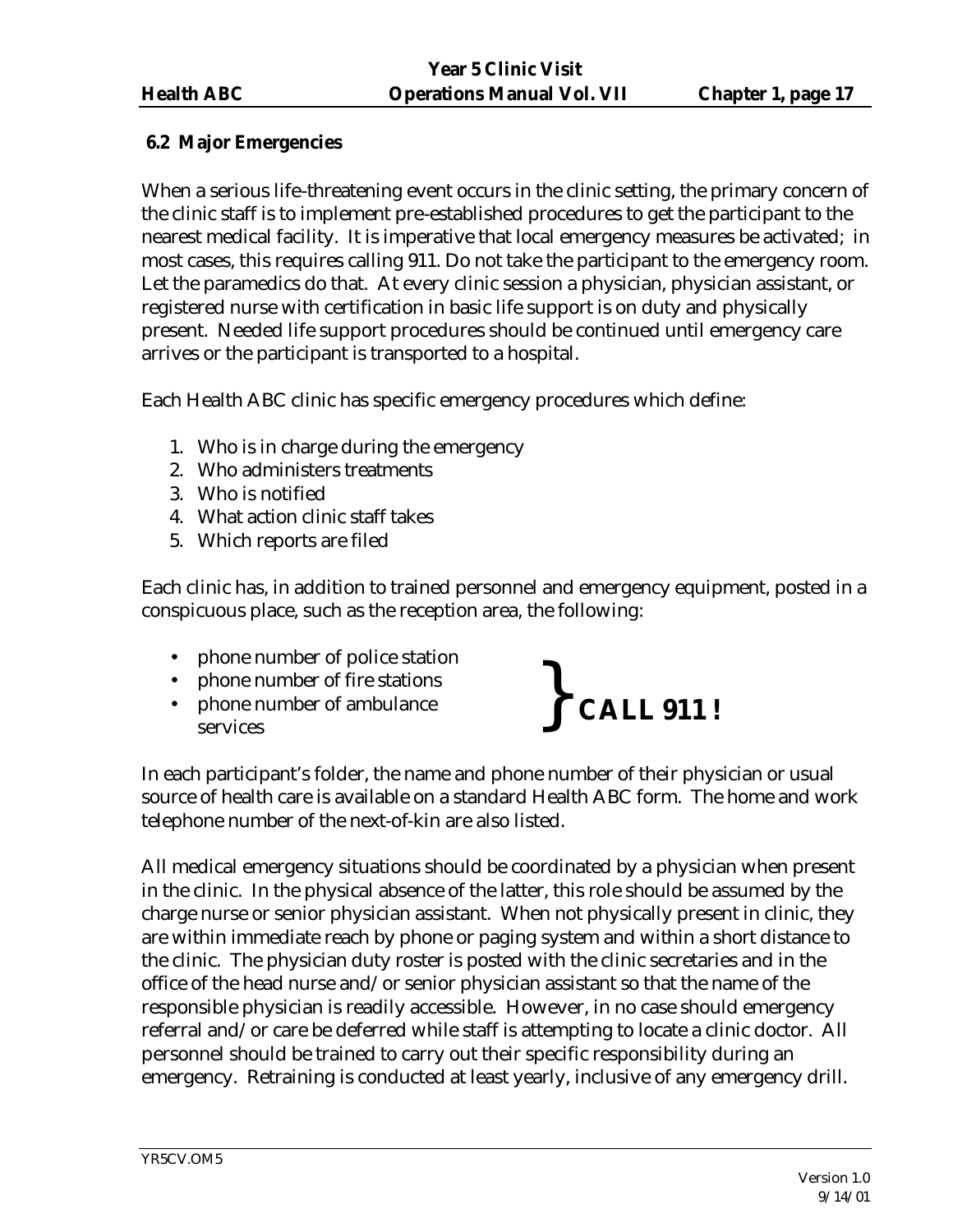|                   | rear 5 Clinic Visit               |                           |
|-------------------|-----------------------------------|---------------------------|
| <b>Health ABC</b> | <b>Operations Manual Vol. VII</b> | <b>Chapter 1, page 18</b> |

All major emergencies should be documented, identifying the type of emergency and action taken. This report should be completed by the clinic coordinator and co-signed by a clinic physician and the Principal Investigator. These reports should be maintained in a central file at each field center and a copy of the report should be kept in the participant's chart.

*P* CH<sup>2</sup> **6** CH<sub>2</sub>

#### **6.3 Minor Emergencies**

The most common minor emergency is simple syncope (fainting) and near syncope.

In any situation in which syncope is likely, staff should verify that the participant does not look or feel faint. When the participant looks faint or feels faint the following steps should be implemented:

- 1. Have the person remain in the chair and sit with their head between their knees or lie down.
- 2. Crush an ampule of smelling salts and wave under the participant's nose for a few seconds. DO NOT place ampule directly under the nose.
- 3. Provide the participant with a basin and a towel when they feel nauseous.
- 4. Check blood pressure and pulse.
- 5. Have the participant stay in the chair until they feel better and their color returns. Re-check blood pressure and pulse.

If the participant continues to feel sick, recline the chair, place a cold, wet towel on the back of the person's neck, and notify the clinic nurse coordinator. When a participant faints, they should be cautiously lowered to the supine position on the floor and one attendant immediately calls for an in-house physician or nurse to assist the participant. The remaining attendant raises the participant's legs above the plane of the body to increase venous return. Prior to this, the staff member momentarily palpates for a carotid pulse and checks to be sure the participant is breathing. When life support measures are needed, the measures outlined in the above sections are followed.

## **6.4 Emergency Equipment**

A basic first aid kit is maintained at each field center. The kit contains a reference guide of its contents, and is checked every 6 months and immediately after each use. At each Field Center, the study coordinator identifies the person responsible for this task.

#### **6.5 Emergency Plans in Case of Fire**

1. Notify the emergency management system (911) to report the fire.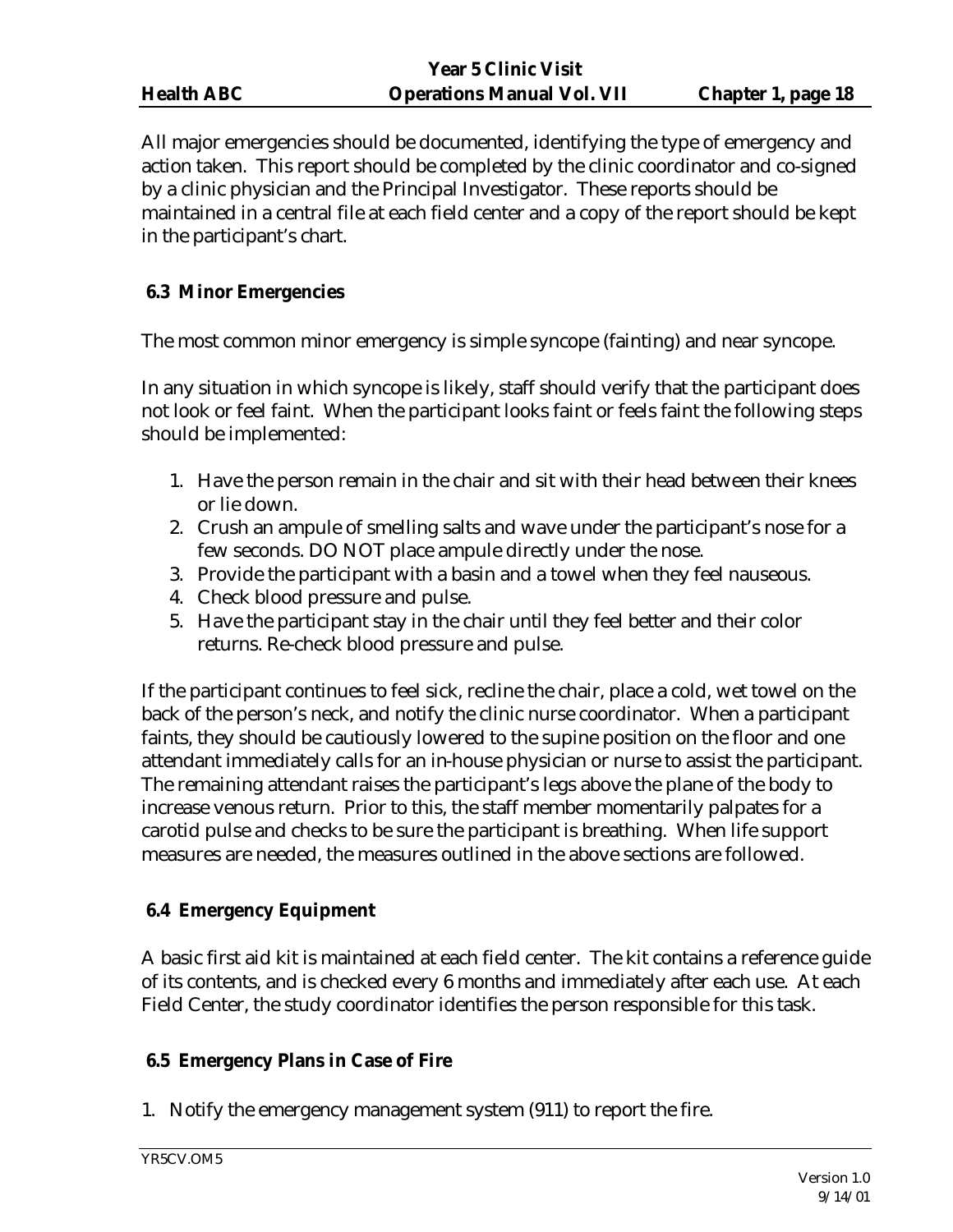- 2. Close all windows and doors.
- 3. Escort all participants to the nearest fire exit and assemble a safe distance from the building.
- 4. Alert the clinic coordinator and the building supervisor of the emergency situation.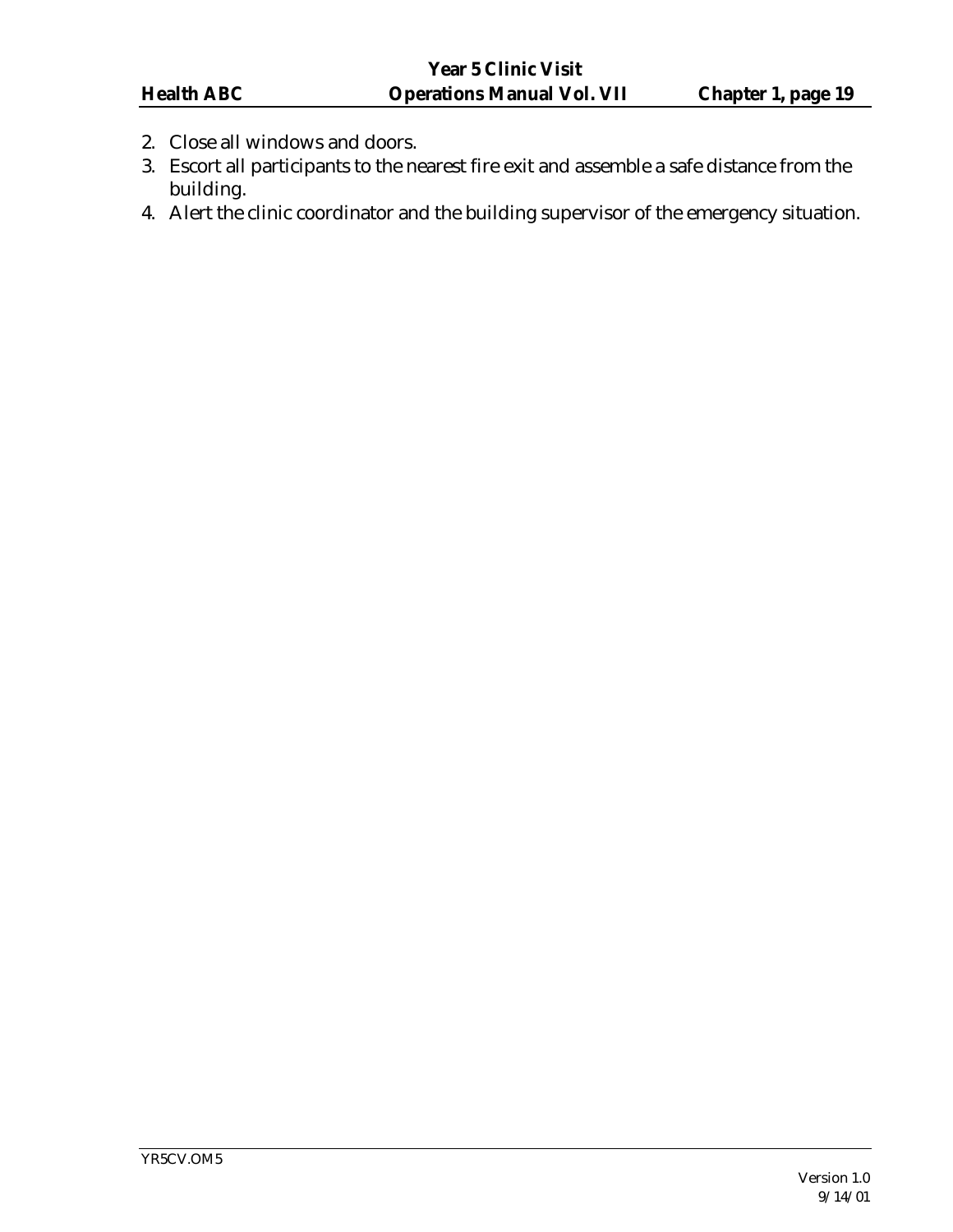| Health<br><b>HABC Enrollment ID #</b>                  |           | Acrostic                                          |                                                           |                                      | <b>Date Form Completed</b>                 | Staff ID $#$    |
|--------------------------------------------------------|-----------|---------------------------------------------------|-----------------------------------------------------------|--------------------------------------|--------------------------------------------|-----------------|
| H                                                      |           |                                                   | Month                                                     | Dav                                  | 2<br>0<br>$\mathbf 0$<br>$\overline{Year}$ |                 |
|                                                        |           | YEAR 5 CLINIC VISIT WORKBOOK                      |                                                           |                                      |                                            |                 |
| <b>Arrival Time:</b><br>Hours                          | Minutes   |                                                   | Departure Time:                                           | Hours                                | Minutes                                    |                 |
| YEAR 5 CLINIC VISIT PROCEDURE CHECKLIST                |           |                                                   |                                                           |                                      |                                            |                 |
| <b>Measurement</b>                                     | Page<br># | Yes:<br>fully<br>completed                        | Yes:<br>Measurement Measurement<br>partially<br>completed | No:<br><b>Participant</b><br>refused | No:<br>Other reason/<br>Not applicable     | <b>Comments</b> |
| 1. Year 5 Questionnaire                                |           | O                                                 | O                                                         | O                                    | O                                          |                 |
| 2. Medication inventory update                         | 2         | ( )                                               | 00000000                                                  | 00000000000                          | 000000000000                               |                 |
| 3. Weight<br>4. Blood pressure                         | 7<br>7    | Ō                                                 |                                                           |                                      |                                            |                 |
| 5. Bone density (DXA) scan                             | 8         | ŏ                                                 |                                                           |                                      |                                            |                 |
| 6. Ultrasound                                          | 11        | $\rm \ddot{\rm O}$                                |                                                           |                                      |                                            |                 |
| 7. Assessment of arthritis, knee,<br>and hip pain      | 15        | Ō                                                 |                                                           |                                      |                                            |                 |
| 8. Knee crepitus                                       | 20        |                                                   |                                                           |                                      |                                            |                 |
| 9. 20-meter walk                                       | 21        |                                                   |                                                           |                                      |                                            |                 |
| 10. Isokinetic ankle strength                          | 22        | O                                                 |                                                           |                                      |                                            |                 |
| 11. Pulmonary function test                            | 26        | O                                                 | OOO                                                       |                                      |                                            |                 |
| 12. Teng mini-mental state                             | 29        | $\overline{\mathsf{O}}$                           |                                                           |                                      |                                            |                 |
| 13. Digit symbol substitution                          | 35        | Ó                                                 |                                                           |                                      |                                            |                 |
| 14. CLOX 1<br>15. Hearing                              | 37        | $\overline{\mathcal{O}}$<br>$\overline{\bigcirc}$ |                                                           |                                      |                                            |                 |
| 16. Was the Cognitive Vitality                         | 38        |                                                   | $\overline{O}$                                            | Ó                                    |                                            |                 |
| Substudy Workbook completed?                           |           | O                                                 | O                                                         | O                                    | O                                          |                 |
| 17. Was the Flu Substudy Workbook<br>completed?        |           |                                                   | ◯                                                         | O                                    |                                            |                 |
| 18. Did participant agree to schedule<br>a knee x-ray? |           |                                                   |                                                           |                                      |                                            |                 |
| 19. Did participant agree to schedule<br>a knee MRI?   |           | Ω                                                 |                                                           | ( )                                  | O                                          |                 |

#### **APPENDIX 1 Year 5 Clinic Visit Workbook Procedure Checklist**

#### Memphis Only:

Would you like us to send a copy of your test results to your doctor?  $\bigcirc$  Yes  $\bigcirc$  No



 $\bullet$  Page 1 $\bullet$ 

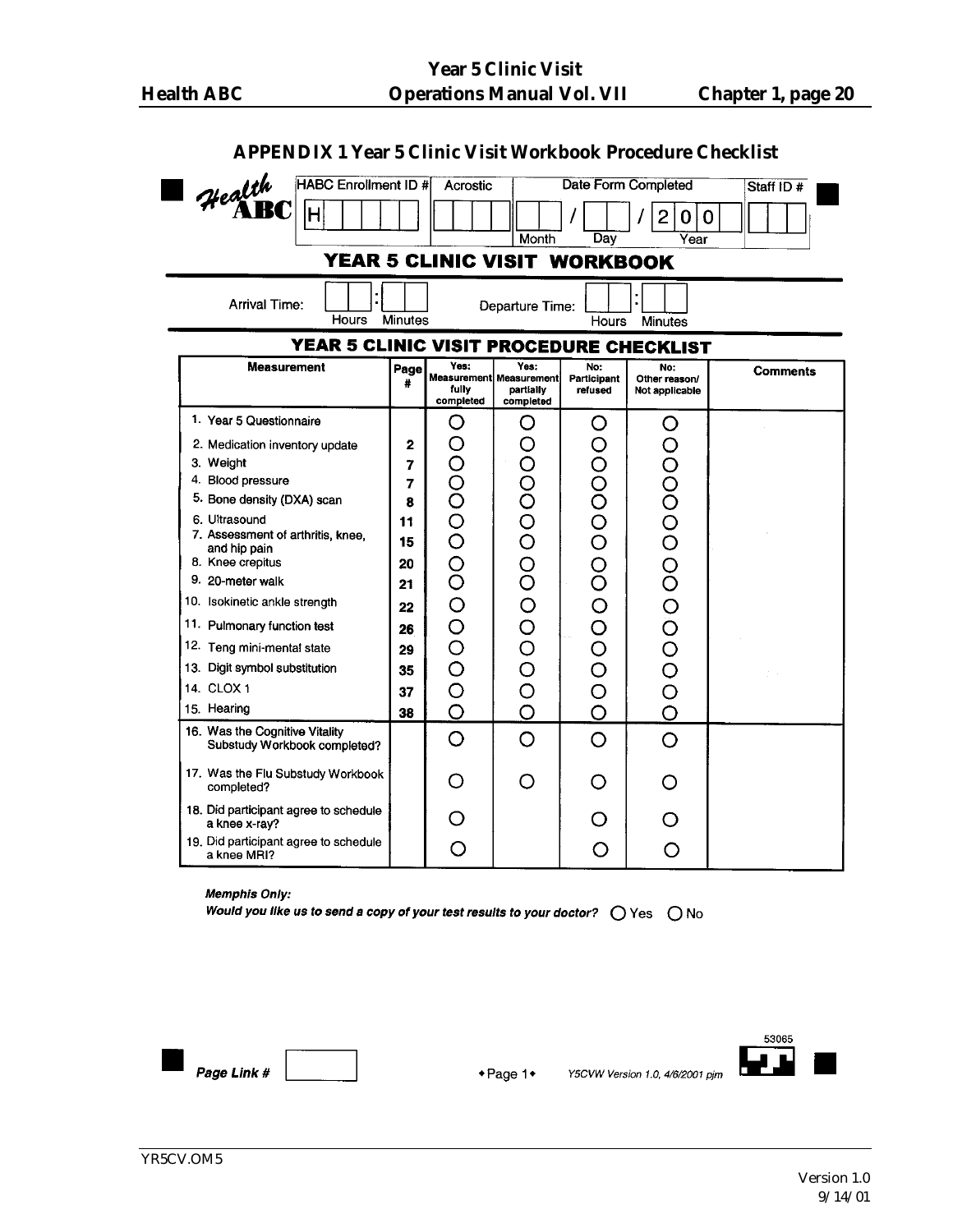#### **APPENDIX 2: Health ABC Year 5 Pre-Visit Instructions**

Dear : the set of the set of the set of the set of the set of the set of the set of the set of the set of the set of the set of the set of the set of the set of the set of the set of the set of the set of the set of the se

Your appointment for your Health ABC Year 5 Clinic Visit has been scheduled for: at a.m. at XXXXXXXXX, XXXXXXXX (a map is enclosed). Parking is available in the garage attached to our clinic or van transportation will be provided as prearranged.

Please be sure to review these instructions for your upcoming clinic visit, since they are very important for the success of your tests:

- Read all enclosed materials.
- Take all your regular medications, as usual.
- Feel free to eat breakfast (or lunch) prior to your visit.
- Wear comfortable shoes for walking. It would be helpful if you wear a short sleeved shirt, since this will make taking your blood pressure easier. Do not wear pantyhose or girdles. You will be asked to change clothes for some tests.
- Do not wear jewelry to the clinic, if possible, since this may make it more difficult to do your bone scan.
- If you have glasses, bring both your reading glasses and any glasses that you use for longer distances.
- If you have a hearing aid, bring it with you.
- A plastic bag has been provided for the prescription AND non-prescription medications that you have taken in the last two weeks only. Include eye drops, shots, supplements, vitamins, pain medications, laxatives or bowel medicines, cold medications, cough medications, antacids or stomach medicines, and ointments or salves. Bring these with you to the clinic.
- If you regularly use an inhaler for a lung or respiratory condition, be sure to bring this with you to the clinic.

Thank you again for your very valuable help in this important research study! We look forward to seeing you again.

Please call XXX-XXXX if you have any questions about your visit.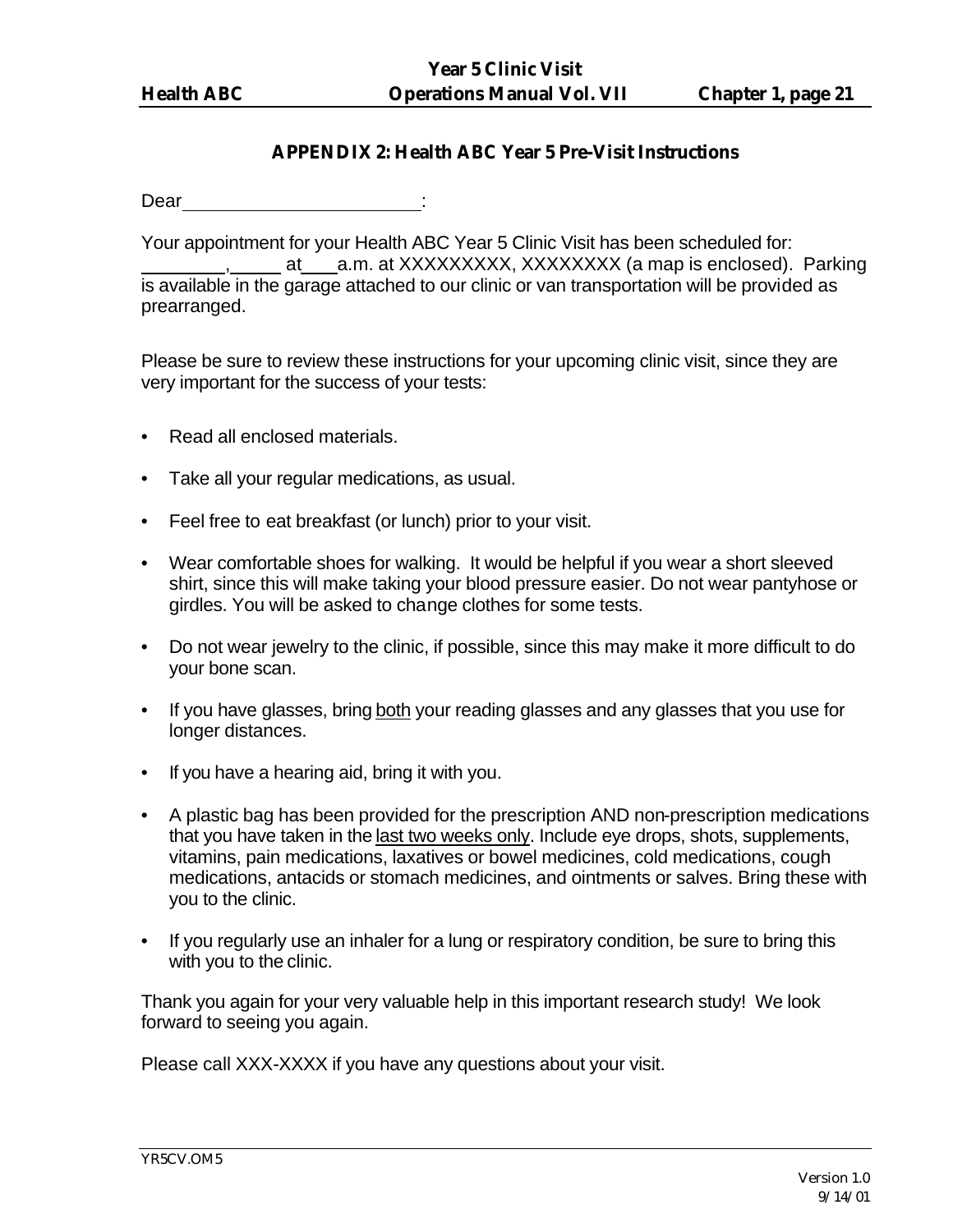**Year 5 Clinic Visit Health ABC Operations Manual Vol. VII Chapter 1, page 22**

#### **APPENDIX 3 Data from Prior Visits Report**

| Health ABC Enrollment ID# : __ |  |
|--------------------------------|--|
| Acrostic:                      |  |

## **Health ABC Year 5 Data from Prior Visits Report**

1. Date of last regularly scheduled contact.: [ ][ ]/[ ][ ]/[ ][ ] Month Day Year

2. Missed Year 4 clinic visit? \_\_Yes \_\_No

2a. Reason for missed Year 4 clinic visit:

3. Type of Year 4 visit

- 4. Has the participant ever had a proxy interview? \_\_Yes \_\_No
- 4a. For which contact?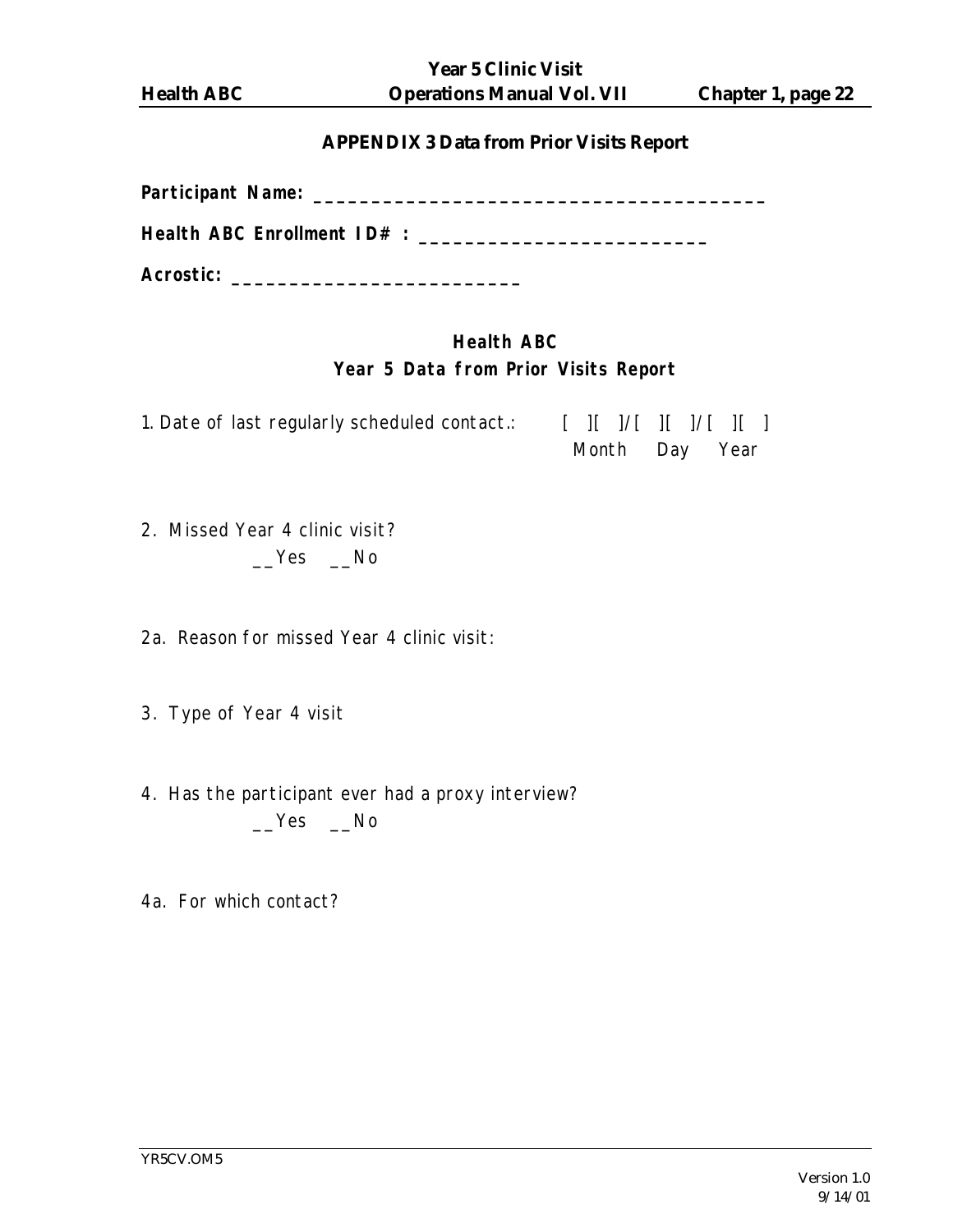#### **FLU SUBSTUDY**

- 1. Was the participant enrolled in the Flu Substudy in Year 4? \_\_Yes \_\_No \_\_Unknown
- 2. What was the date that the participant was enrolled in the Flu Substudy?  $[$   $]$  $[$   $]$  $[$   $]$  $[$   $]$  $[$   $]$  $[$   $]$  $[$   $]$  $[$   $]$  $[$   $]$  $[$   $]$  $[$   $]$  $[$   $]$  $[$   $]$  $[$   $]$  $[$   $]$  $[$   $]$  $[$   $]$  $[$   $]$  $[$   $]$  $[$   $]$  $[$   $]$  $[$   $]$  $[$   $]$  $[$   $]$  $[$   $]$  $[$   $]$  $[$   $]$  $[$   $]$  $[$   $]$  $[$   $]$  $[$   $]$  $[$  Month Day Year please complete the Flu Substudy Eligibility Assessment Form; i.e., the participant can be enrolled in the flu substudy again, if they are eligible.
- 3. Is the participant due for a Flu Substudy follow-up exam at the time of their Year 5 visit?

## **COGNITIVE VITALITY SUBSTUDY**

Is the participant part of the Cognitive Vitality Substudy?

Yes No

#### **EVENT FORM DATA**

The following Event Forms have been entered to date for this participant:

Event Form Reference # Type of Event Date of Event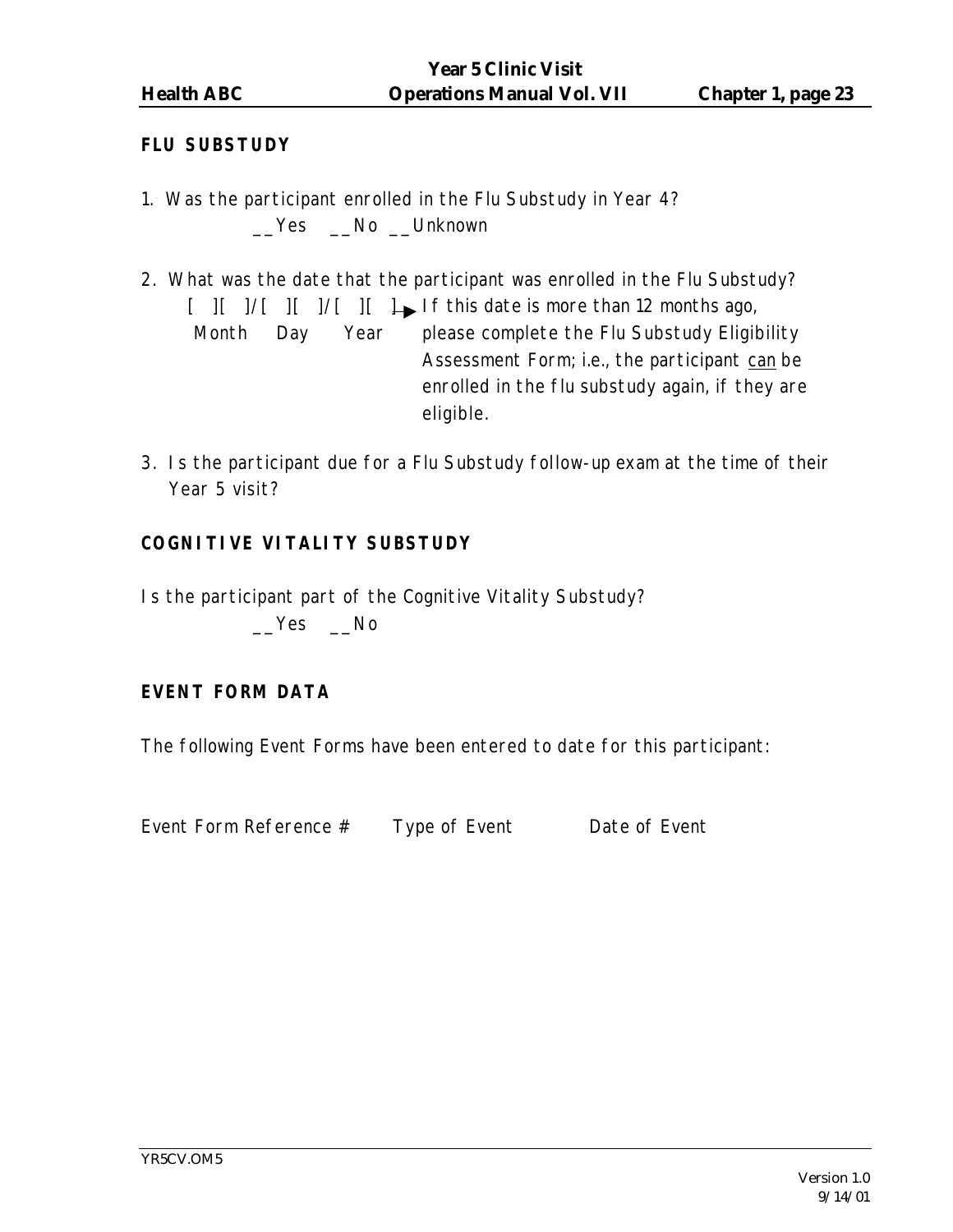## **FOR PARTICIPANTS WHO WILL HAVE A CORE HOME VISIT/ PROXY HOME VISIT IN YEAR 5**

#### **BLOOD PRESSURE**

Which arm was used for baseline (Year 1) blood pressure?

\_\_Right \_\_Left \_\_Don't know / No baseline measurement

## **ISOMETRIC CHAIR**

- 1. Has participant ever had an isometric chair measurement?  $Yes$   $No$
- 2. Which leg was tested during the most recent isometric chair measurement? \_\_Right \_\_Left \_\_None recorded
- 3. **Examiner Note: use the same setup parameters as before:** Seat Height: [ ][ ][ ] mm

Seat Depth: [ ][ ][ ] mm

- 4. Has participant ever had a Kin-Com exam? \_\_Yes \_\_No \_\_Unknown
- 5. Which leg was tested during the most recent Kin-Com exam? \_\_Right \_\_Left \_\_None recorded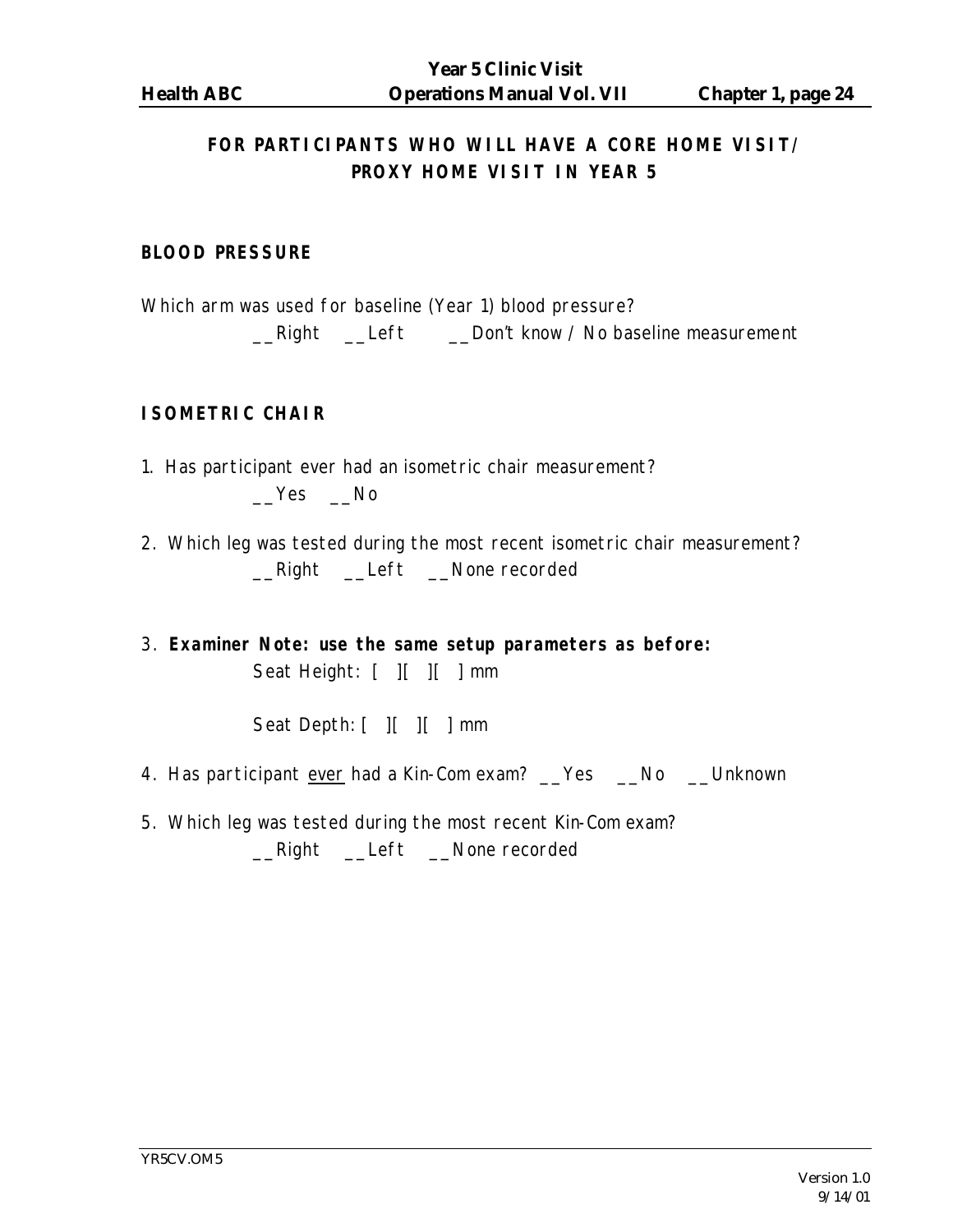#### **FOR PARTICIPANTS WHO WILL HAVE AN IN-CLINIC VISIT IN YEAR 5**

#### **BLOOD PRESSURE**

Which arm was used for baseline (Year 1) blood pressure? \_\_Right \_\_Left \_\_Don't know / No baseline measurement

#### **BONE DENSITY (DXA) SCAN**

Which hip was scanned at baseline (Year 1)? \_\_Right \_\_Left \_\_ Don't know / No baseline measurement

#### **ULTRASOUND (SAHARA)**

Which heel was scanned at Year 2? \_\_Right \_\_Left \_\_ Don't know / None recorded

#### **KNEE X-RAY ELIGIBILITY**

- 1. Is the participant eligible for a follow-up knee x-ray? \_\_Yes \_\_No \_\_Unknown
- 2. Did participant have knee symptoms that met eligibility criteria for knee X-ray in Year 2, Year 3 or Year 4?

\_\_Yes \_\_No \_\_Unknown

3. Did the participant have a knee x-ray in Year 2, 3, or 4? \_\_Yes \_\_No \_\_Unknown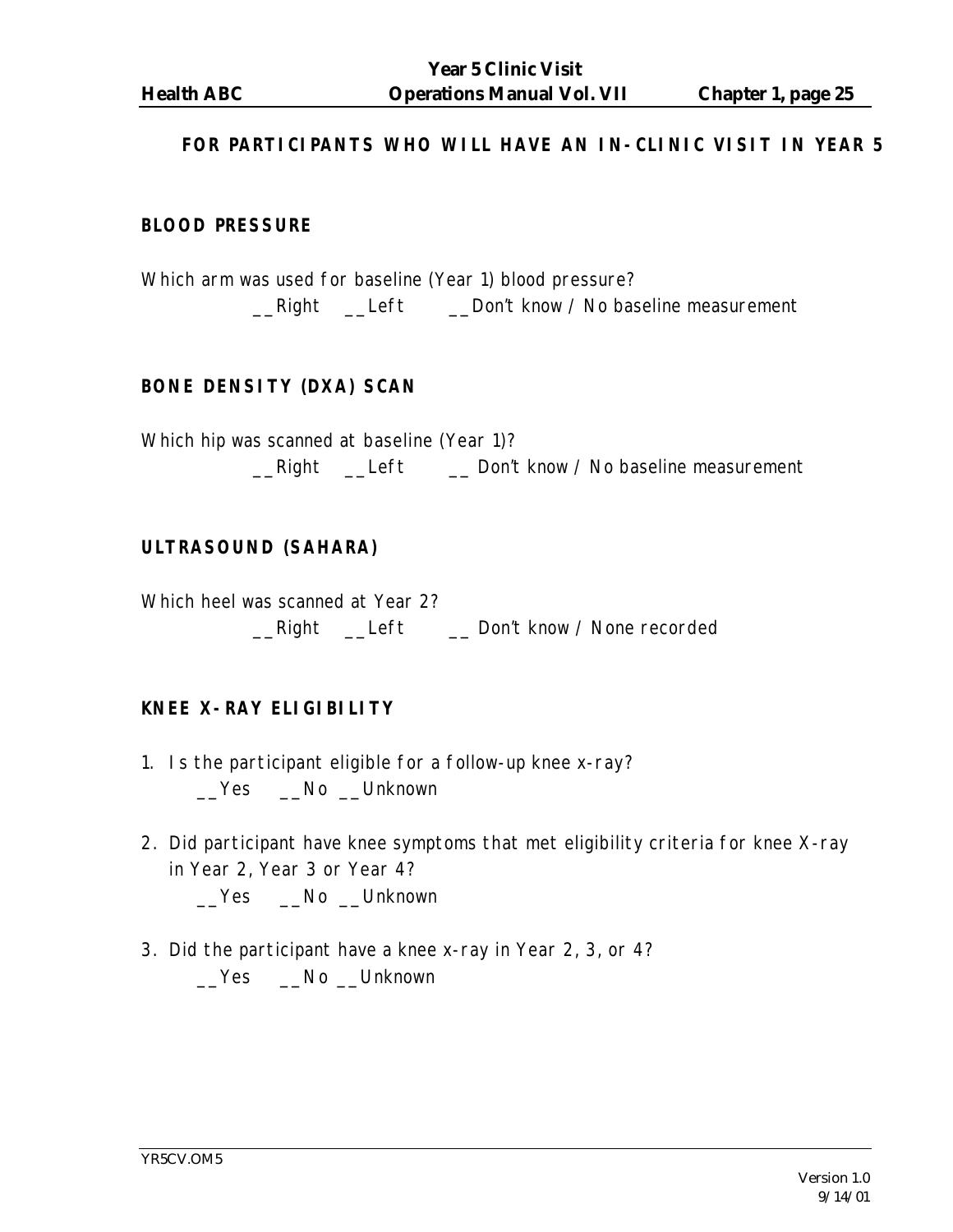## **KNEE MRI ELIGIBILITY**

- 1. Is the participant eligible for a follow-up knee MRI?  $Yes$   $No$
- 2. If Yes, which knee should be imaged? \_\_Right \_\_Left \_\_Both Right and Left

## **PULMONARY FUNCTION TEST**

- 1. Participant's height at their Year 4 clinic visit:  $\equiv$ cm
- 2. Did participant have PFT alert at baseline? Yes No

## **WEIGHT CHANGE ALERT**

- 1. Participant's weight at their Year 4 clinic visit:  $[$   $]$  $[$   $]$  $[$   $]$  $k$ g
- 2. Participant's weight at their Year 4 clinic visit (–) 10%: [ ][ ][ ] kg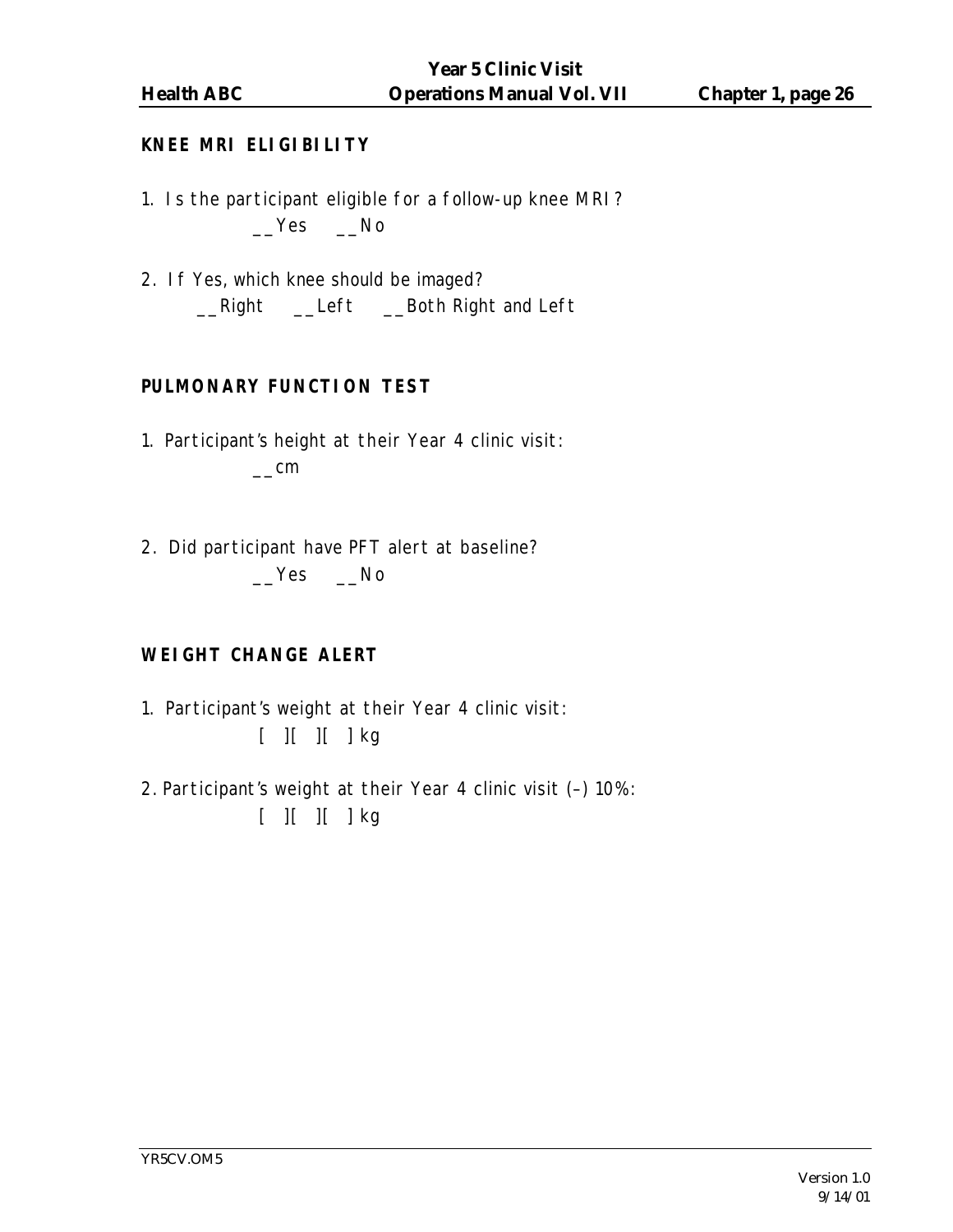## **YEAR 5 REPEAT KNEE X-RAY PARAMETERS**

(Attach this form to the front of the Knee X-ray Tracking Form before sending the participant for the knee X-ray.)

Health ABC 1D# \_\_\_\_\_\_\_\_\_\_\_\_\_ Participant Name \_\_\_\_\_\_\_\_\_\_ Acrostic \_\_\_\_\_\_\_\_\_\_\_\_\_\_

**X-ray Technician Please Note: Use the first beam angle specified below. If a second angle is specified, obtain a second PA film using that angle:**

First beam angle:

 $[$   $]$  $[$   $]$  $[$   $]$  degrees

Second beam angle:

 $[$   $]$  $[$   $]$  $[$   $]$  degrees

**The following parameters were used on the first knee x-rays for this participant. These should serve as guidelines for setting up the current follow-up knee x-rays. However, if these parameters do not result in high quality x-rays, then other parameters should be tried to maximize x-ray quality.**

mAs setting for the axial view of the right knee:  $[$   $]$  $[$   $]$  $[$   $]$  $mA$ 

mAs setting for the axial view of the left knee:  $[$   $]$  $[$   $]$  $[$   $]$  $mA$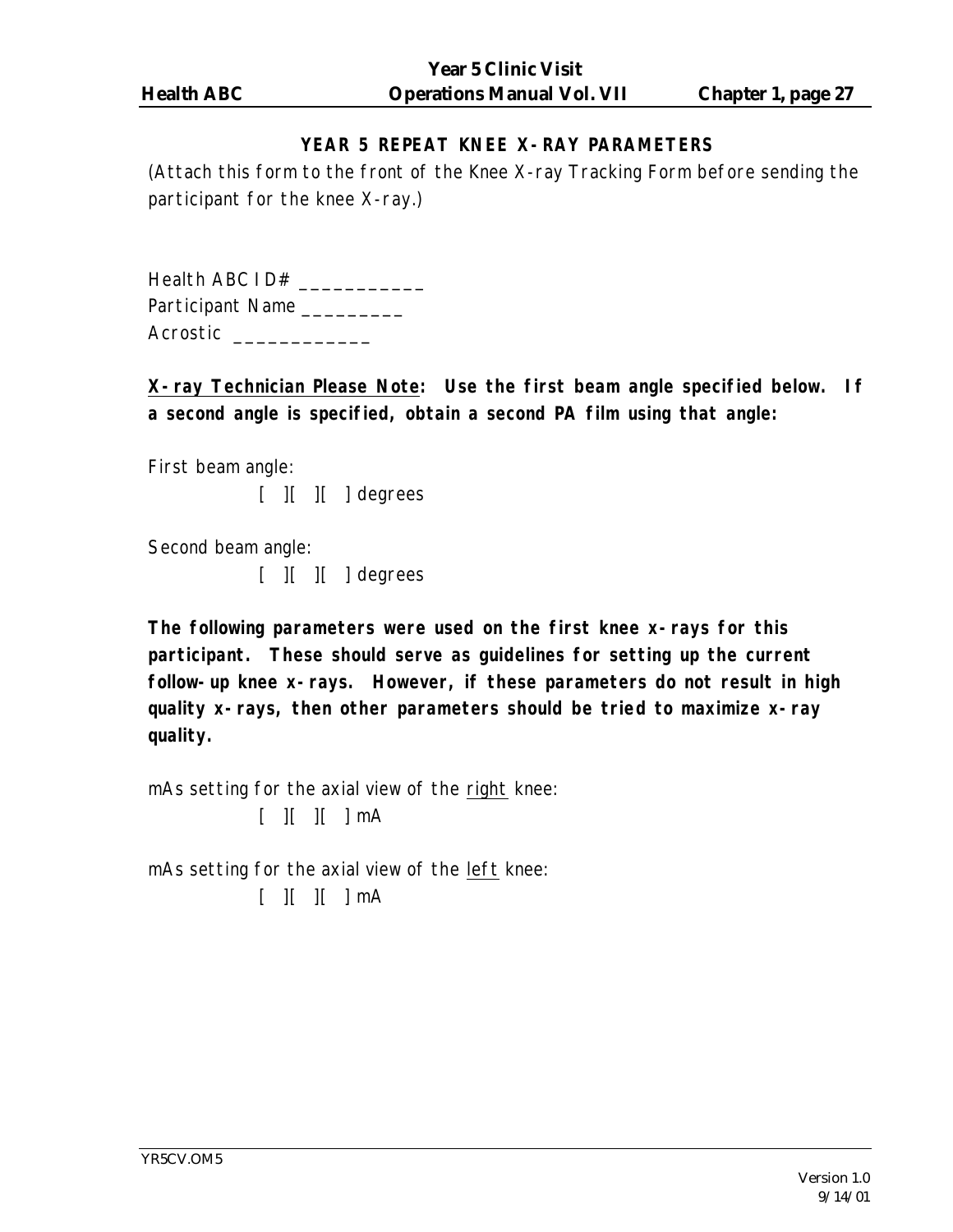## **MEDICATION INVENTORY**

The following is a listing of prescription and non-prescription medications used by the participant in Year 3. Please confirm with the participant whether this information is still current and complete and update the MIF, being careful to determine whether medications listed below were used continuously or whether there is a new start date.

| <b>Medication Name</b> | #Used  | per D/W/M  | PRN?      | Reason for Use |
|------------------------|--------|------------|-----------|----------------|
|                        | Mo Day | Yr Started | Form Code | Rx/Non-Rx      |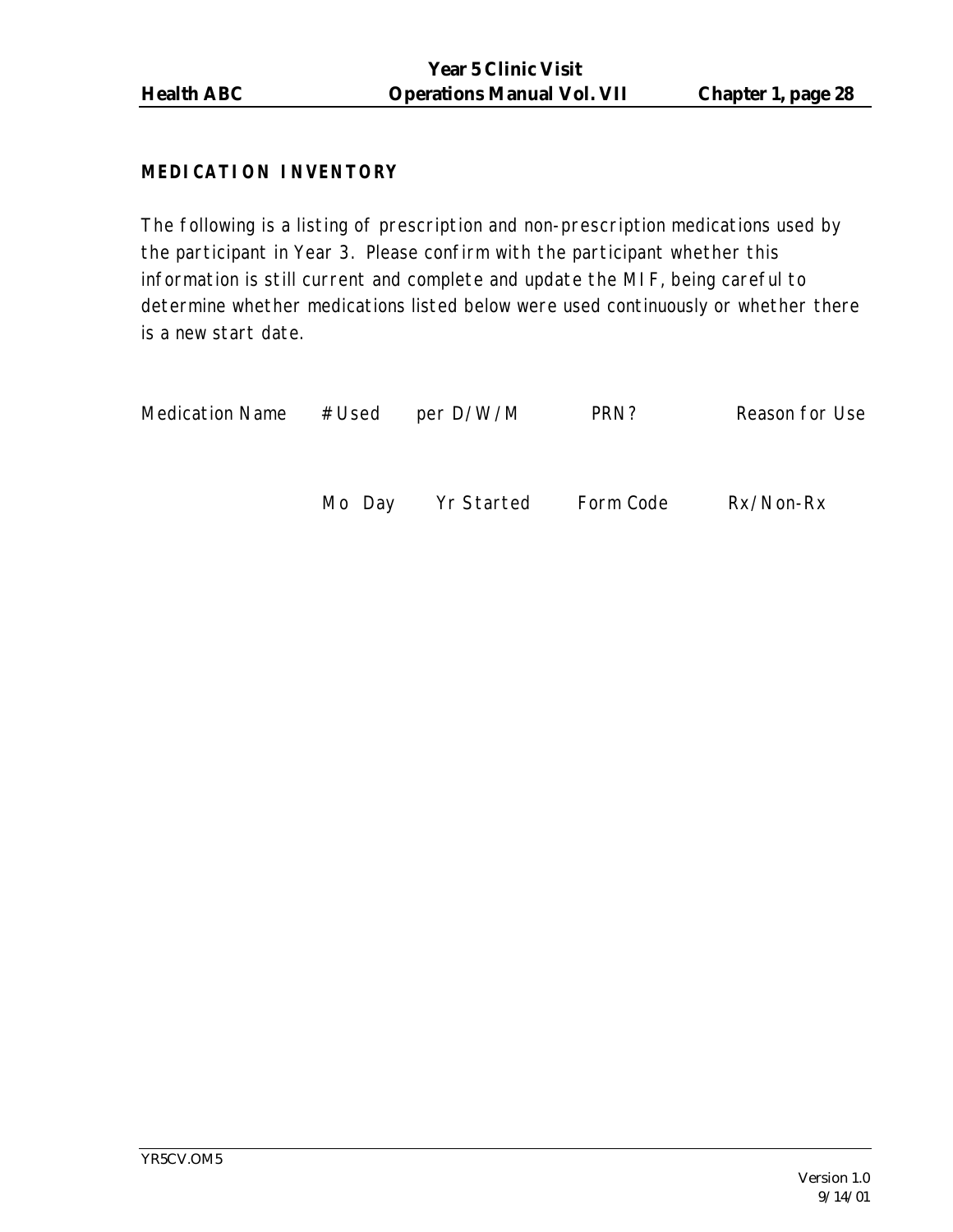# **APPENDIX 4 Health ABC Examination Results**

**page 1 of 12**

| Health    |
|-----------|
| <b>AB</b> |

# **Year 5 Participant Results**

| <b>Participant Name:</b> |                                                                                                                                                            |                                                                                      |  |                                                                                      |
|--------------------------|------------------------------------------------------------------------------------------------------------------------------------------------------------|--------------------------------------------------------------------------------------|--|--------------------------------------------------------------------------------------|
|                          |                                                                                                                                                            | (Please Print)                                                                       |  |                                                                                      |
|                          |                                                                                                                                                            | Date of Year 5 Clinic Visit: ___/___/___<br>Month Day Year                           |  |                                                                                      |
| <b>Weight:</b>           |                                                                                                                                                            | ___ ___ ___ pounds                                                                   |  |                                                                                      |
| <b>Blood Pressure:</b>   |                                                                                                                                                            | <u>___ ___ / __ _ _</u> __ mm Hg                                                     |  |                                                                                      |
|                          | Normal:<br>Hypertension:                                                                                                                                   | Less than 130/85 mm Hg<br>High normal: 130-139/85-89 mm Hg<br>140/90 mm Hg or higher |  |                                                                                      |
|                          |                                                                                                                                                            | Evaluation, and Treatment of High Blood Pressure recommends that you:                |  | Based on your blood pressure taken today, the Joint National Committee on Detection, |
|                          | $\Box$ Recheck blood pressure within 1 year<br>$\Box$ See your doctor in 1 month<br>$\Box$ See your doctor in 1 week<br>$\Box$ See your doctor immediately | Recheck blood pressure within 2 months                                               |  | Comments: _________________________                                                  |

If you have any specific questions about your blood pressure, please talk with your doctor.

[Women]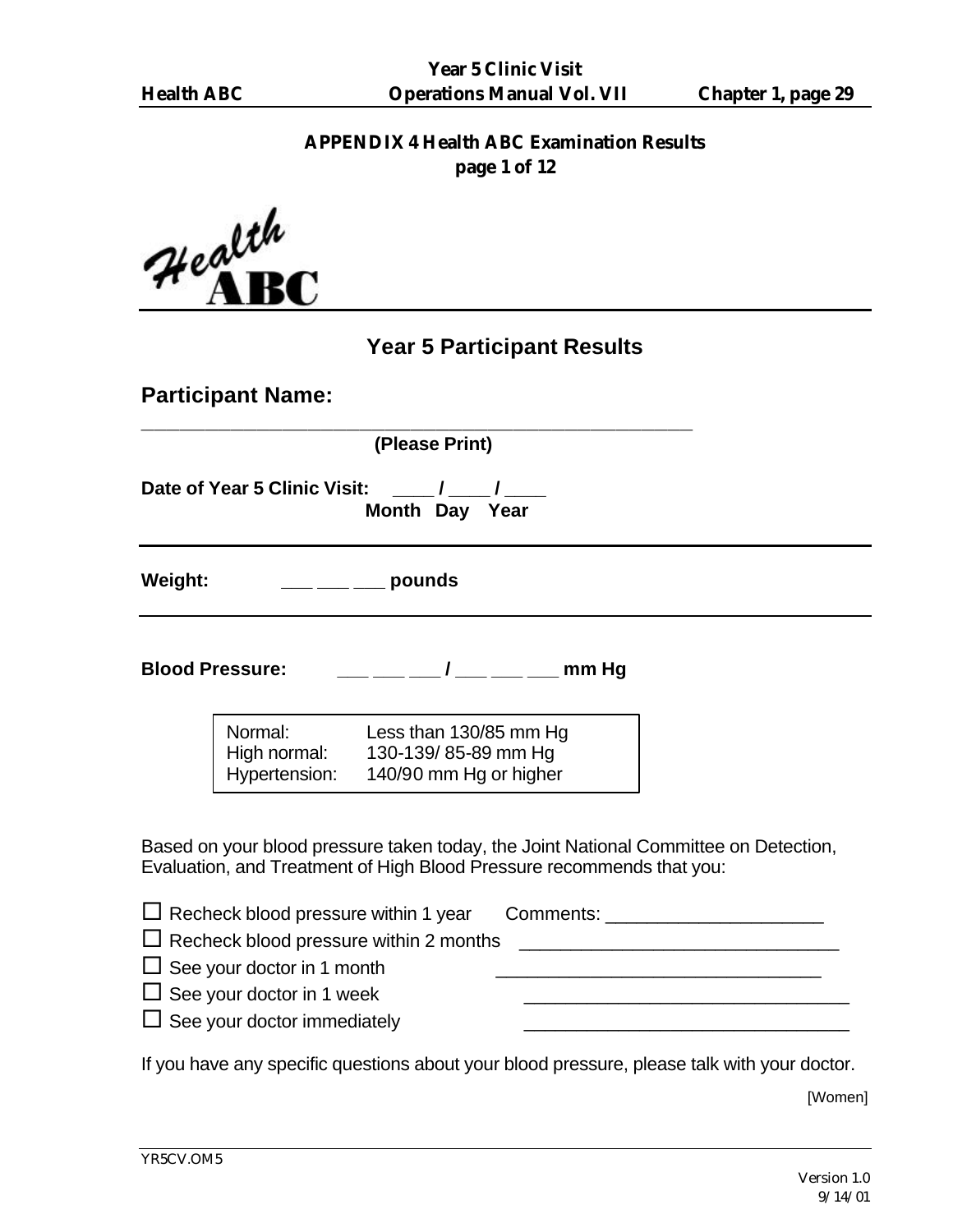## **HEARING TEST**



## **The Audiogram**

The graph above is called an audiogram. Audiograms are used to plot the **lowest level** (hearing threshold level) that people can hear different tones. Young adults have hearing thresholds around 0 decibels. Hearing thresholds for people with normal hearing are usually between -10 decibels and 20 decibels. Average conversational speech is around 50 to 60 decibels. As we get older we tend to lose hearing. We especially have trouble hearing high pitched sounds.

The audiogram shows the average hearing thresholds for young adults and for women between the ages of 70-79 and 80-89 years.

#### **Understanding Your Hearing Results**

If your hearing test results were not as good as the results of other people your age, or if you are finding it difficult to have a conversation, you may want to visit a hearing specialist (audiologist). Based on a complete hearing evaluation, the audiologist may refer you to a doctor or recommend a hearing aid or other hearing device.

[Women]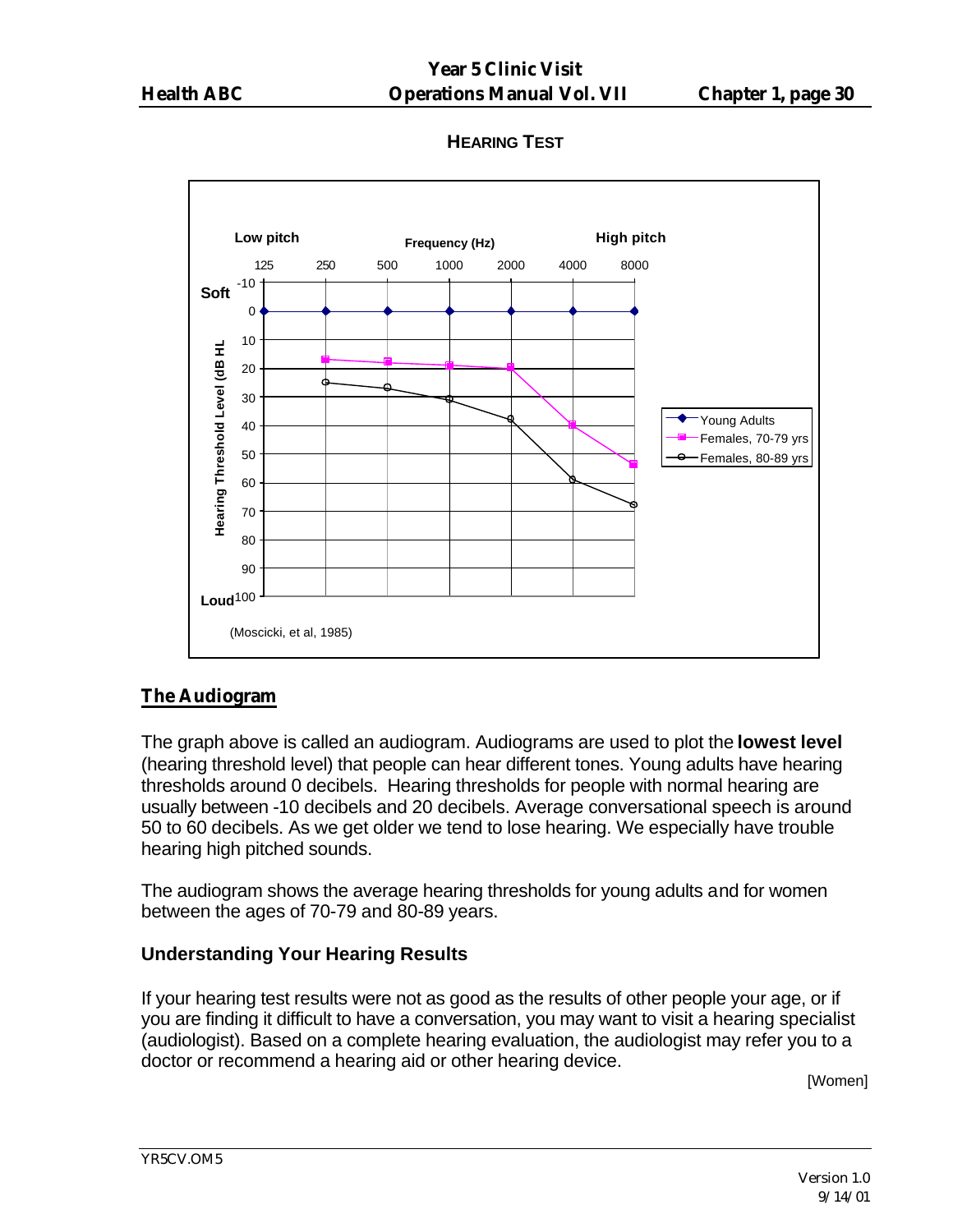#### **LUNG FUNCTION TEST**

| <b>Lung Function Test</b>                                                                            | <b>Your Value</b> | <b>Usual Normal Range</b> |
|------------------------------------------------------------------------------------------------------|-------------------|---------------------------|
| FVC:<br>total amount of air you blew<br>our of your lungs                                            | % of Predicted    | 80% and greater           |
| FEV <sub>1</sub> :<br>FEV1 is the amount of air<br>you were able to blow out in<br>the first second) | % of Predicted    | 80% and greater           |
| FEV1/FVC:<br>FEV1/FVC is the ratio of the<br>other two volumes                                       |                   | 65% and greater           |

- $\square$  The lung function test was not performed or lung function could not be determined accurately.
- $\square$  Your values are within the normal range or above; your lung function is normal.
- $\square$  Your values are below the usual range; your lung function is somewhat below normal. About 5% of healthy people have values just below the normal range.
- $\square$  If either of your values is less than 50% of your predicted normal value, or if your FEV1/FVC ratio is less than 50%, your function is substantially reduced.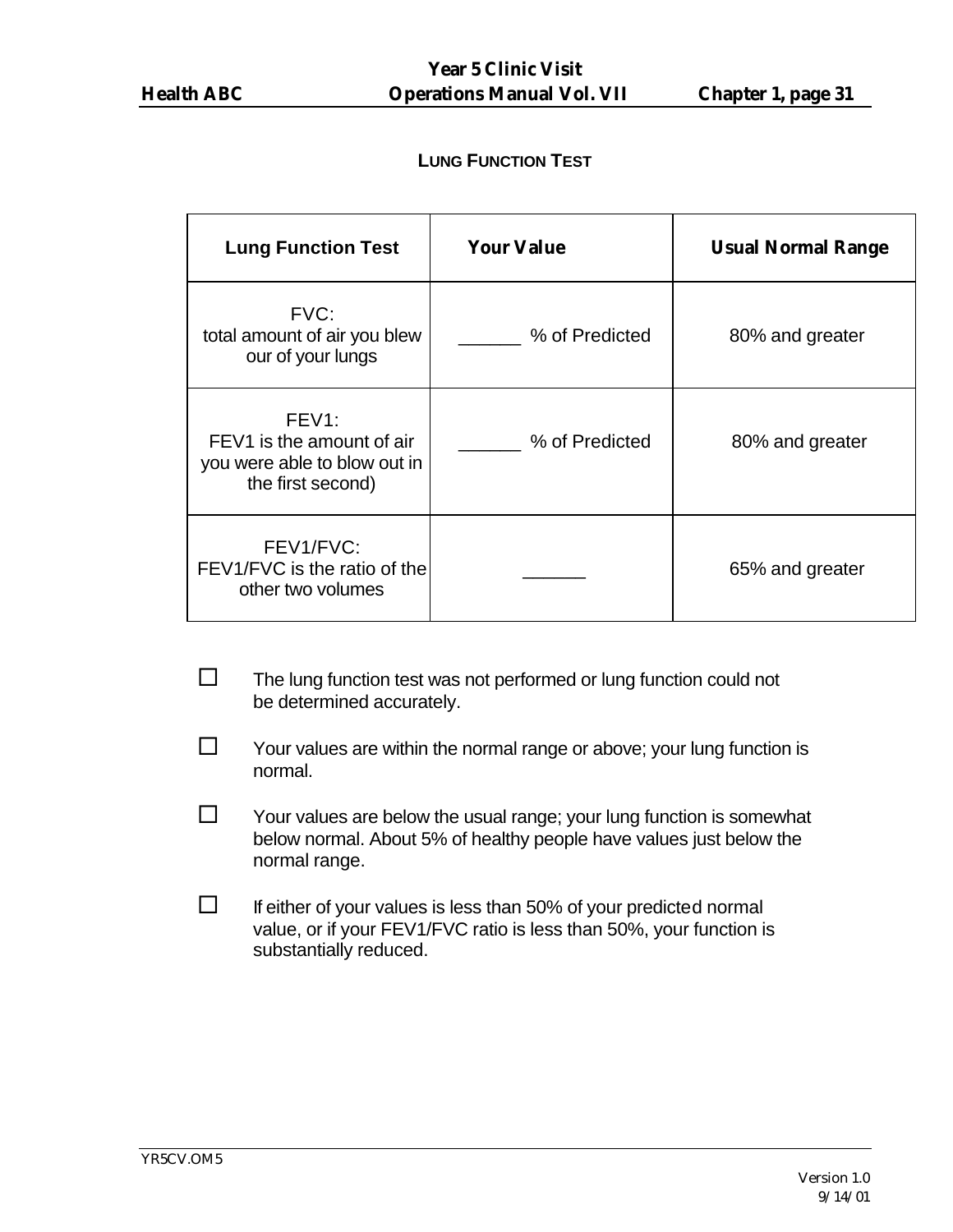#### **BODY COMPOSITION IN WOMEN**

One of the goals of Health ABC is to determine how weight and body composition (fat and lean muscle mass) affect health as we get older. With age, our weight changes and this is often the result of an increase in body fat along with a decrease in lean mass. These changes in body fat and lean mass may lead to an increased risk for health problems and disability. For example, obesity (high percent body fat) may reduce life expectancy by increasing the risk of developing coronary artery disease, high blood pressure, Type II diabetes, certain types of cancer, and several other diseases including arthritis. Although less common, a person may have too little body fat. Since we need a certain amount of body fat (called essential fat) to maintain normal body functions, older men and women with too little fat may also be at risk for health problems.

The bone density test you had during your most recent Health ABC visit also allowed us to measure your percentage of body fat. It is important to measure percent fat in addition to weight alone since *it is the composition of the weight that may be important and not weight alone*. Your body fat percentage is marked below along with the range of body fat percentage in the Health ABC population. There is no exact level of percent body fat that is definitely associated with risk of health problems or disability among all older adults. As a participant in Health ABC, you are helping us to determine what percentage of body fat either maintains or improves health as we age or increases the risk for poor health or disability as we age.

Your Percent Body Fat: \_\_\_\_\_\_\_ %

Health ABC Range 10% and the set of the set of the set of  $\sim 60\%$ 15 20 25 30 35 40 45 50 55

[Women]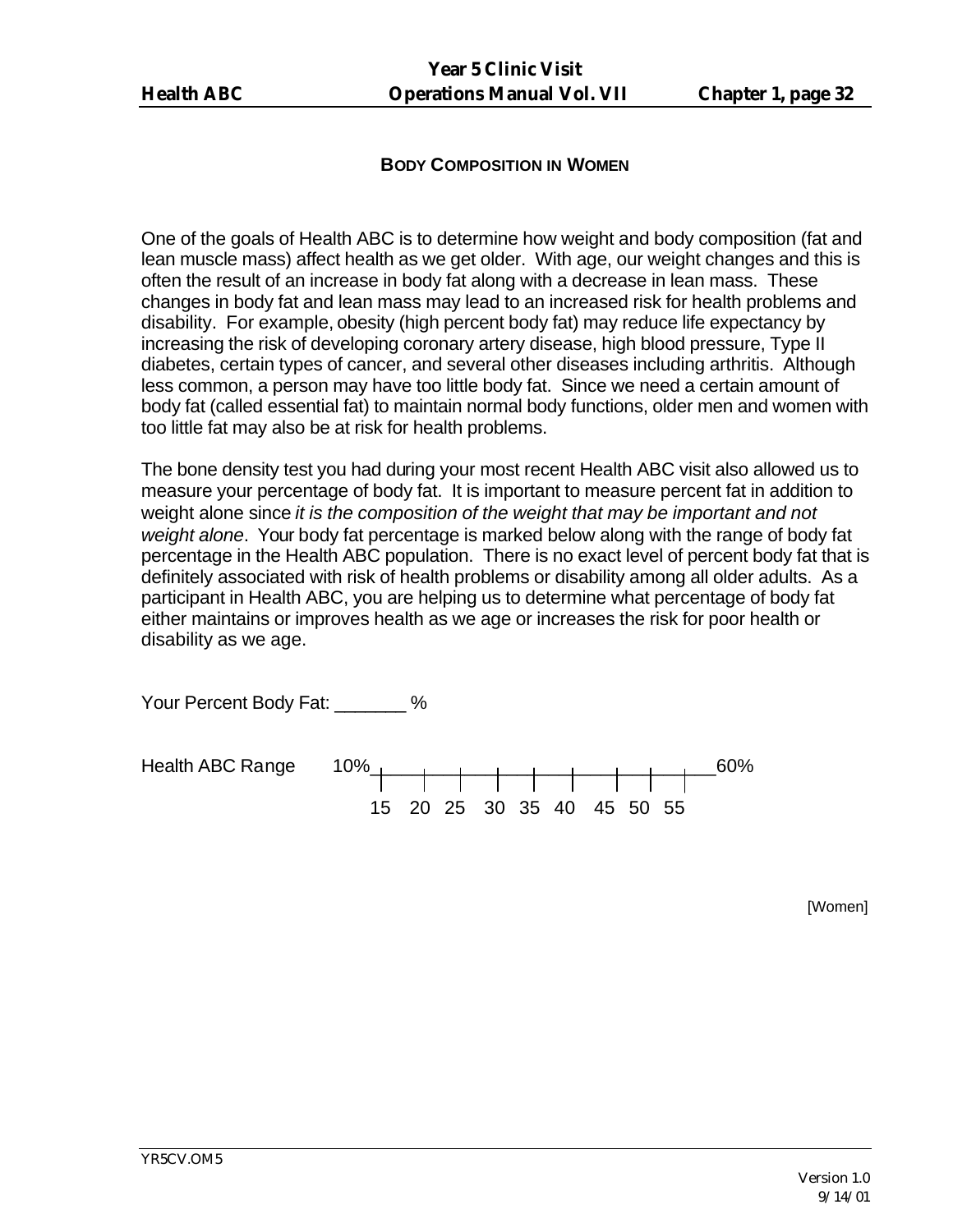#### **BONE MINERAL DENSITY - WOMEN**

Thank you for your continued participation in the Health ABC study. Attached are the results from your bone density test from your Year 5 clinic visit. The World Health Organization (WHO) has developed guidelines to help doctors interpret these results and identify individuals who may be at greater risk for breaking a bone (fracture). The purpose of this report is to help you and your doctor understand your bone density measurement.

#### *What is a bone density measurement?*

A bone density test measures how much calcium is contained in certain bones, such as the hip. In general, lower bone density and lower calcium means that the bone is weaker.

#### *What do bone density measurements mean?*

We all lose bone as we get older, but some people lose bone faster than others. Certain factors can reduce bone density, such as smoking, low calcium intake, lack of exercise, high alcohol intake, use of some medications, and some medical conditions.

Individuals with low bone density have weaker bones, and weaker bones are more likely to fracture during an accident (even a minor accident such as a fall). However, not all women and men with low bone density will have fractures and, occasionally, even those with high bone density will suffer a fracture.

#### *What are my bone density results?*

Your hip bone density value was compared to that of young women and is at the level checked below:

\_\_\_\_\_\_\_\_\_\_ Normal

 $\Box$ 

\_\_\_\_\_\_\_\_\_\_ Osteoporosis

If your bone density is checked as "low" or "osteoporosis," we suggest that you discuss these results with your personal doctor, and we would be happy to forward these results to your doctor.

If you do not have a source of medical care, we can provide you with the name of a local doctor who specializes in treating osteoporosis.

If you have questions regarding these results, please contact and at at at at a set of  $\alpha$  at at a set of  $\alpha$ .

[Women]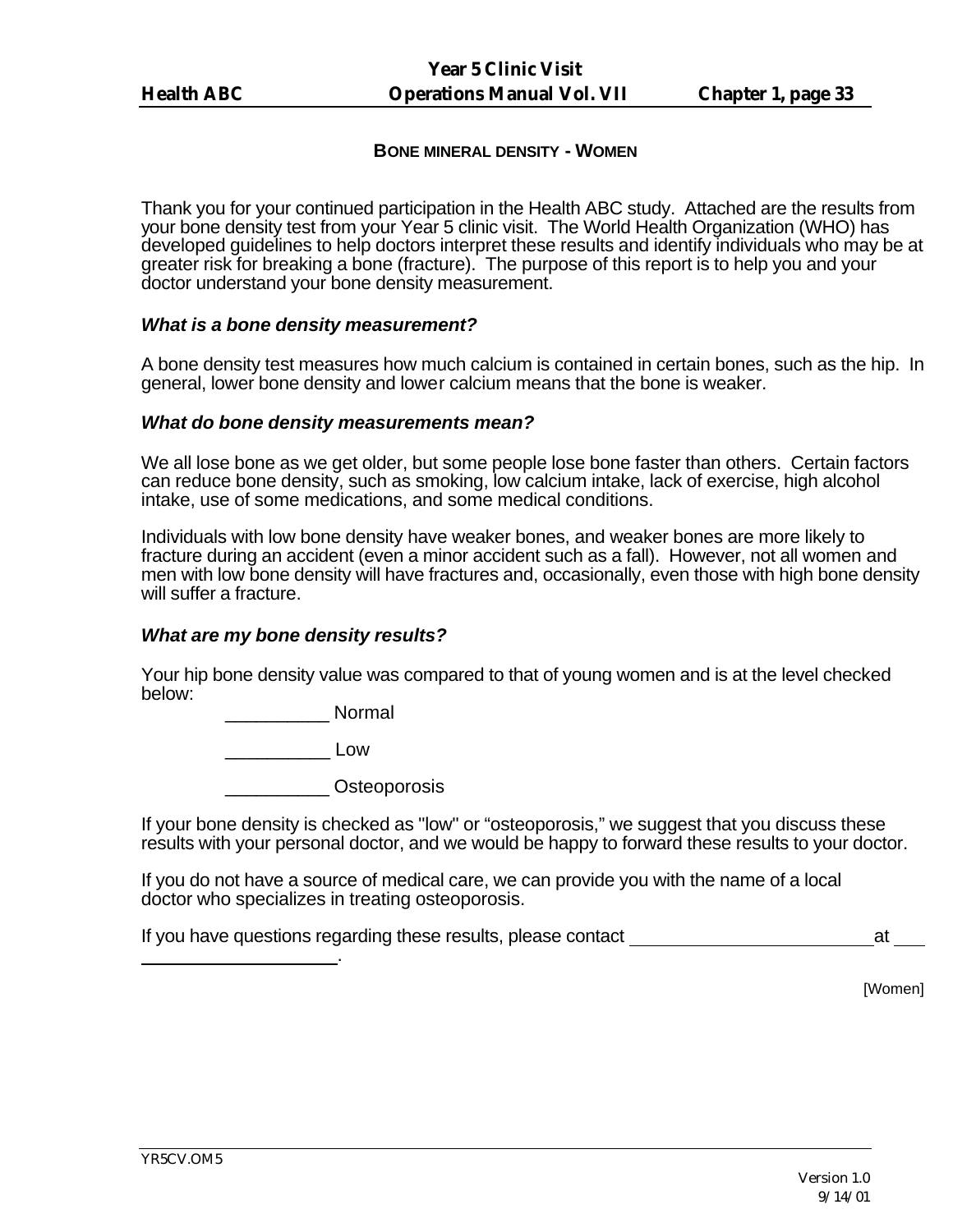#### **Muscle strength and walking speed tests**

We do not know yet what results are considered "normal" for these tests. You are helping us understand how body changes may cause new health problems and how to prevent disability as we get older. In future years, with your continued participation, we may be able to tell you how your test results compare with others.

#### **Knee crepitus**

Knee crepitus is when a clicking, popping, or grinding is felt when you put your hand over your knee while you move your leg forward and backward. Knee crepitus is common in people with osteoarthritis of the knee, but it also occurs in people who do not have knee osteoarthritis. If a person has both knee pain and crepitus, they may have knee osteoarthritis. It is not known what it means to have crepitus without knee pain.

Treatments for osteoarthritis include medications to reduce pain and inflammation (aspirin and nonsteroidal antiinflammatory drugs), exercise, and for knee osteoarthritis, in particular, weight control.

#### **Ultrasound**

We do not know yet what results are considered "normal" for the ultrasound test. Low ultrasound measurements may be an indication of poor bone quality, but the exact meaning is unclear.

#### **Memory and reaction time tests**

There are no "normal" values for many of these tests. By repeating these tests in future visits you will help us learn more about how memory and reaction time changes with age and in relation to lifestyle and changes in health.

We would like to thank you for your continued participation in the Health ABC study. These tests were done for research purposes only and were not intended to diagnose any health problems. However, we encourage you to share these results with your doctor. If you have any questions, please call the Health ABC clinic at:

( ) \_\_\_\_\_\_\_\_\_\_\_\_\_\_\_.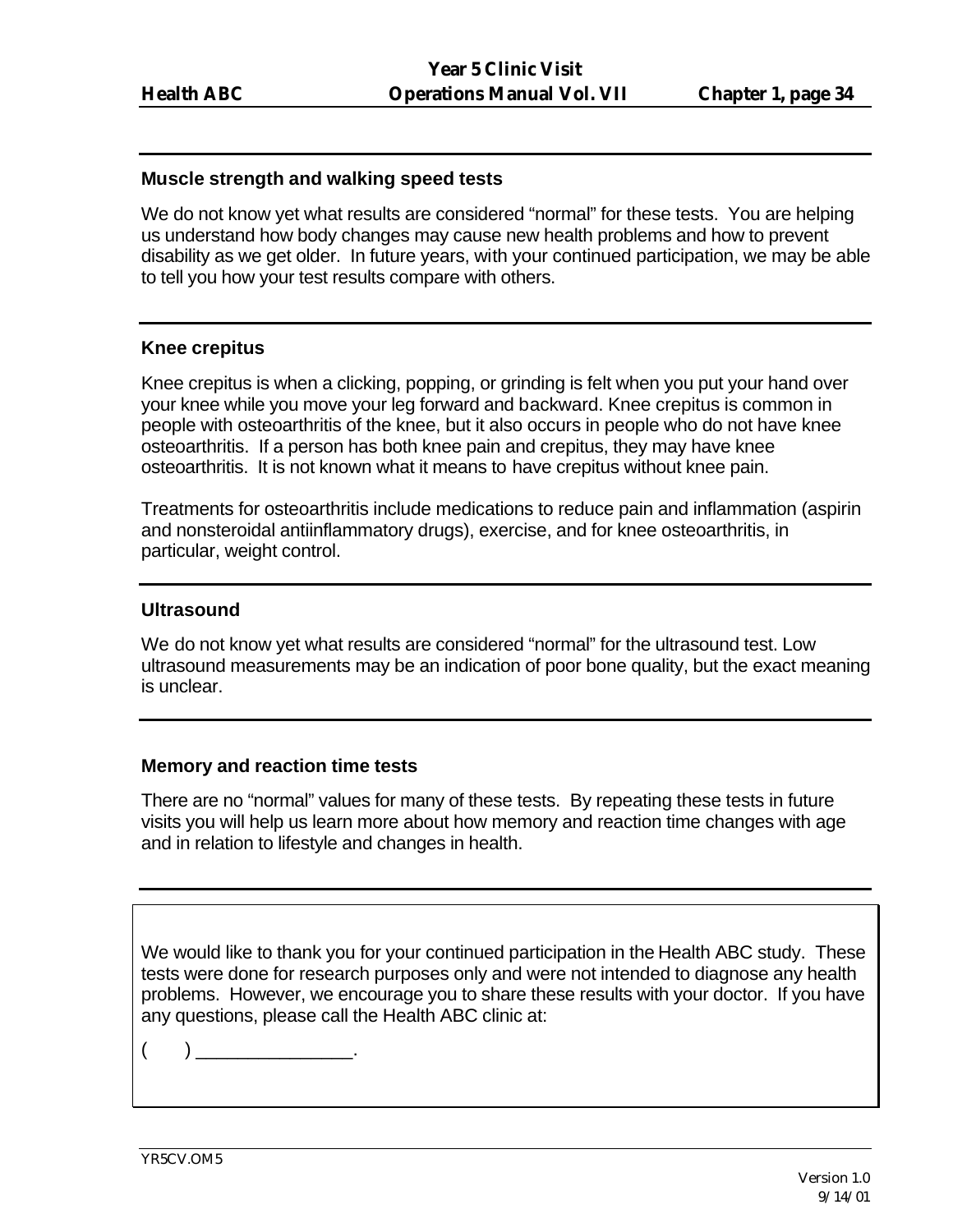

## **Year 5 Participant Results**

|         | <b>Participant Name:</b>                 | (Please Print)                                                          |  |
|---------|------------------------------------------|-------------------------------------------------------------------------|--|
|         | Date of Year 5 Clinic Visit:             | Month Day Year                                                          |  |
| Weight: |                                          | pounds                                                                  |  |
|         | <b>Blood Pressure:</b>                   | mm Hg<br>$\mathcal{L}$                                                  |  |
|         | Normal:<br>High normal:<br>Hypertension: | Less than 130/85 mm Hg<br>130-139/85-89 mm Hg<br>140/90 mm Hg or higher |  |
|         |                                          |                                                                         |  |

Based on your blood pressure taken today, the Joint National Committee on Detection, Evaluation, and Treatment of High Blood Pressure recommends that you:

| $\Box$ Recheck blood pressure within 1 year Comments: $\Box$ |  |
|--------------------------------------------------------------|--|
| $\Box$ Recheck blood pressure within 2 months                |  |
| $\Box$ See your doctor in 1 month                            |  |
| $\Box$ See your doctor in 1 week                             |  |
| $\Box$ See your doctor immediately                           |  |
|                                                              |  |

If you have any specific questions about your blood pressure, please talk with your doctor.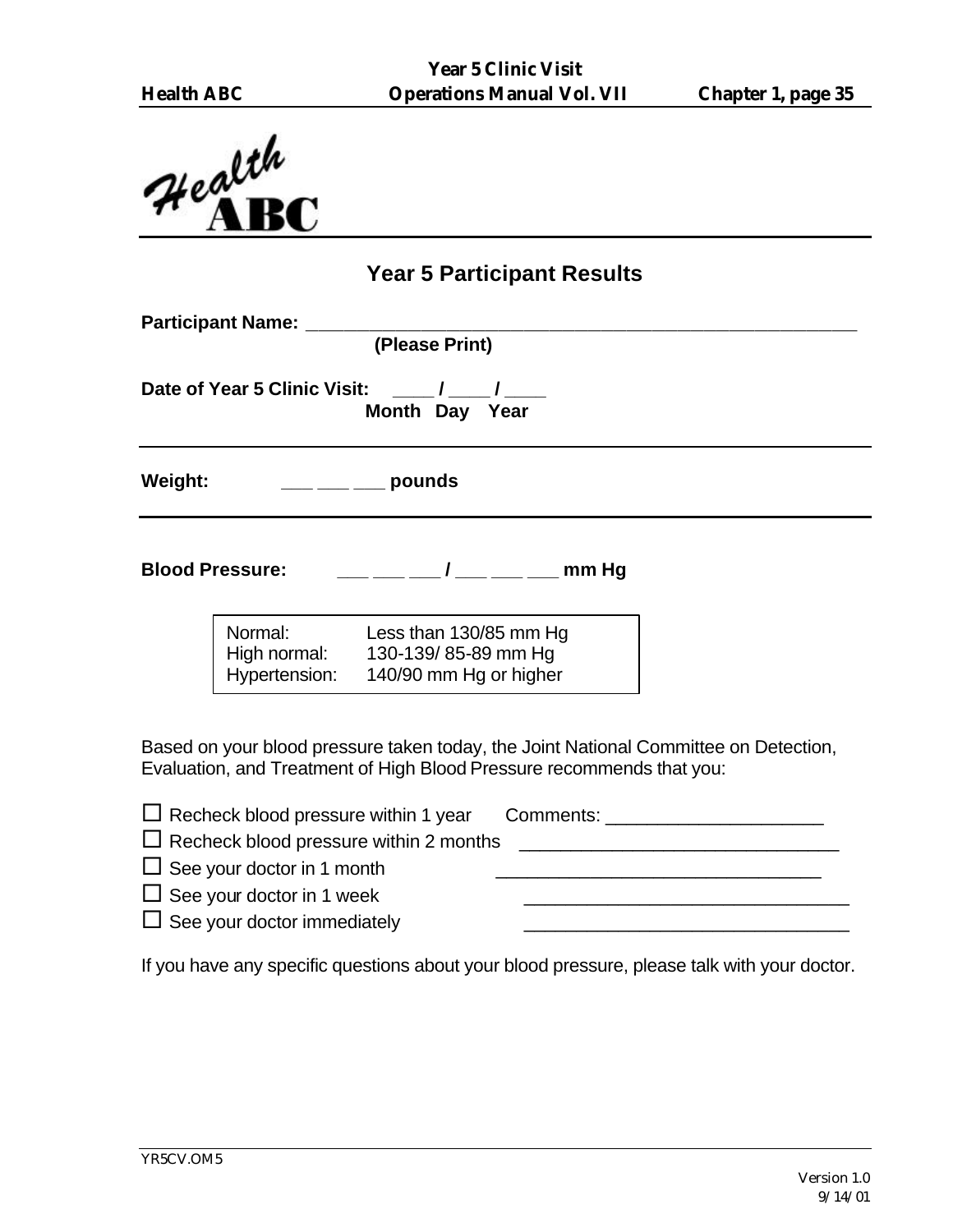## **HEARING TEST**



## **The Audiogram**

The graph above is called an audiogram. Audiograms are used to plot the **lowest level** (hearing threshold level) that people can hear different tones. Young adults have hearing thresholds around 0 decibels. Hearing thresholds for people with normal hearing are usually between -10 decibels and 20 decibels. Average conversational speech is around 50 to 60 decibels. As we get older we tend to lose hearing. We especially have trouble hearing high pitched sounds.

The audiogram shows the average hearing thresholds for young adults and for men between the ages of 70-79 and 80-89 years.

## **Understanding Your Hearing Results**

If your hearing test results were not as good as the results of other people your age, or if you are finding it difficult to have a conversation, you may want to visit a hearing specialist (audiologist). Based on a complete hearing evaluation, the audiologist may refer you to a doctor or recommend a hearing aid or other hearing device.

[Men]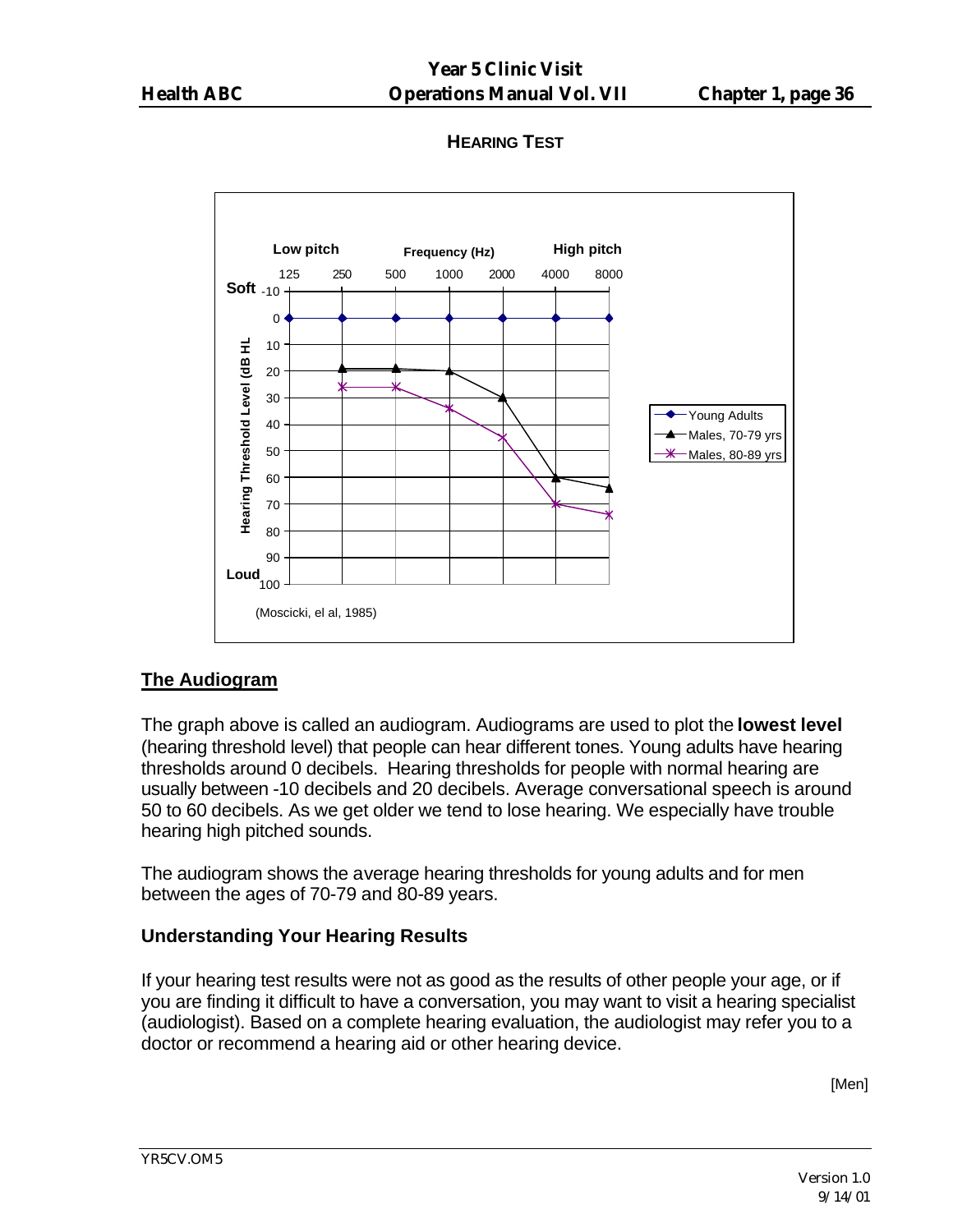#### **LUNG FUNCTION TEST**

| <b>Lung Function Test</b>                                                                            | <b>Your Value</b> | <b>Usual Normal Range</b> |
|------------------------------------------------------------------------------------------------------|-------------------|---------------------------|
| FVC:<br>total amount of air you blew<br>our of your lungs                                            | % of Predicted    | 80% and greater           |
| FEV <sub>1</sub> :<br>FEV1 is the amount of air<br>you were able to blow out in<br>the first second) | % of Predicted    | 80% and greater           |
| FEV1/FVC:<br>FEV1/FVC is the ratio of the<br>other two volumes                                       |                   | 65% and greater           |

- $\square$  The lung function test was not performed or lung function could not be determined accurately.
- $\square$  Your values are within the normal range or above; your lung function is normal.
- $\square$  Your values are below the usual range; your lung function is somewhat below normal. About 5% of healthy people have values just below the normal range.
- $\square$  If either of your values is less than 50% of your predicted normal value, or if your FEV1/FVC ratio is less than 50%, your function is substantially reduced.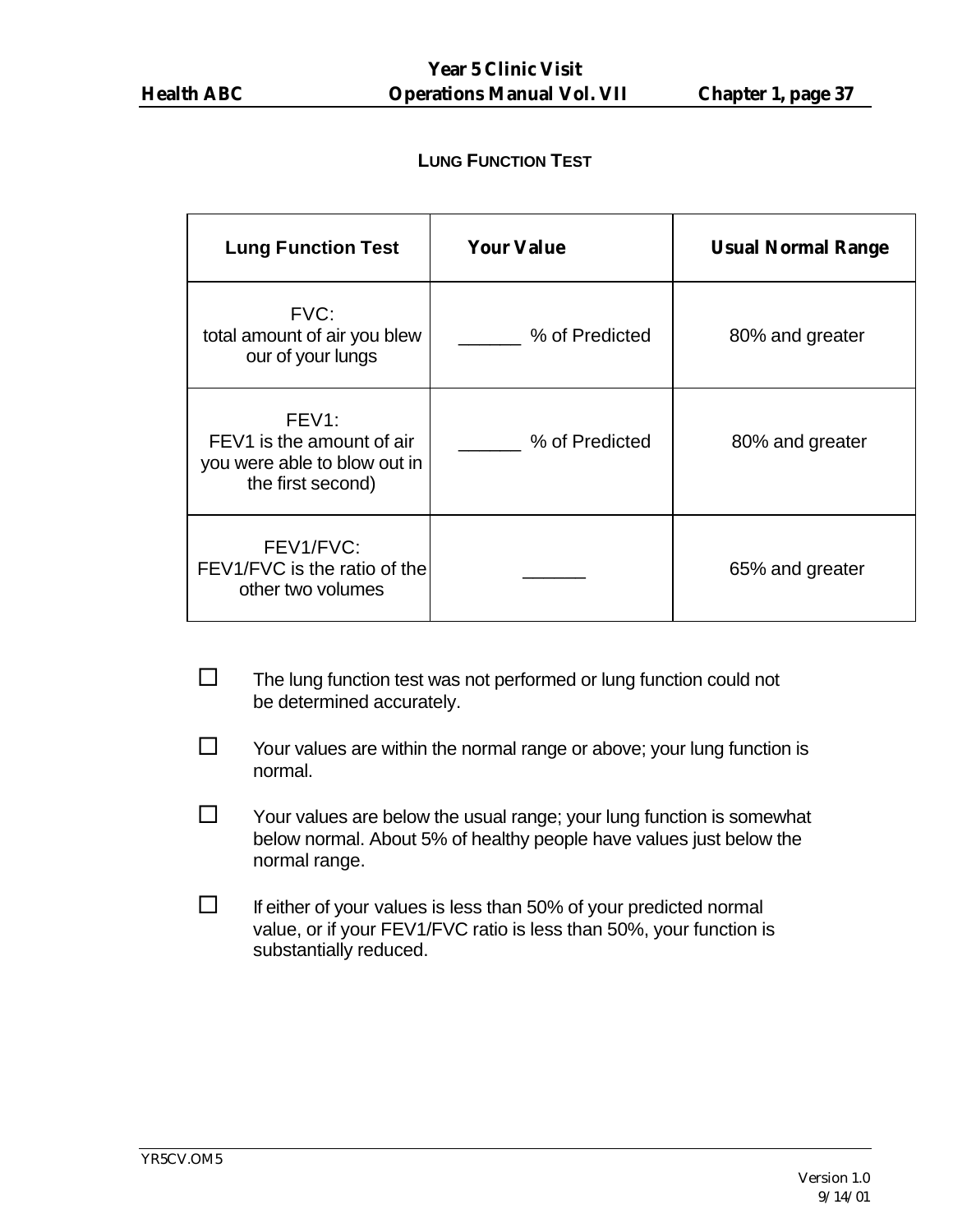#### **BODY COMPOSITION**

One of the goals of Health ABC is to determine how weight and body composition (fat and lean muscle mass) affect health as we get older. With age, our weight changes and this is often the result of an increase in body fat along with a decrease in lean mass. These changes in body fat and lean mass may lead to an increased risk for health problems and disability. For example, obesity (high percent body fat) may reduce life expectancy by increasing the risk of developing coronary artery disease, high blood pressure, Type II diabetes, certain types of cancer, and several other diseases including arthritis. Although less common, a person may have too little body fat. Since we need a certain amount of body fat (called essential fat) to maintain normal body functions, older men and women with too little fat may also be at risk for health problems.

The bone density test you had during your most recent Health ABC visit also allowed us to measure your percentage of body fat. It is important to measure percent fat in addition to weight alone since *it is the composition of the weight that may be important and not weight alone*. Your body fat percentage is marked below along with the range of body fat percentage in the Health ABC population. There is no exact level of percent body fat that is definitely associated with risk of health problems or disability among all older adults. As a participant in Health ABC, you are helping us to determine what percentage of body fat either maintains or improves health as we age or increases the risk for poor health or disability as we age.

Your Percent Body Fat: \_\_\_\_\_\_\_ %



[Men]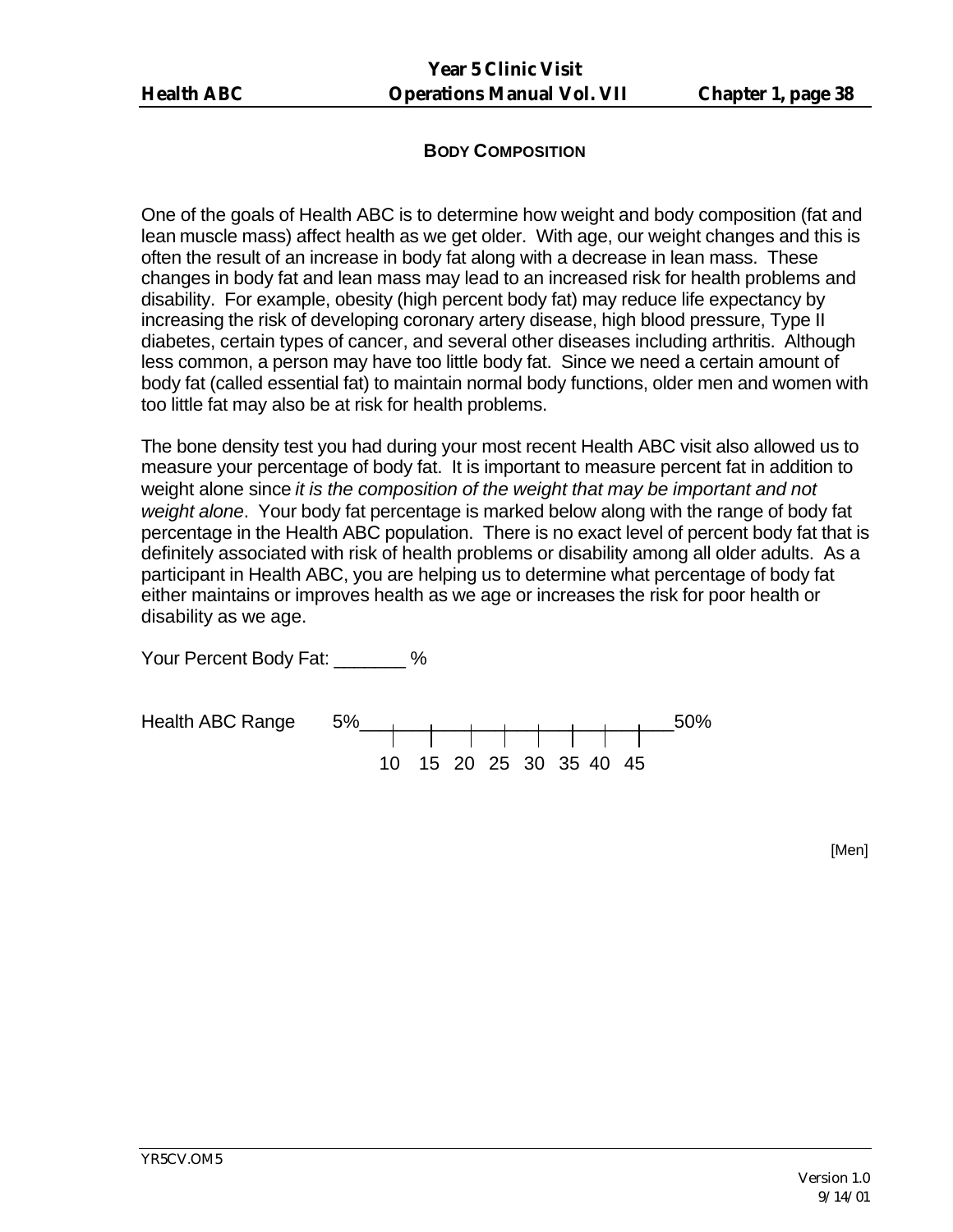#### **BONE MINERAL DENSITY**

Thank you for your continued participation in the Health ABC study. Attached are the results from your bone density test from your Year 5 clinic visit. The World Health Organization (WHO) has developed guidelines to help doctors interpret these results and identify individuals who may be at greater risk for breaking a bone (fracture). The purpose of this report is to help you and your doctor understand your bone density measurement.

#### *What is a bone density measurement?*

A bone density test measures how much calcium is contained in certain bones, such as the hip. In general, lower bone density and lower calcium means that the bone is weaker.

#### *What do bone density measurements mean?*

We all lose bone as we get older, but some people lose bone faster than others. Certain factors can reduce bone density, such as smoking, low calcium intake, lack of exercise, high alcohol intake, use of some medications, and some medical conditions.

Individuals with low bone density have weaker bones, and weaker bones are more likely to fracture during an accident (even a minor accident such as a fall). However, not all women and men with low bone density will have fractures and, occasionally, even those with high bone density will suffer a fracture.

#### *What are my bone density results?*

Your hip bone density value was compared to that of young men and is at the level checked below: \_\_\_\_\_\_\_\_\_\_ Normal

\_\_\_\_\_\_\_\_\_\_ Low

\_\_\_\_\_\_\_\_\_\_ Osteoporosis

If your bone density is checked as "low" or "osteoporosis," we suggest that you discuss these results with your personal doctor, and we would be happy to forward these results to your doctor.

If you do not have a source of medical care, we can provide you with the name of a local doctor who specializes in treating osteoporosis.

If you have questions regarding these results, please contact at the state at at at at a state at a state at a .

[Men]

YR5CV.OM5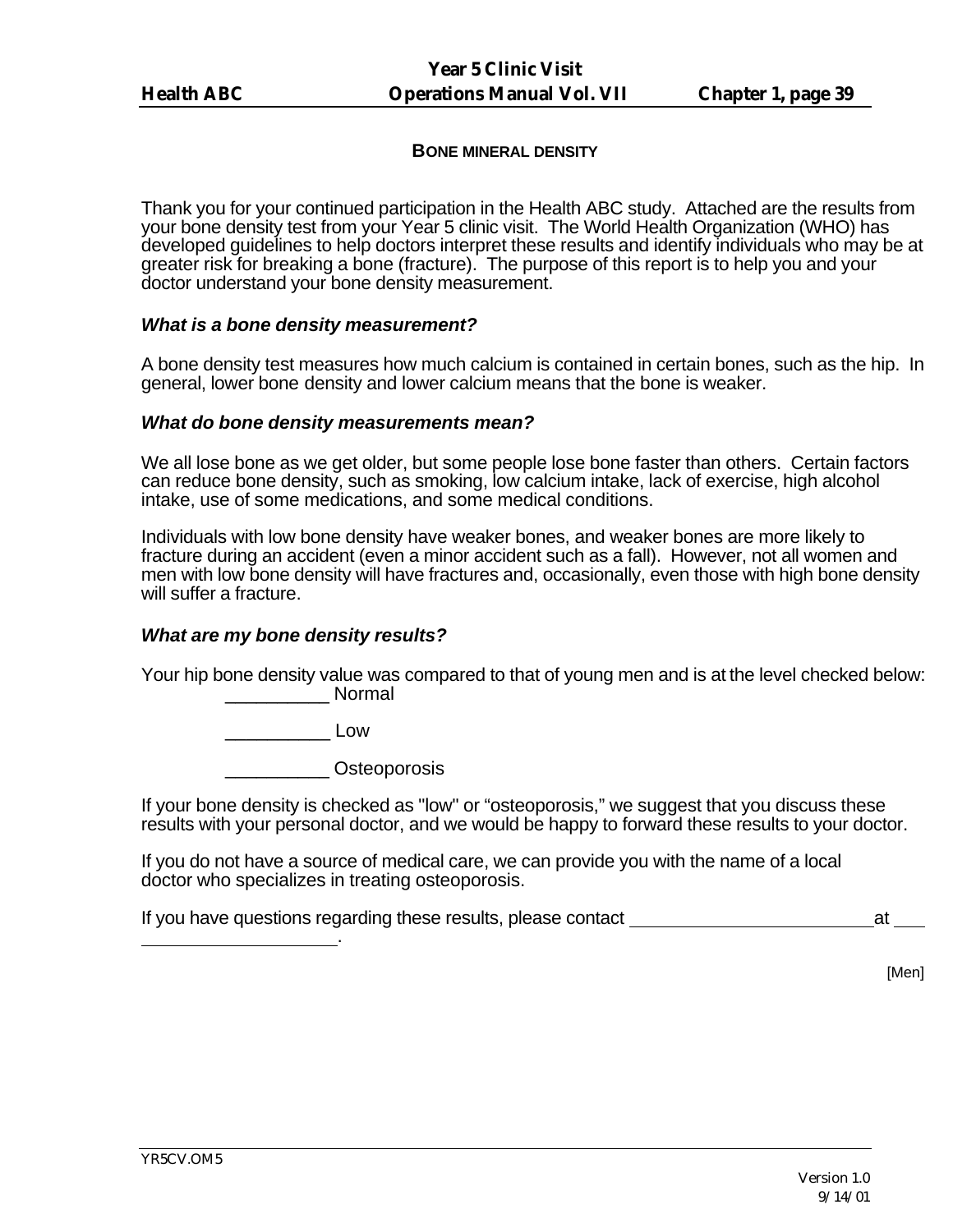#### **Muscle strength and walking speed tests**

We do not know yet what results are considered "normal" for these tests. You are helping us understand how body changes may cause new health problems and how to prevent disability as we get older. In future years, with your continued participation, we may be able to tell you how your test results compare with others.

#### **Knee crepitus**

Knee crepitus is when a clicking, popping, or grinding is felt when you put your hand over your knee while you move your leg forward and backward. Knee crepitus is common in people with osteoarthritis of the knee, but it also occurs in people who do not have knee osteoarthritis. If a person has both knee pain and crepitus, they may have knee osteoarthritis. It is not known what it means to have crepitus without knee pain.

Treatments for osteoarthritis include medications to reduce pain and inflammation (aspirin and nonsteroidal antiinflammatory drugs), exercise, and for knee osteoarthritis, in particular, weight control.

#### **Ultrasound**

We do not know yet what results are considered "normal" for the ultrasound test. Low ultrasound measurements may be an indication of poor bone quality, but the exact meaning is unclear.

#### **Memory and reaction time tests**

There are no "normal" values for many of these tests. By repeating these tests in future visits you will help us learn more about how memory and reaction time changes with age and in relation to lifestyle and changes in health.

We would like to thank you for your continued participation in the Health ABC study. These tests were done for research purposes only and were not intended to diagnose any health problems. However, we encourage you to share these results with your doctor. If you have any questions, please call the Health ABC clinic at:

 $($  )  $)$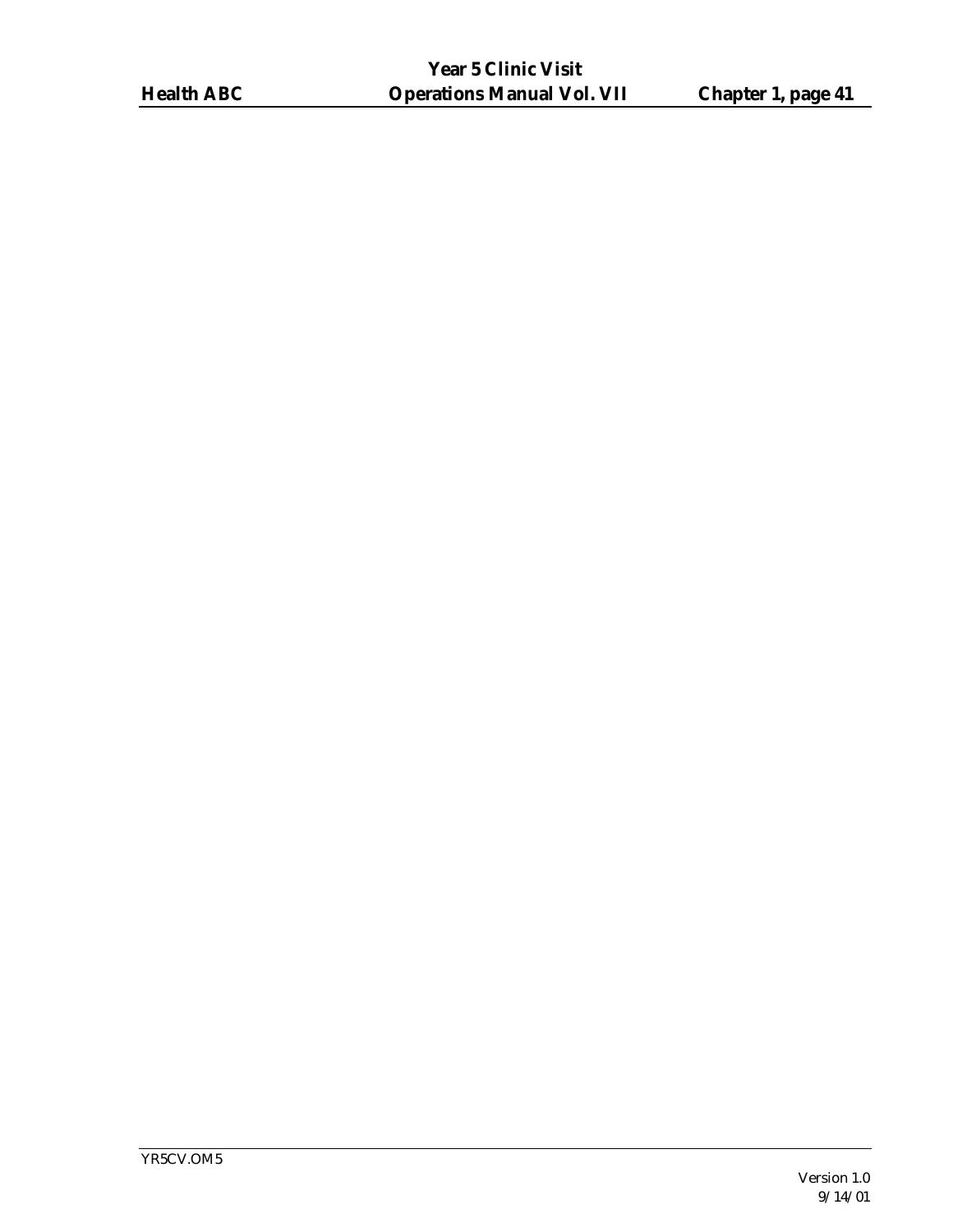$\mathcal{H}$ ealth $\mathbf{R} \mathbf{C}$ 

| $C$ Enrollment ID $#$ |  |       | rate of reading |      |  |
|-----------------------|--|-------|-----------------|------|--|
|                       |  |       |                 |      |  |
|                       |  | Month | າລນ             | rear |  |

#### **KNEE RADIOGRAPH PARTICIPANT REPORT**

#### **Participant name:**

This report describes what the HEALTH ABC arthritis specialist (rheumatologist) found when they looked at your knee x-rays. If you have any questions about this report, please contact your doctor. This exam was conducted for research purposes only, and was not performed to diagnose any medical conditions.

The examiners were looking for the following:

- 1. Osteoarthritis develops when the cartilage in the joints starts to wear away. This is usually accompanied by changes in the bone near the joint which can be seen on an x-ray. It is the most common form of arthritis.
- 2. Osteophytes are bony growths which form around a joint affected by osteoarthritis.
- 3. Joint space narrowing is a decrease in the space between the joints which occurs when the cartilage wears away.
- 4. Cysts are fluid-filled sacs in the bone near joints affected by osteoarthritis.

#### $\mathbf{\Omega}$ **OSTEOARTHRITIS**

| А. | Tibiofemoral joint                                                                                                     | <b>LEFT KNEE</b> | <b>RIGHT KNEE</b> |
|----|------------------------------------------------------------------------------------------------------------------------|------------------|-------------------|
|    | Normal                                                                                                                 |                  |                   |
|    | Mild (definite osteophytes)                                                                                            |                  |                   |
|    | Moderate (osteophytes,<br>definite loss of joint space,<br>possible sclerosis and cysts)                               |                  |                   |
|    | Severe (large osteophytes,<br>moderate to severe loss<br>of joint space, definite sclerosis,<br>cysts, or subluxation) |                  |                   |
| В. | Patellofemoral joint                                                                                                   |                  |                   |
|    | Normal                                                                                                                 |                  |                   |
|    | Mild (definite osteophytes)                                                                                            |                  |                   |
|    | Moderate (osteophytes,<br>definite loss of joint space)                                                                |                  |                   |
|    | Severe (large osteophytes,<br>moderate to severe loss<br>of joint space, subluxation)                                  |                  |                   |
|    | <b>HER FINDINGS</b>                                                                                                    |                  |                   |

#### ❷ OTH

| Chondrocalcinosis                  |  |
|------------------------------------|--|
| Paget's disease                    |  |
| Loose bodies (osteochondromatosis) |  |
| Other                              |  |

Version 1.1, 9/24/98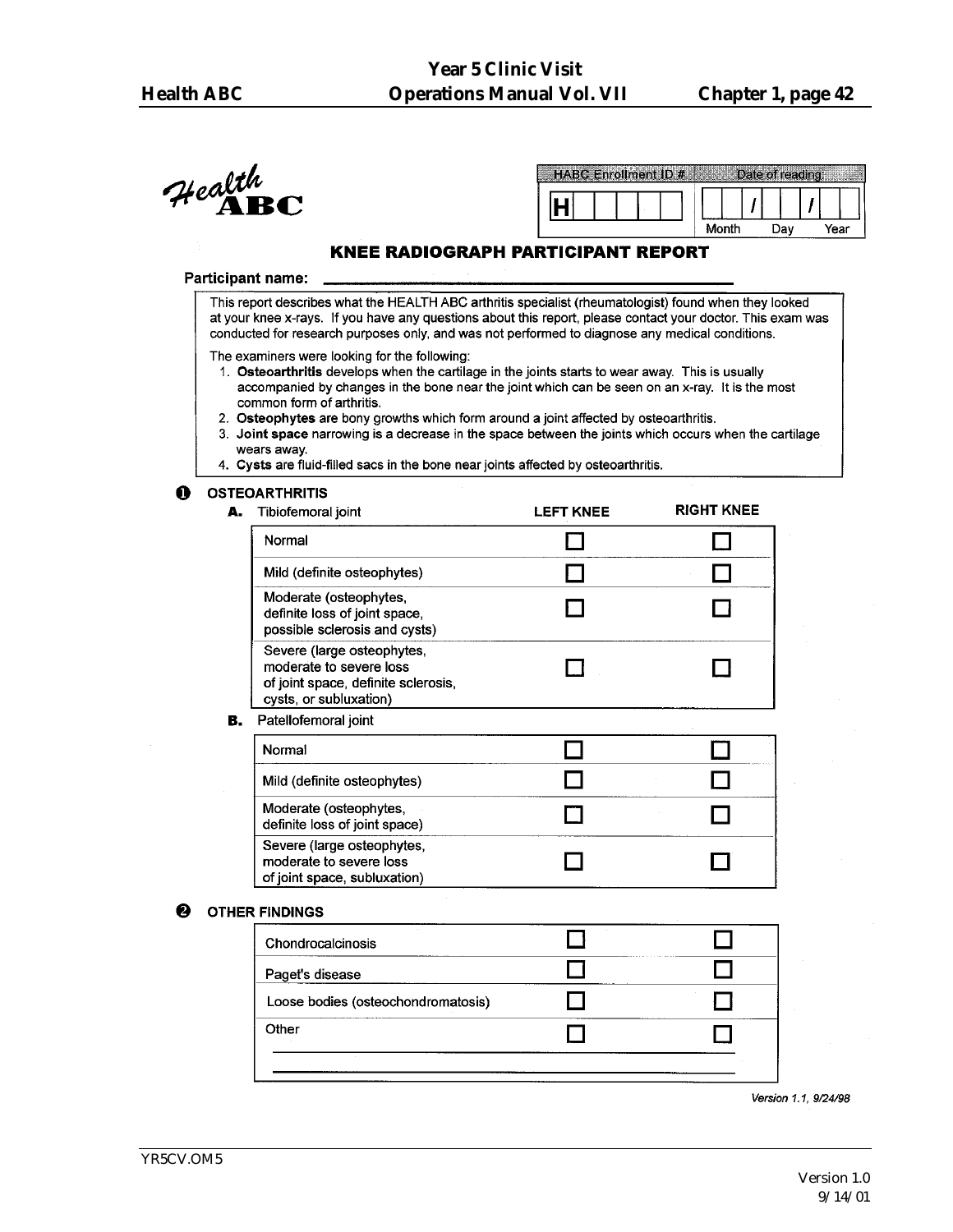| <b>Excessive Bone Loss Form</b>                                                                                                                                                 |  |
|---------------------------------------------------------------------------------------------------------------------------------------------------------------------------------|--|
| HABC Enolment ID # Acrostic   Tate Form Completed Star ID #                                                                                                                     |  |
| Health<br>Month<br>Day<br>Year                                                                                                                                                  |  |
| <b>EXCESSIVE BONE LOSS FORM</b>                                                                                                                                                 |  |
| <b>Suspected Excessive Bone Loss Checklist</b><br>(Examiner Note: Please make sure that this form is accompanied by all the items listed below.)                                |  |
| Printouts of the baseline and all follow-up scans of the hip                                                                                                                    |  |
| Printouts of the "rate of change" report(s) you created for the hip                                                                                                             |  |
| Copies of baseline and all follow-up scans of the hip on floppy disk                                                                                                            |  |
|                                                                                                                                                                                 |  |
| Be sure to follow all procedures for participants with suspected excessive bone loss.                                                                                           |  |
| Comments:                                                                                                                                                                       |  |
|                                                                                                                                                                                 |  |
|                                                                                                                                                                                 |  |
|                                                                                                                                                                                 |  |
| To be filled out by the UCSF DXA Reading Center<br>Yes, we can confirm excessive bone loss.                                                                                     |  |
| The scans are technically correct and the analyses are performed appropriately.                                                                                                 |  |
|                                                                                                                                                                                 |  |
| Yes, we can confirm excessive bone loss.<br>However, the scans were not analyzed properly. Please reanalyze the scan(s)                                                         |  |
| following our instructions and inform the participant of the correct bone loss %.                                                                                               |  |
| The scans provided indicate possible excessive bone loss.                                                                                                                       |  |
| However, a second scan of the site was not performed in this participant. Excessive bone<br>loss can ony be confirmed after you have obtained a second scan of the region where |  |
| bone loss is suspected. Please schedule the participant for a repeat measurement.                                                                                               |  |
| After scan review we cannot confirm excessive bone loss.                                                                                                                        |  |
| Comments:                                                                                                                                                                       |  |
|                                                                                                                                                                                 |  |
| Signature of UCSF DXA Reading Center Reviewer<br>Date:                                                                                                                          |  |
|                                                                                                                                                                                 |  |
| Draft                                                                                                                                                                           |  |
| Version 1.0. 4/1/99                                                                                                                                                             |  |
|                                                                                                                                                                                 |  |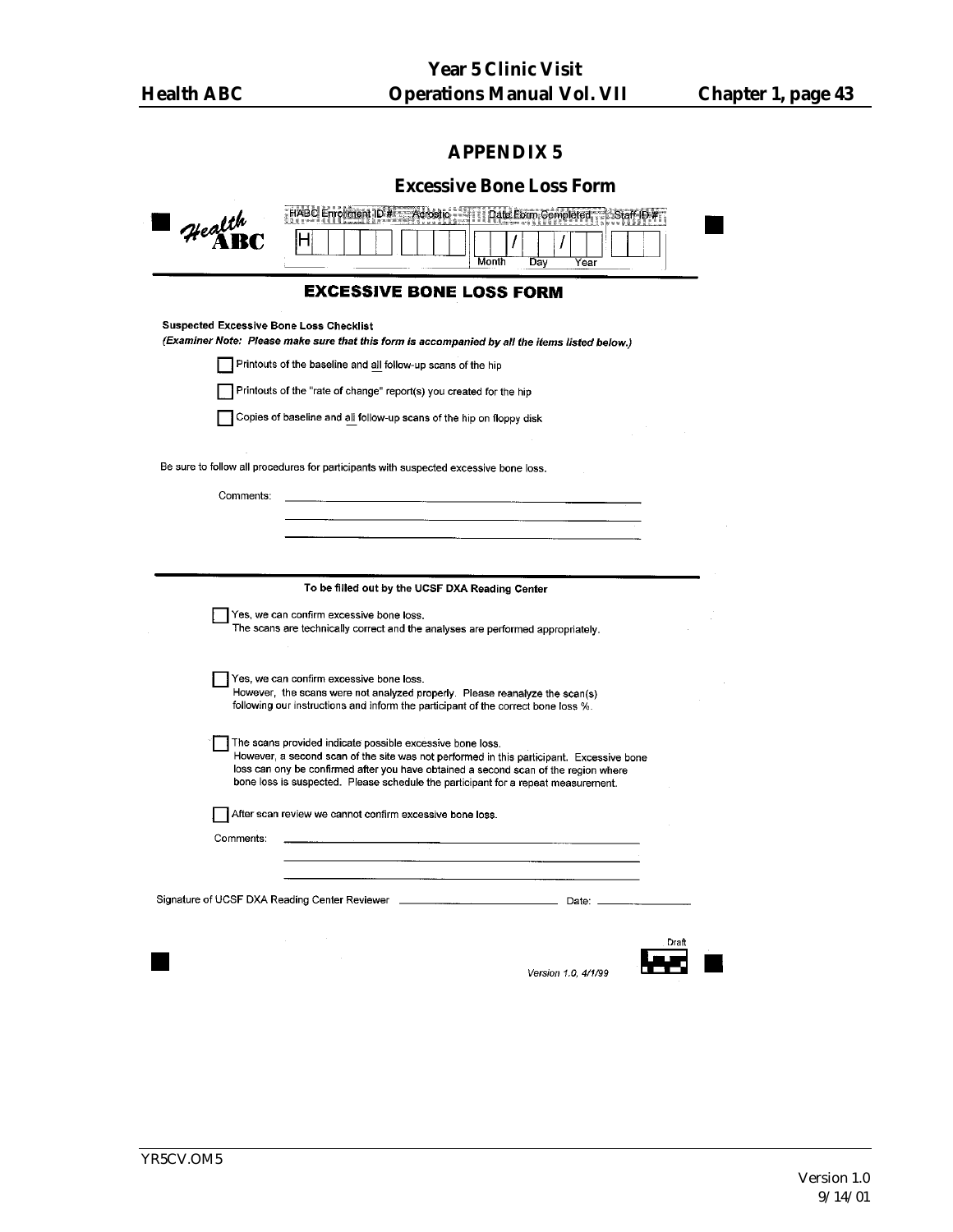#### **Excessive Bone Loss Letter to Participant**

March 13, 2002

Jane Doe 1234 Market Street Pittsburgh, PA 15213

Dear Ms. Doe:

During your last clinic visit for the Health ABC study, we repeated measurements of your hip bone density. Analysis of the results indicated that you have lost bone in the hip at a rate greater than 3 % per year since your baseline measurement was made.

This loss is greater than average for a person your age and may indicate an increased risk of fracture. This bone loss may also be related to other health conditions, or could result from use of certain medications.

We have enclosed both copies of your hip scan, your baseline measurement and your last measurement. We suggest that you consult with your personal doctor to find out why this is occurring, and we would be happy to forward these results to your doctor.

If you do not have a source of medical care, we can provide you with the name of a doctor who specializes in treating osteoporosis in Pittsburgh.

Thank you for your time and interest in the Health ABC study. Please do not hesitate to call us if you have questions at ( ) and ask for  $\cdot$ 

Sincerely,

Anne Newman, M.D., M.P.H. Health ABC Principal Investigator

/sa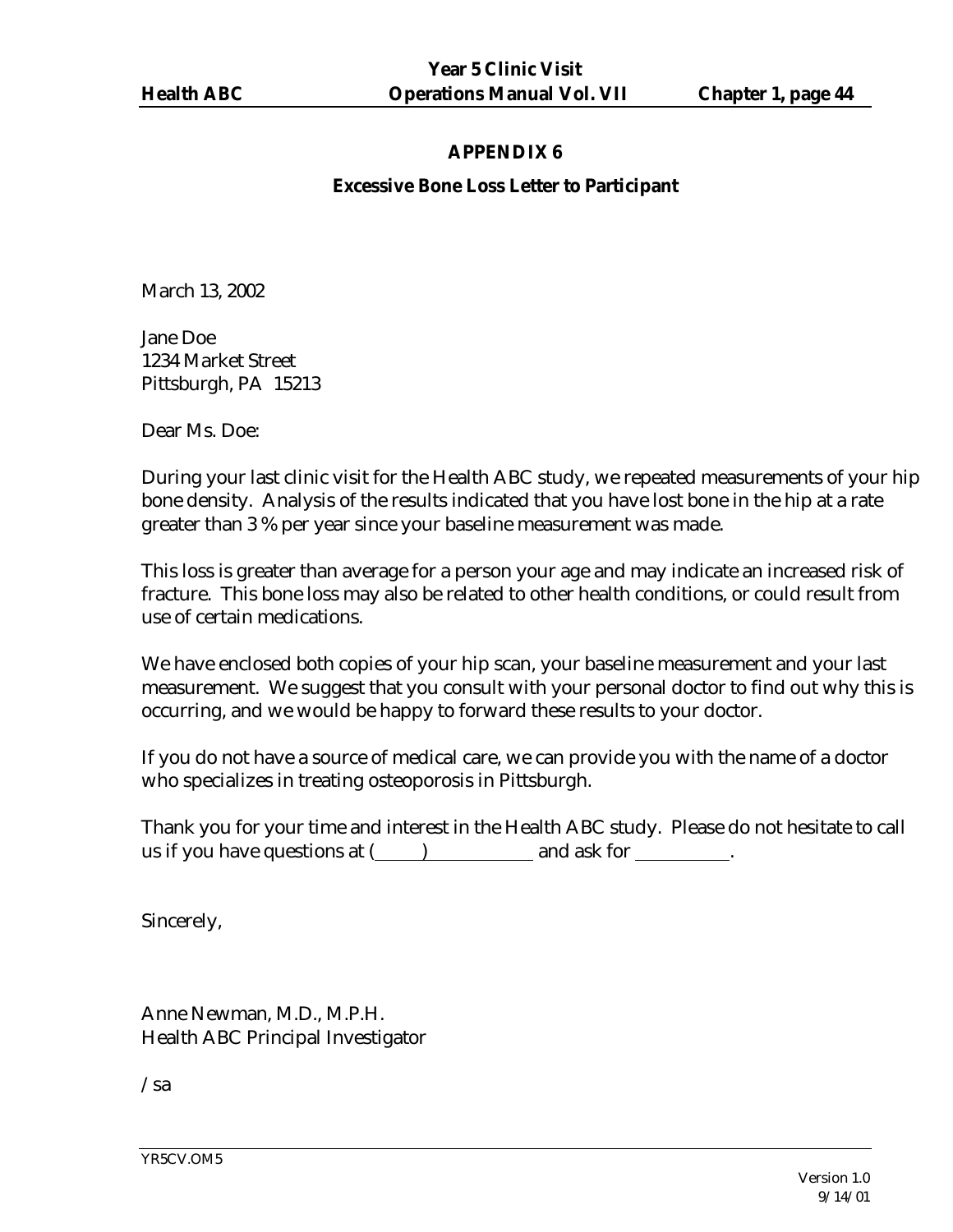#### **Excessive Bone Loss Letter to Physician**

March 13, 2002

Abe Friedman, M.D. 5845 Centre Avenue Pittsburgh, PA 15213

Dear Dr. Friedman:

Your patient, \_\_\_\_\_\_\_\_\_\_\_, who has been a participant in the Health ABC study for the past 5 years, was here on  $\frac{1}{100}$  / for his/her annual visit. We have measured bone mineral density of the hip with state-of-the-art densitometry machines at baseline, Year 3, and now at Year 5. The BMD scans of his/her total hip showed \_\_\_\_ % bone loss since the start of the study. Our study experts have reviewed these scans and believe the bone loss to be real. This is considered to be a significant amount and is referred to as "excessive bone loss" by our study. Significant declines in hip BMD may indicate the presence of an important medical condition, such as vitamin D deficiency or multiple myeloma, but we cannot rule out the possibility of positioning or other measurement errors.

We are enclosing a copy of the participant's hip scan and reference plots that show the bone loss to be  $\%$ .

If you have any questions, please feel free to contact us at  $($ )

Sincerely,

Anne Newman, M.D., MPH Health ABC Principal Investigator

/sa